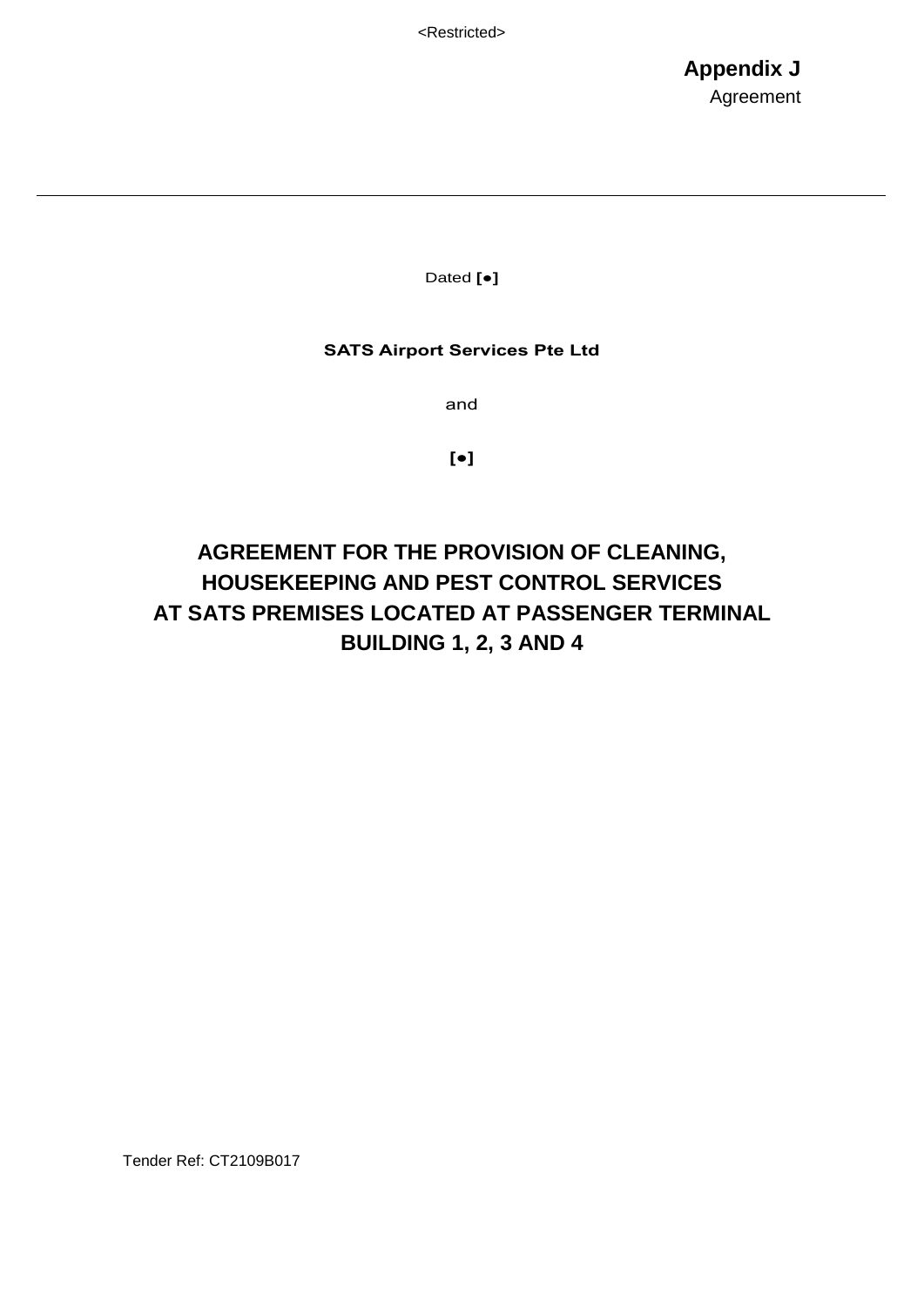## **TABLE OF CONTENTS**

| <b>Contents</b> | Page                                                                       |
|-----------------|----------------------------------------------------------------------------|
| $\mathbf 1$ .   |                                                                            |
| 2.              |                                                                            |
| 3.              |                                                                            |
| 4.              |                                                                            |
| 5.              |                                                                            |
| 6.              |                                                                            |
| 7.              |                                                                            |
| 8.              |                                                                            |
| 9.              | <b>Remedies for Failure to Provide Contract Workers and Non-Conforming</b> |
| 10.             |                                                                            |
| 11.             |                                                                            |
| 12.             |                                                                            |
| 13.             |                                                                            |
| 14.             |                                                                            |
| 15.             |                                                                            |
| 16.             |                                                                            |
| 17.             |                                                                            |
| 18.             |                                                                            |
| 19.             |                                                                            |
| 20.             |                                                                            |
| 21.             |                                                                            |
| 22.             |                                                                            |
| 23.             | Waiver.<br>19                                                              |
| 24.             |                                                                            |
| 25.             |                                                                            |
| 26.             |                                                                            |
| 27.             |                                                                            |
| 28.             |                                                                            |
| 29.             |                                                                            |
| 30.             |                                                                            |
| 31.             |                                                                            |
| 32.             |                                                                            |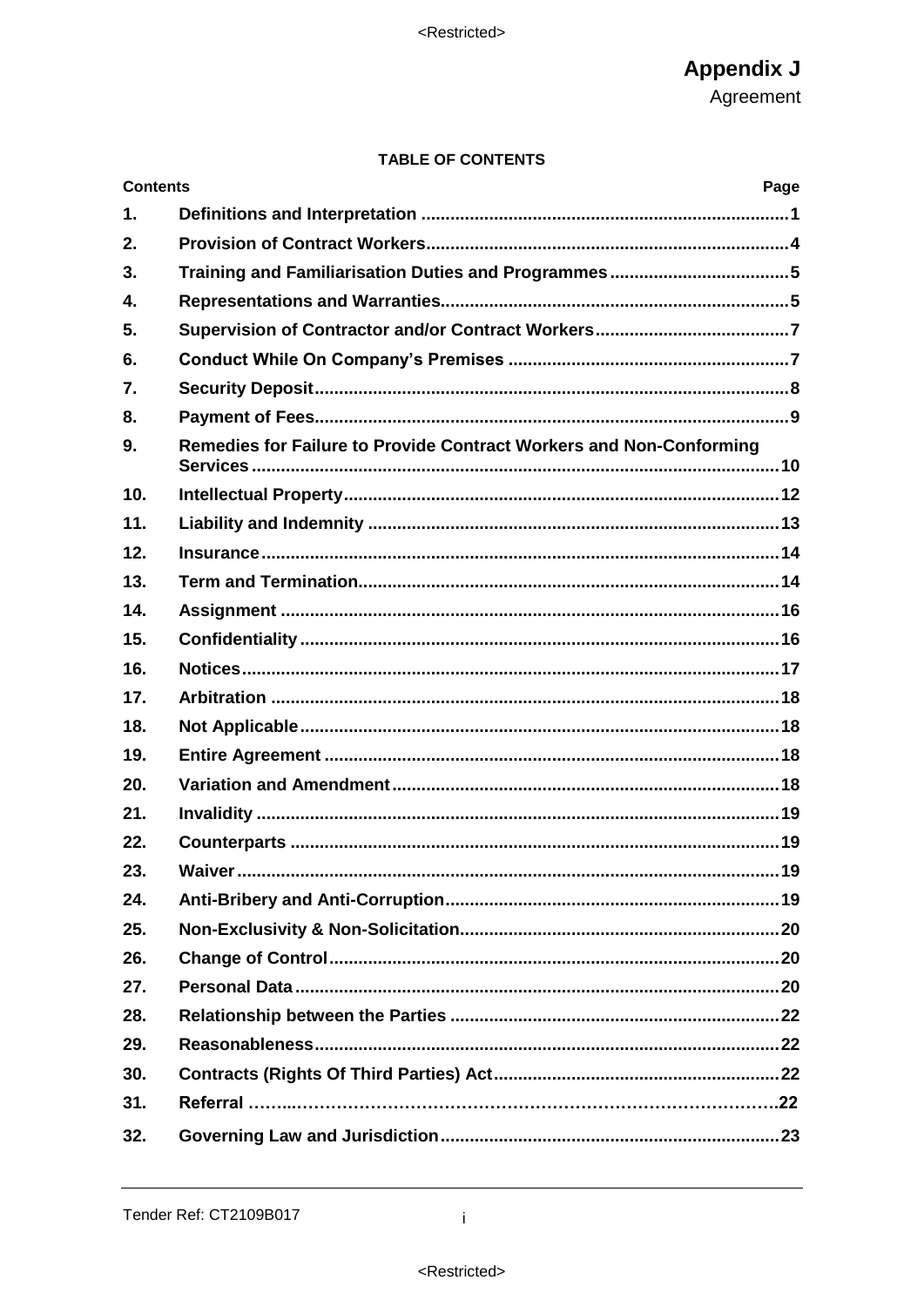# **Appendix J**

Agreement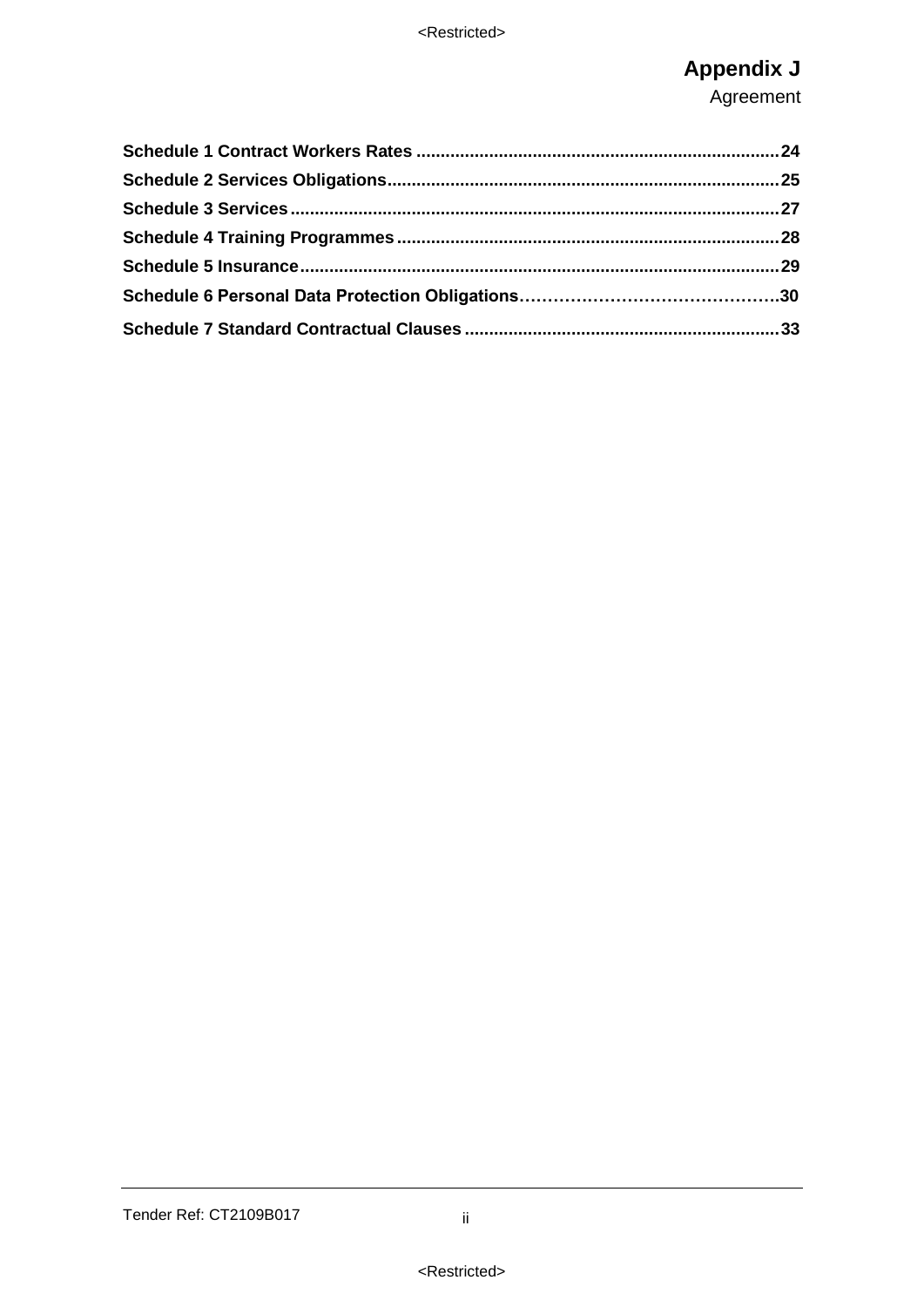## **This Agreement for the Provision of Cleaning, Housekeeping and Pest Control Services at SATS Premises located at Passenger Terminal Building 1, 2, 3 and 4 is** made on **[click here and type date] between:**

- **(1) SATS Airport Services Pte Ltd** (Company Registration Number 198500561R), a company incorporated in [Singapore] and having its registered office at 20, Airport Boulevard, Singapore 819659 (the "**Company**"); and
- **(2) [Click here and type name]** (Company Registration Number **[**•**]**), a company incorporated in Singapore and having its registered office at **[**•**]** (the "**Contractor**").

#### **Whereas:**

The Company requires the Contract Workers (as defined below) to perform the Services (as defined below) at the Premises (as defined below) and the Contractor has agreed to provide the Contract Workers to the Company upon the terms and conditions hereinafter set forth.

#### **It is agreed** as follows:

## **1. Definitions and Interpretation**

- **1.1** The terms and expressions hereinafter set out shall for the purposes of this Agreement have the following meanings, unless the context otherwise requires:
	- **1.1.1** "**Affiliate**" in relation to any person ("the first mentioned person") means any person ("the second mentioned person") which is Controlled (whether directly or indirectly) by or which Controls (whether directly or indirectly) the first mentioned person and includes any other person which is Controlled (whether directly or indirectly) by or which Controls (whether directly or indirectly) the second mentioned person.
	- **1.1.2** "**Agreement**" means the main body of this Agreement for the Provision of Contract Workers and any and all Schedules and Appendices annexed hereto and incorporating all amendments thereto, if any, effected by mutual agreement in writing and the provisions set out in the Tender Documents (as defined in the conditions of tender for Quotation No. CT2109B017), which includes but is not limited to the provisions set out in the Supplier Code of Conduct (as defined in the aforementioned conditions of tender), provided that should there be any conflict or inconsistency between any of the provisions set out herein or in any Schedule or Appendix annexed hereto and the provisions in the Tender Documents, the provisions set out herein or in any Schedule or Appendix shall prevail.
	- **1.1.3** "**Commencement Date**" means **[●]** or such other date as the Parties may agree in writing.
	- **1.1.4** "**Company's Supervisor**" means such person(s) as the Company may assign from time to time to act as the "Company's Supervisor" for the purposes of this Agreement.
	- **1.1.5 Contractor's Supervisor" has the meaning ascribed to it in Clause [5.2.1\(i\).](#page-9-0)**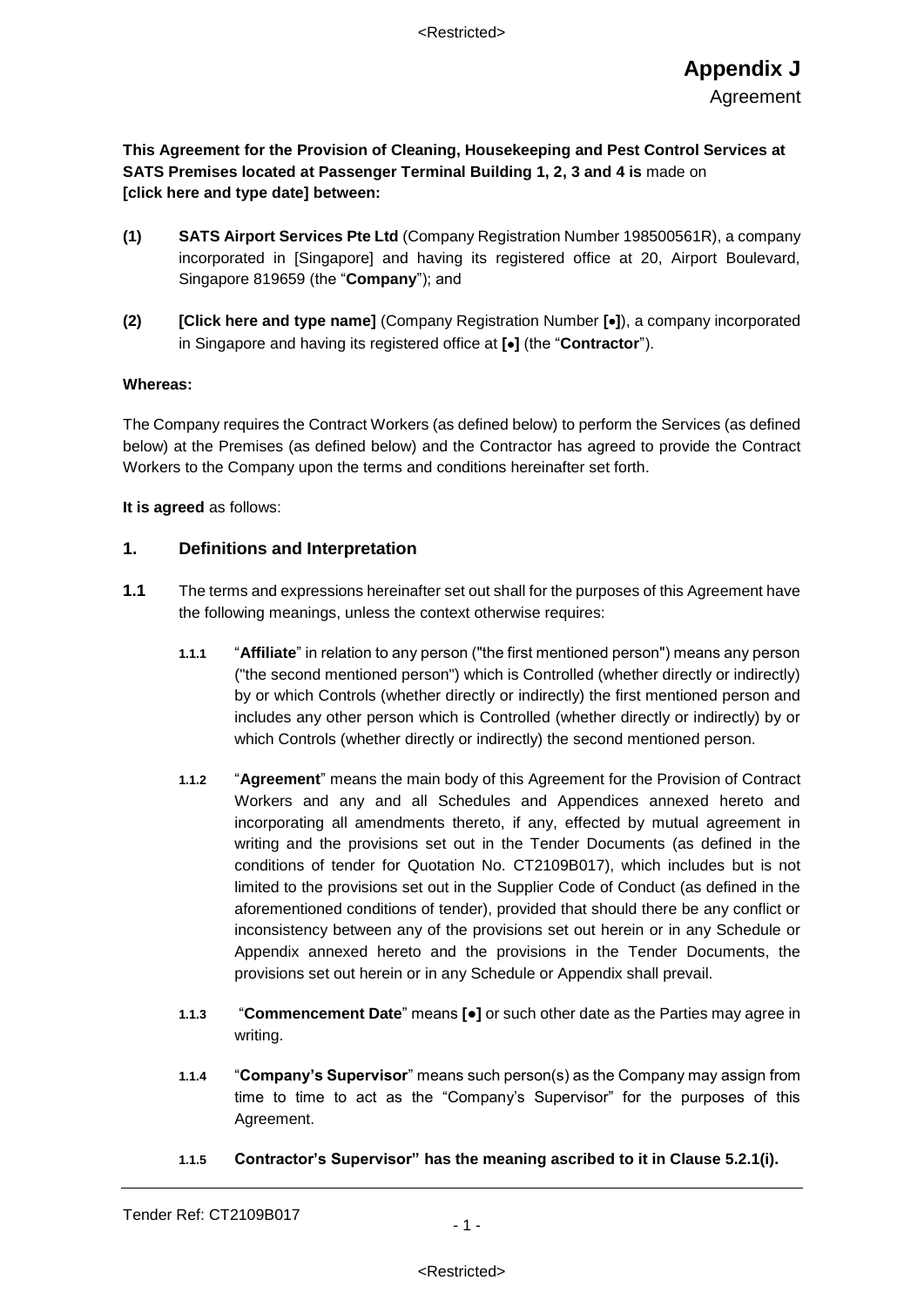- **1.1.6** "**Control**" in relation to any person means either of the following:
	- (i) the power to set or determine the management of the affairs of that person or to select, appoint or determine the composition of a majority of the board of directors of that person; or
	- (ii) the ownership of not less than fifty per cent. (50%) of the total issued voting shares or stock in that person,

and "**Controlled**" shall be construed accordingly.

- **1.1.7** "**Contract Worker**" means any officer, employee, servant, agent or permitted subcontractor of the Contractor assigned by the Contractor at any time to perform or provide the Services or any part thereof at the Premises.
- **1.1.8** "**Contract Worker's Criteria**" means the criteria which the Contractor shall ensure a person must meet or fulfil, and continue to meet or fulfil (as the case may be) before such person is assigned as a Contract Worker for the purposes of this Agreement, as described in Paragraph [1](#page-26-0) of [Schedule 2.](#page-26-1)

#### **1.1.9 Not Applicable**

- **1.1.10** "**Intellectual Property Rights**" means patents, trade marks, service marks, logos, get-up, trade names, internet domain names, rights in designs, copyright (including rights in computer software) and moral rights, database rights, semi-conductor topography rights, utility models, rights in know-how and other intellectual property rights, in each case whether registered or unregistered and including applications for registration, and all rights or forms of protection having equivalent or similar effect anywhere in the world.
- **1.1.11** "**Parties**" means the Company and the Contractor, and "**Party**" means either of them.
- **1.1.12** "**Premises**" means SATS premises located at Changi Airport Passenger Terminals 1, 2, 3 and 4 or such other place as the Company may from time to time notify the Contractor in writing.
- **1.1.13** "**Security Deposit**" shall have the meaning ascribed to it in Clause [7.1.](#page-10-0)
- **1.1.14** "**Services**" means the services described in [Schedule 3](#page-28-0) to be provided by the Contract Workers, and any part thereof, and includes any and all miscellaneous and ancillary work which may reasonably be required for the due execution and completion of such services in accordance with this Agreement, whether or not expressly specified in this Agreement.
- **1.1.15** "**Standards**" means the standards required of the Contract Workers in the performance of the Services, being that of due skill, care and diligence, and the performance of such Services in an expeditious, and a proper and workmanlike manner and in accordance with best industry practices and recognised professional standards, and as may otherwise be set out in [Schedule 3.](#page-28-0)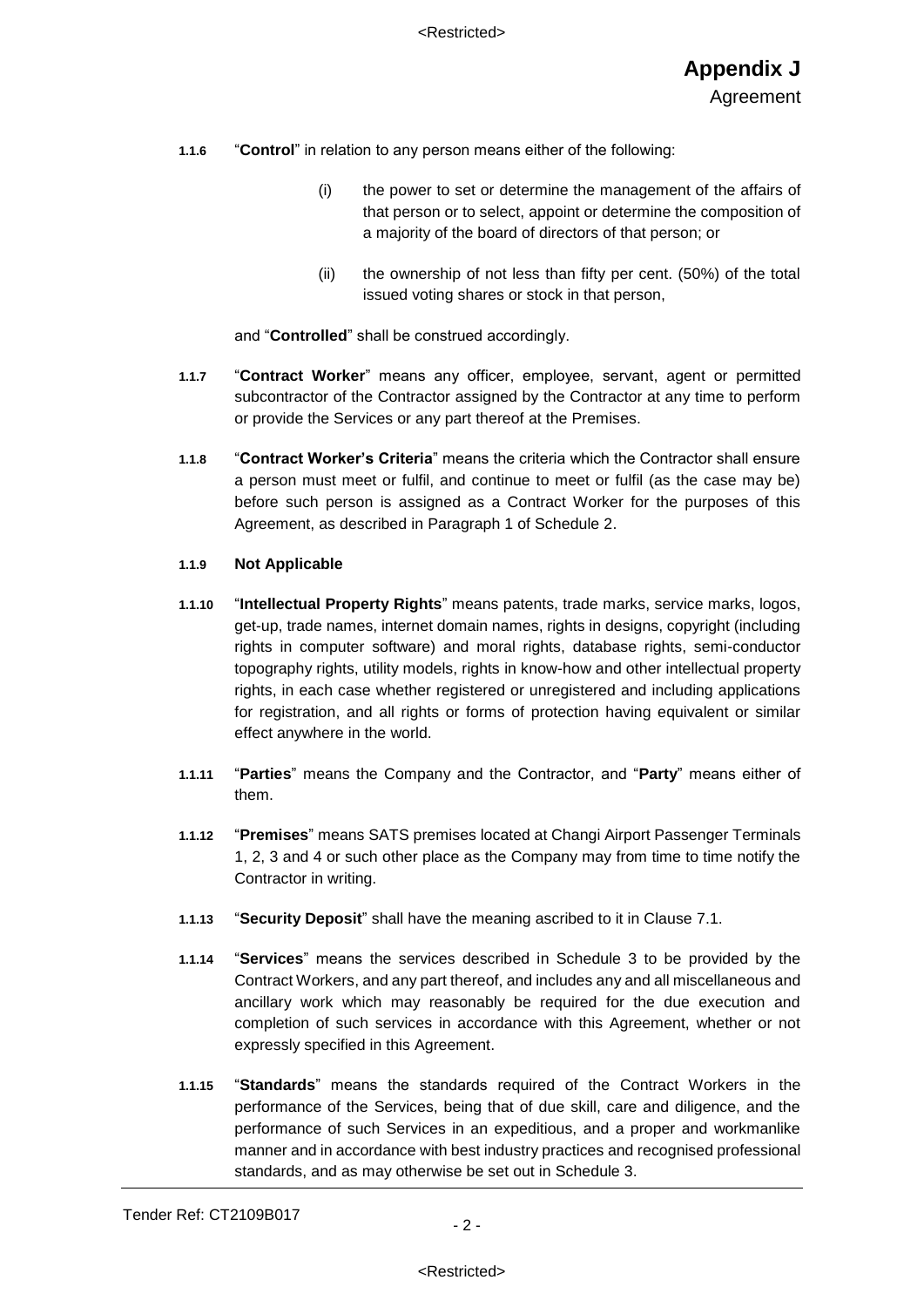- **1.1.16** "**Supplier Code of Conduct**" means the Company's Supplier Code of Conduct as may be updated from time to time and which may be found at [https://www.sats.com.sg/Tenders/Notices/SATS-Supplier-Code-of-Conduct.pdf.](https://www.sats.com.sg/Tenders/Notices/SATS-Supplier-Code-of-Conduct.pdf)
- **1.1.17** "**\$**" means the lawful currency of the Republic of Singapore.
- **1.1.18** "**Term**" means the period commencing on the Commencement Date and ending on the **[●]** anniversary of the Commencement Date.
- **1.1.19** "**Training Programmes**" means such training programmes as the Contractor shall conduct for the Contract Workers for the purposes of providing the Services, as the Company may from time to time require and notify the Contractor
- **1.2** References to a statute or statutory provision include that statute or provision as from time to time modified, re-enacted or consolidated, whether before or after the date of this Agreement.
- **1.3** The headings and sub-headings of the provisions of this Agreement are to facilitate reference only and do not form a part of this Agreement, and shall not in any way affect the construction or interpretation thereof.
- **1.4** Unless the context otherwise requires, in this Agreement:
	- **1.4.1** words using the singular or plural number also include the plural or singular number, respectively; words denoting any gender shall include all genders;
	- **1.4.2** the terms "**hereof**", "**herein**", "**hereby**", "**hereto**" and similar words refer to this entire Agreement and not any particular Clause, or any other subdivision of this Agreement;
	- **1.4.3** the words "**include**" or "**including**" shall be deemed to be followed by "**without limitation**" or "**but not limited to**" whether or not they are followed by such phrases or words of like import;
	- **1.4.4** references to any "**person**" include any natural person, corporation, judicial entity, association, statutory body, partnership, limited liability company, joint venture, trust, estate, unincorporated organisation or government, state or any political subdivision, instrumentality, agency or authority;
	- **1.4.5** references to any "**Clause**" "**Schedule**" or "**Appendix**" or any other agreement or document in this Agreement shall be construed as references to the clauses, schedules or appendices of this Agreement, or such other agreement or document, as may be amended, modified or supplemented from time to time, and shall include a reference to any document which amends, modifies or supplements it, or is entered into, made or given pursuant to or in accordance with its terms; and
	- **1.4.6** any reference to any Party shall be construed as a reference to such Party's successors and permitted assigns.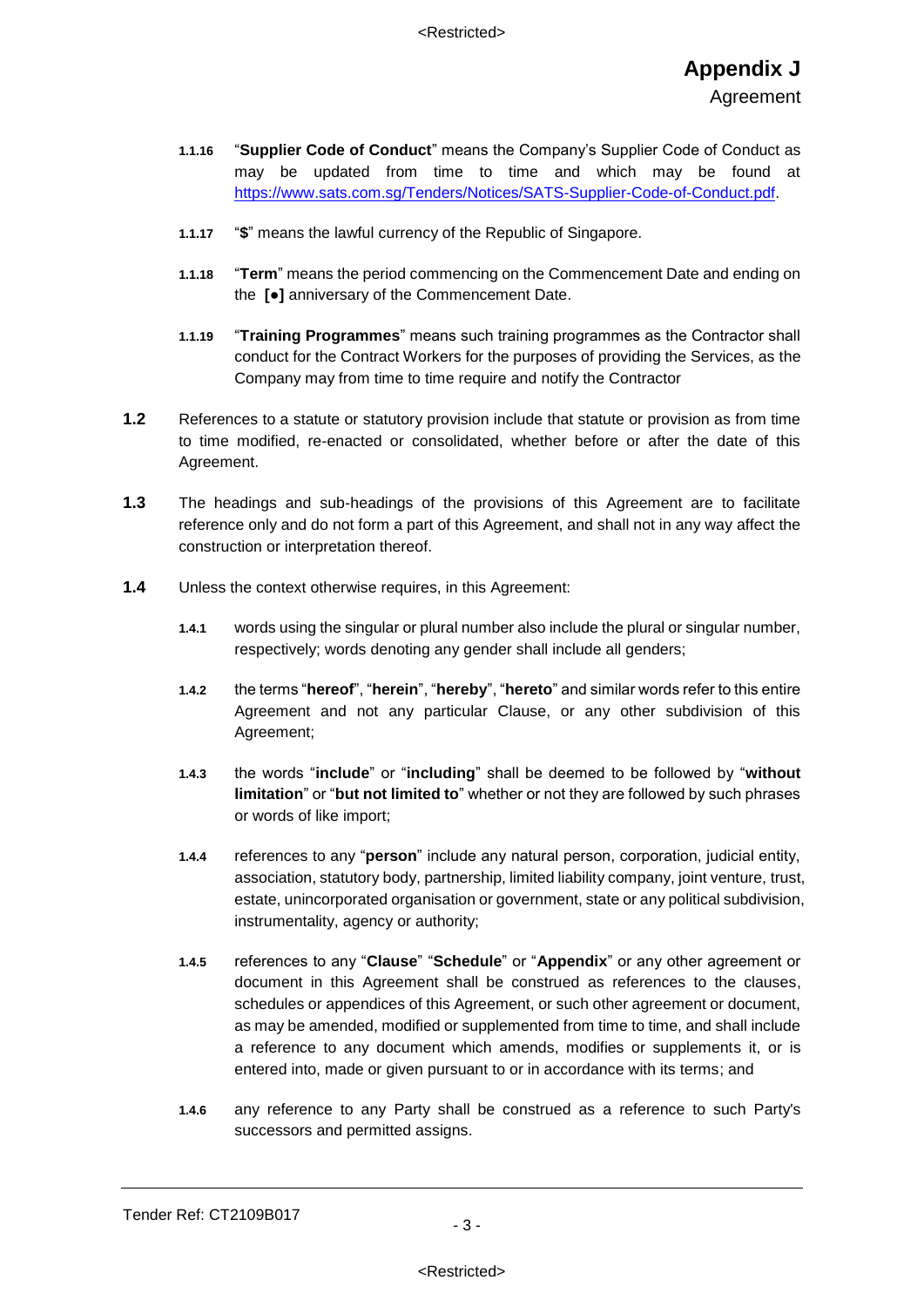**1.5** Notwithstanding anything to the contrary herein, in the event of any conflict between any of the terms of the main body of this Agreement for the Provision of Contract Workers and the terms of any Schedule or Appendix, those terms of the main body of this Agreement for the Provision of Contract Workers shall prevail.

## **2. Provision of Contract Workers**

- **2.1** The Contractor shall as from the Commencement Date and for the duration of the Term provide the Company with Contract Workers of the types and in the numbers and possessing the qualifications specified in [Schedule 1,](#page-25-0) to provide and perform, for the Company, the Services at the Premises in accordance with this Agreement, [Schedule 2](#page-26-1) and [Schedule 3.](#page-28-0)
- <span id="page-6-0"></span>**2.2** In addition, the Company may, by giving the Contractor prior written notice thereof, require the Contractor to provide the Company with additional personnel to perform the Services. The Company's notice shall specify the type and number of such additional personnel required, the qualifications to be possessed by such personnel, and the times and duration for which the Company requires the Services to be performed by such personnel. The Contractor shall fulfil the Company's requirements in accordance with such notice, and the personnel assigned by the Contractor pursuant to this Clause [2.2](#page-6-0) shall be regarded as "Contract Workers" for the purposes of this Agreement.
- **2.3** The Company may at any time, by written notice to the Contractor, request that the Contractor replace the Contract Worker(s) specified in the Company's notice. The Company shall not be required to assign any reason for such request, and the Contractor shall promptly replace such Contract Worker(s) with personnel which comply with the requirements for such "Contract Workers" pursuant to or as set out in this Agreement.
- **2.4** The Company may at its discretion determine:
	- **2.4.1** the means and manner in which the Services shall be performed by the Contract Workers; and
	- **2.4.2** the work schedule for the performance of the Services, including without limitation:
		- (i) the frequency and timing for the performance of the Services;
		- (ii) the number of Contract Workers to be used in the performance of the Services; and
		- (iii) the number of hours worked by each Contract Worker, which shall not exceed 12 hours in any day.
- **2.5** The Contractor hereby acknowledges and confirms that the Contractor shall remain the employer of the Contract Workers during the Term. Under no circumstances will this Agreement operate to transfer each of the Contract Workers' contract of employment with the Contractor to the Company. Accordingly, the Contractor shall:
	- **2.5.1** bear the expenses of all salaries, remuneration and other employment benefits of the Contract Workers and for all compensation or payments for or arising from the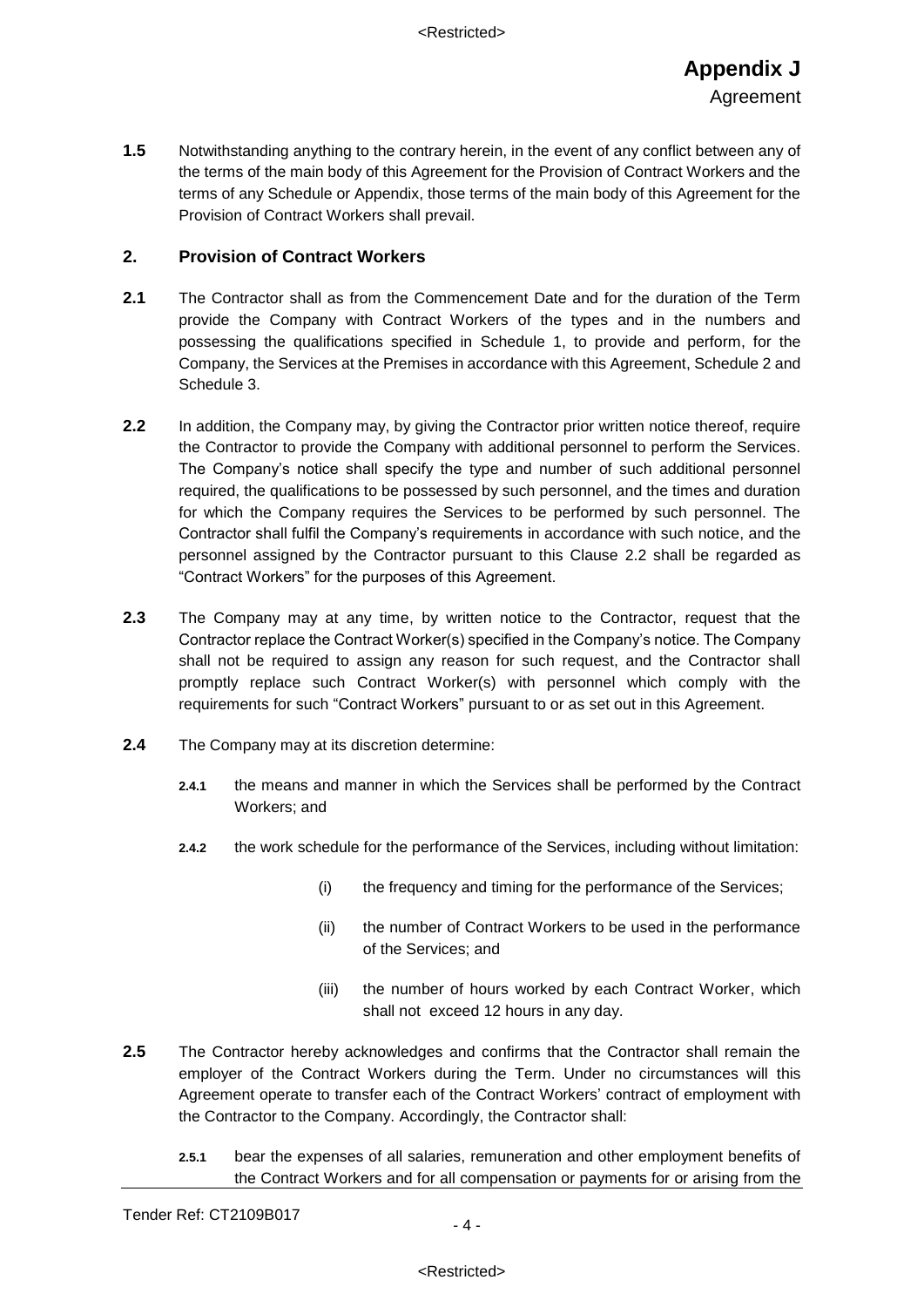termination of any Contract Worker's employment with the Contractor which accrue or are incurred under any applicable law other than Singapore law; and

**2.5.2** be responsible for and shall bear the expenses of complying with all applicable statutory requirements in connection with the employment of the relevant Contract Worker, including the provision of workmen's compensation insurance and contributions to the Central Provident Fund in respect of such Contract Worker (if applicable) in accordance with Singapore law.

## **3. Training and Familiarisation Duties and Programmes**

- **3.1** The Contractor shall at its own cost and expense carry out the Training Programmes, and shall procure and ensure that all of the Contract Workers attend and participate in all the Training Programmes.
- **3.2** It is the responsibility of the Contractor to make all relevant inquiries and inspections and obtain, and procure that the Contract Workers obtain, any and all information as regards all matters relating to conditions and circumstances which are relevant to the performance of the Services, including familiarising itself with the layout of the Premises and any floor plan, drawing or specification of the Premises provided by the Company. The Company shall allow the Contractor and the Contract Workers such access to the Premises before the Commencement Date as the Company may in its discretion reasonably determine, by prior appointment with the Company, for the purpose of:
	- **3.2.1** conducting, at the Contractor's sole cost and expense, such training programmes as the Contractor considers appropriate to familiarise the Contract Workers with the performance of the Services at the Premises; and
	- **3.2.2** enabling the Contractor and the Contract Workers to make all relevant inquiries and inspections and obtain any and all information as regards all matters relating to conditions and circumstances which are relevant to the performance of the Services.

## **4. Representations and Warranties**

- <span id="page-7-0"></span>**4.1** The Contractor undertakes, represents and warrants that:
	- **4.1.1** this Agreement is enforceable against the Contractor in accordance with its terms and conditions and that all corporate and governmental approvals, consents, licenses and permits required for the Contractor to validly enter into and perform its obligations under this Agreement have been obtained and will continue in force for the duration of the Term;
	- **4.1.2** the execution and delivery of, and performance by it of its obligations under this Agreement will not result in a breach of, or constitute a default under, any agreement or licence to which it is a party or by which it is bound and which is material in the context of the transactions contemplated by this Agreement;
	- **4.1.3** each of the Contract Workers is lawfully entitled to reside, undertake employment and work in Singapore**,** and will not be employed for any other job or contract in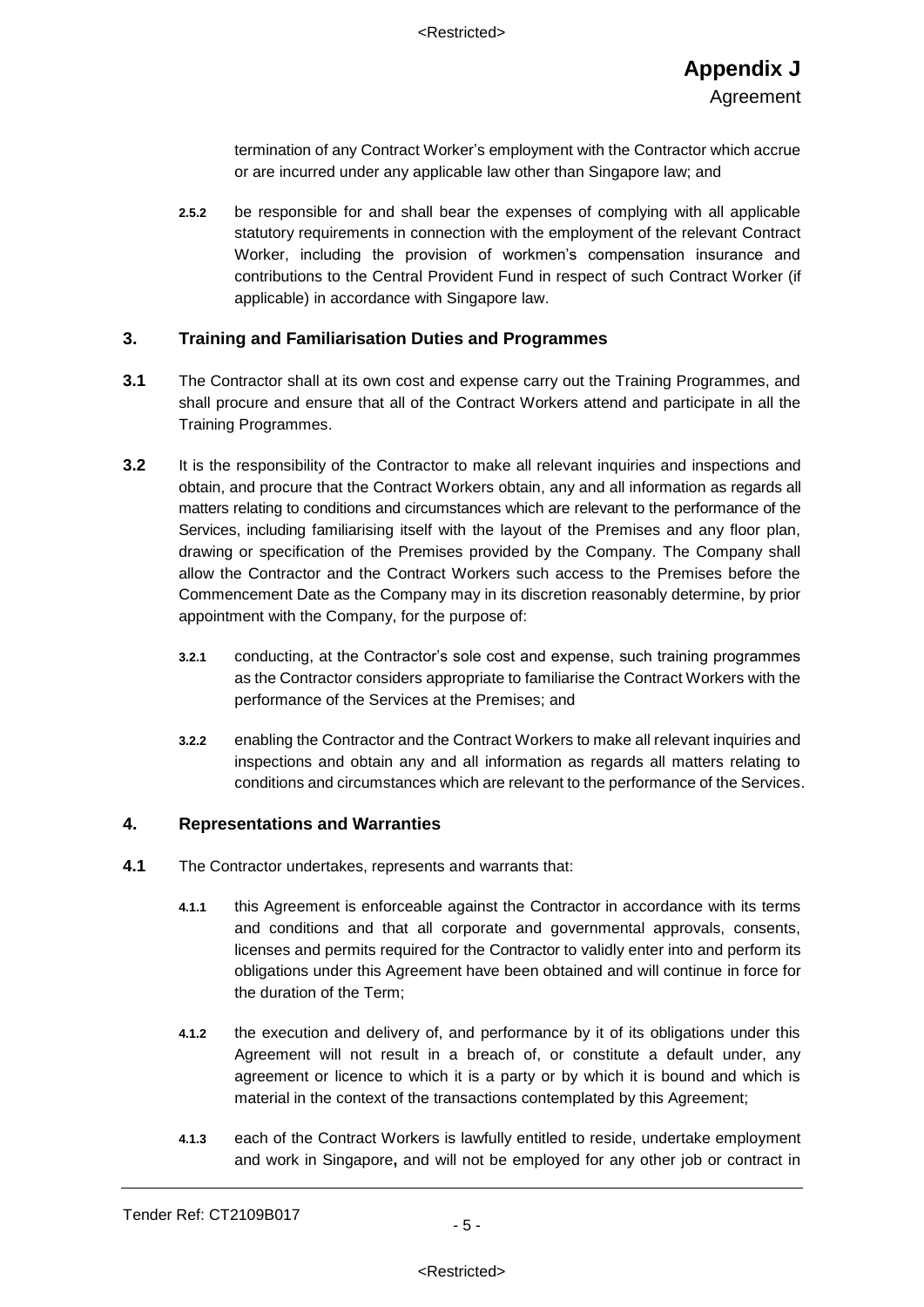Singapore other than to perform the Services under this Agreement, and/or for any other party other than the Company;

- **4.1.4** it has the sole right of selection and power of termination with respect to the Contract Workers;
- **4.1.5** each of the Contract Worker meets or fulfils, and continues to meet or fulfil (as the case may be), the Contract Worker's Criteria described in Paragraph [1](#page-26-0) of [Schedule](#page-26-1)  [2;](#page-26-1)
- **4.1.6** each of the Contract Worker is competent, properly qualified with the applicable qualifications set out in Schedule 3 and possesses the relevant experience;
- **4.1.7** it shall ensure that each of the Contract Worker shall at all times perform the Services in accordance with the Standards and to the satisfaction of the Company when responding to the requests, directions and/or instructions of the Company;
- **4.1.8** the Contractor, the Contract Workers and any other person responsible for performing the Services will at all times duly comply with all laws, regulations and directives applicable to it and shall ensure that the Services are provided and performed in a manner which does not infringe any applicable law, regulation or directive;
- **4.1.9** the Contractor possesses all necessary and applicable licences, permits and adequate insurance coverage as required by the Company, and will obtain the same at no cost to the Company;
- **4.1.10** the Contractor shall, and shall ensure that every Contract Worker shall, conform in every respect with such safety and security rules and regulations as the Company may prescribe in connection with entering onto or remaining at the Premises;
- **4.1.11** the Contractor shall at all times duly comply with the terms of the Supplier Code of Conduct;
- **4.1.12** the Contractor shall obtain and maintain at all times for the Company all necessary licences of Intellectual Property Rights so as to enable the Company to use and operate any third party proprietary matter required under this Agreement, without infringing any third party rights; and
- **4.1.13** the Contractor has good title to and rights in all deliverables, if any, without encumbrances and has the right to transfer the same to the Company.
- **4.2** The undertakings, representations and warranties in Clause [4.1](#page-7-0) shall be separate and independent and shall not be limited by reference to any other sub-clause of Clause [4.1](#page-7-0) or by anything in this Agreement.

## **5. Supervision of Contractor and/or Contract Workers**

<span id="page-8-0"></span>**5.1** The Company's Supervisor shall be responsible for managing and overseeing the provision and performance of the Services by the Contractor and/or Contract Workers on behalf of the Company on a day-to-day basis. The Company's Supervisor shall not have any authority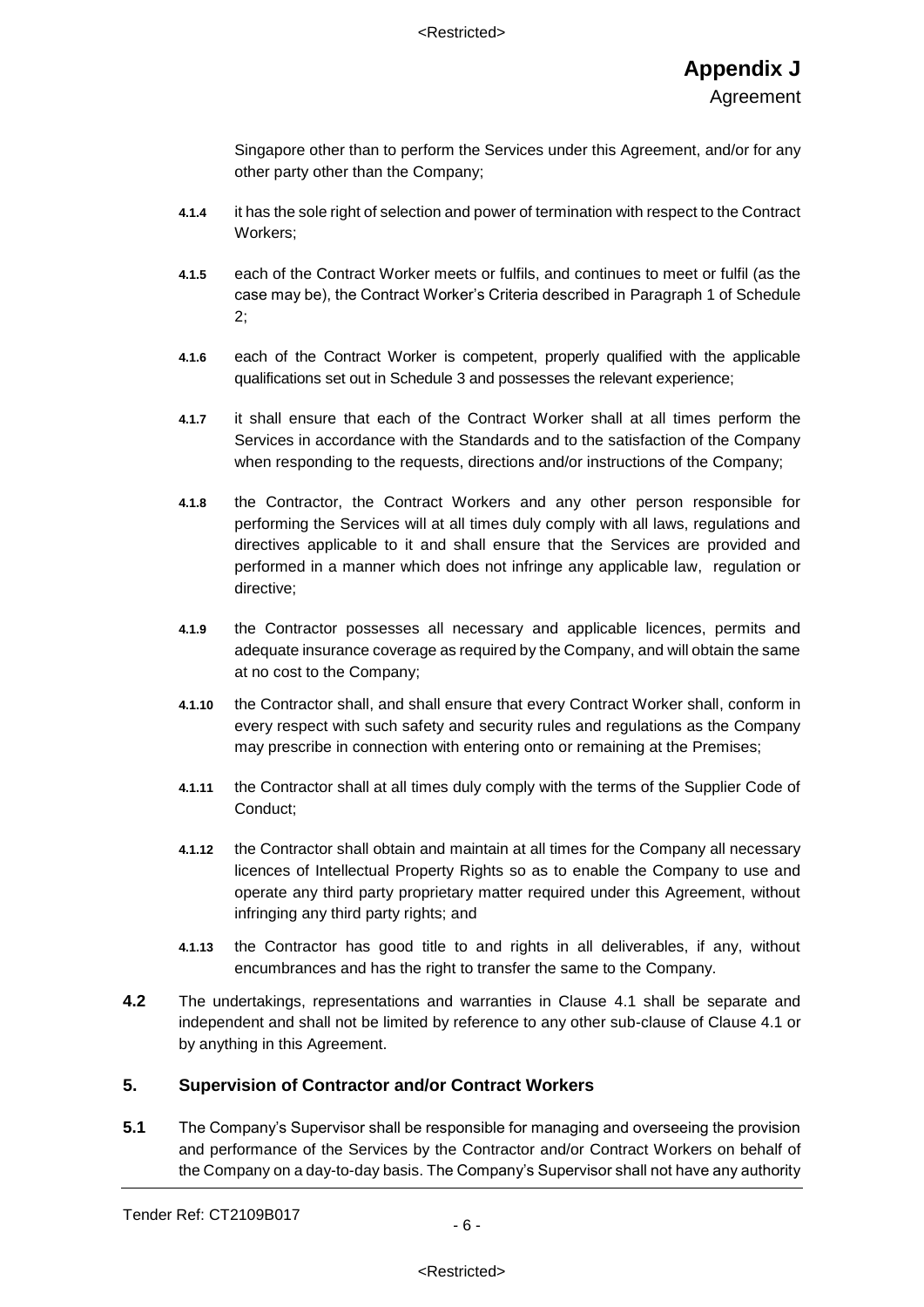to agree to any amendment or revision to any term of this Agreement. Save as aforesaid, the Contractor shall accept and execute (and shall procure that the Contract Workers accept and execute) any request, direction and/or instruction made or given by or on behalf of the Company's Supervisor in connection with the performance of the Services by the Contract Workers, and any such request, direction and/or instruction made or given by the Company's Supervisor shall be deemed to have been made or given to the Contractor by the Company.

- <span id="page-9-0"></span>**5.2** Without prejudice to any right of the Company and/or Company's Supervisor to direct or instruct the Contractor and/or the Contract Workers under this Agreement:
	- **5.2.1** the Contractor shall, in addition to providing the Contract Workers, and at no additional cost to the Company:
		- (i) assign and dedicate [at least] one officer, agent, servant or employee of the Contractor ("Contractor's Supervisor") for every thirty (30) Contract Workers provided during the Term who shall liaise and coordinate with the Company and/or the Company's Supervisor to ensure, and/or provide such assistance as may be necessary to ensure, that the Contract Workers comply with the instructions and directions of the Company and/or the Company's Supervisor;
		- (ii) ensure that the Contractor's Supervisor exercises adequate control over the Contract Workers at all times whilst they are on the Premises, for the purposes of Clauses [5.2.1\(i\)](#page-9-0) and [6.](#page-9-1)
	- **5.2.2** The Contractor's Supervisor shall be authorised to accept and execute on behalf of the Contractor such instructions as may be given by the Company and/or the Company's Supervisor. Any instruction or direction given to the Contractor's Supervisor by the Company's Supervisor pursuant to Clause [5.1](#page-8-0) shall be deemed to have been given to the Contractor.

## <span id="page-9-1"></span>**6. Conduct While On Company's Premises**

- **6.1** When entering on the Premises for any purpose as contemplated under this Agreement, the Contractor shall ensure that each of the Contract Worker shall at all times while at the Premises conform in every respect with such instructions, requirements, rules and regulations as the Company may prescribe pertaining to the entry by and presence and conduct of such personnel while on the Premises. The Contractor and the Contract Workers shall use due care to avoid or minimise damage in relation to any person or property and to cause as little disturbance and inconvenience as possible to the Company, its officers, directors, shareholders, agents and employees, or any occupier of the Premises.
- <span id="page-9-2"></span>**6.2** The Company may deny any person entry to the Premises or expel any person thereon if such person fails to comply with any such rule or regulation or fails to comply with any reasonable request or instruction as may be made or given by or on behalf of the Company.
- **6.3** The Company shall not be liable for any inconvenience, loss, damage, cost or expense arising from the Company's refusal to permit or delay in permitting entry to any person onto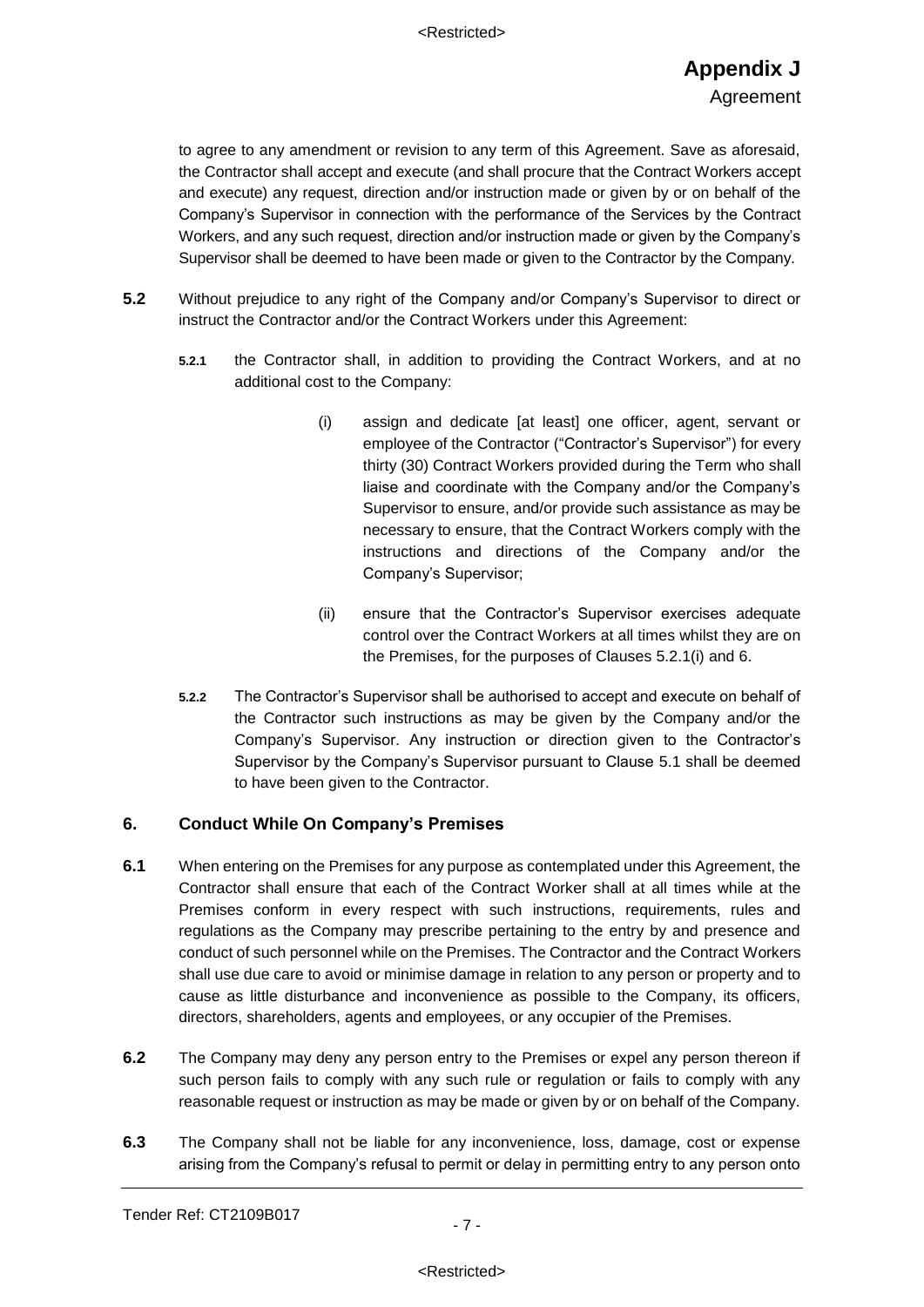the Premises or expulsion of any person therefrom pursuant to Clause [6.2.](#page-9-2) Any such refusal, delay or expulsion shall not in any way affect or relieve the Contractor from the Contractor's obligations under this Agreement.

# **7. Security Deposit**

- <span id="page-10-0"></span>**7.1** The Contractor shall, no later than the Commencement Date, pay the Company an amount equal to S\$**[**•**]** ("**Security Deposit**"), or in lieu of such payment, provide the Company with a banker's guarantee issued by a bank approved by, and on such terms and conditions as may be prescribed by, the Company.
- **7.2** Any payment pursuant to Clause [7.1](#page-10-0) shall constitute security for the payment of any sum due and payable to the Company from the Contractor as liquidated damages, compensation or otherwise, and the Company shall be entitled to retain the amount of such payment until the expiry or earlier termination of this Agreement and may utilise at any time the whole or any part of such payment in payment of any sum due to the Company from the Contractor. The Company shall not be required to pay any interest on the Security Deposit. In any event, nothing herein shall be construed as in any way limiting the Company's right of recovery against the Contractor to the amount of the Security Deposit.
- **7.3** In the event that the Contractor provides the Company with a banker's guarantee in lieu of paying the Company the amount of the Security Deposit:
	- **7.3.1** the Company may, but shall not be obliged to, invoke the banker's guarantee and recover therefrom in respect of any sum due and payable to the Company from the Contractor without prejudice to any other right or remedy which may be available to the Company whether under this Agreement or at law; and
	- **7.3.2** without prejudice to the Company's rights to prescribe any other term or condition under Clause [7.1,](#page-10-0) the Contractor shall procure that the date specified in such banker's guarantee as the "expiry date" is successively extended so that demands under the banker's guarantee can continue to be validly made by the Company and honoured by the issuing bank at any time throughout the period from the date of issuance of such banker's guarantee up to the expiry of the Term.
- **7.4** The Company shall be entitled to make a demand under the banker's guarantee for such amount as the Company may deem appropriate at any time after the Contractor neglects or fails in any way to observe, carry out, fulfil or discharge any of its obligations under this Agreement or any representation or warranty by the Contractor under this Agreement is or becomes untrue or incorrect or is breached in any respect. Without prejudice to the foregoing, in the event that the Contractor shall neglect or fail in any way to observe, carry out, fulfil or discharge any of its obligations under Clause 7.3.2, the Company shall be entitled to make a demand under the banker's guarantee for such amount as the Company may deem appropriate and to retain any and all amounts paid by the issuing bank under the banker's guarantee until the Contractor shall have discharged and performed all its obligations under this Agreement, and to utilise such amounts at any time to settle any sum due from the Contractor to the Company in connection with this Agreement.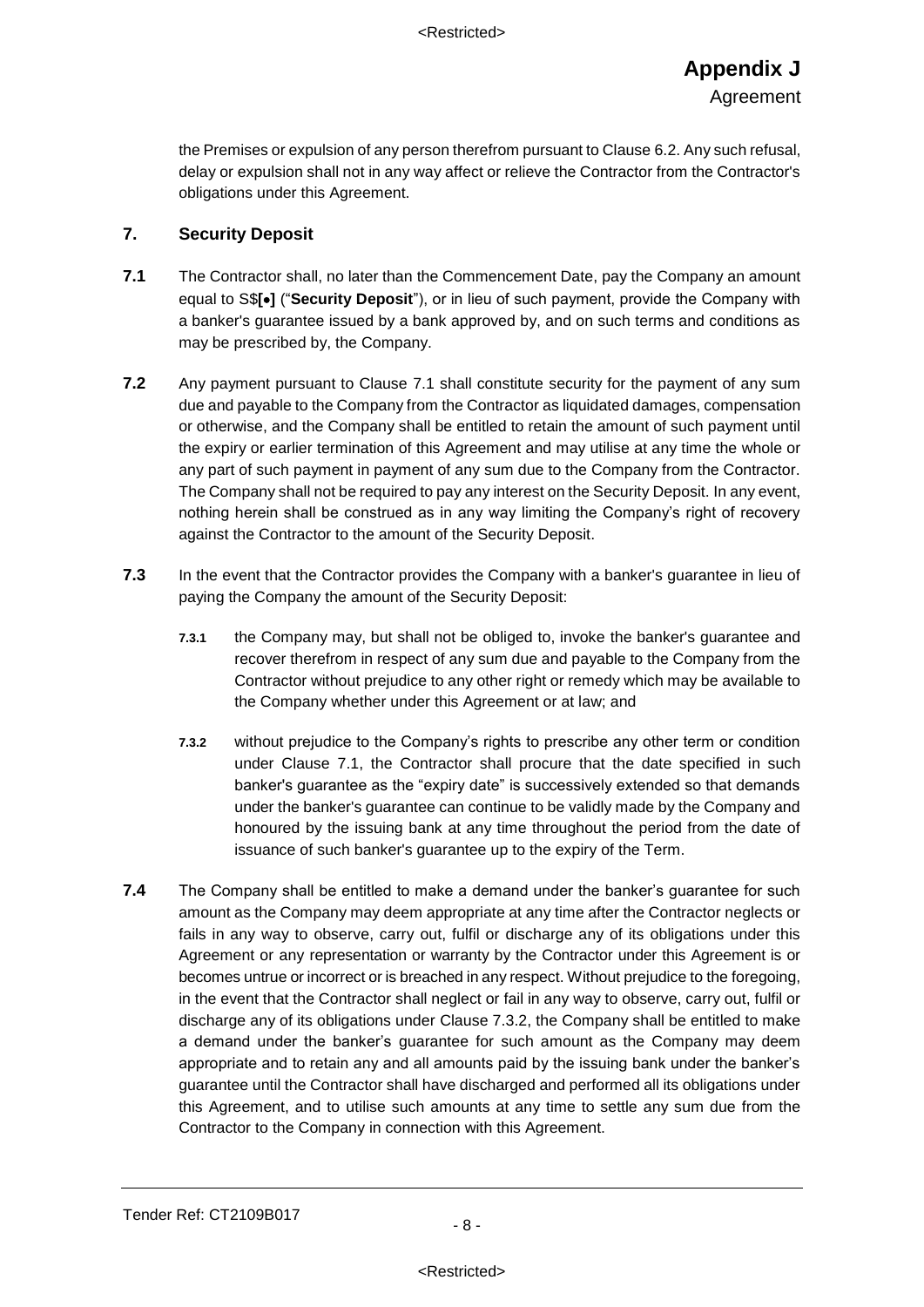**7.5** Any demand made by the Company under the banker's guarantee and any payment received by the Company thereunder shall not preclude, affect or restrict the exercise of any rights by the Company under this Agreement or any legal remedy or relief to which the Company is entitled arising from any breach of the Contractor or any matter or event in respect of or pursuant to which the demand is made and any sum received by the Company as payment under the banker's guarantee shall be applied by the Company towards any sum due or payable by the Contractor to the Company (whether as damages or otherwise).

## <span id="page-11-1"></span>**8. Payment of Fees**

- **8.1** In consideration of the Contractor providing and performing the Services in accordance with this Agreement, the Company shall pay the Contractor a fee in accordance with the Rates for Agreed Services as set out in the table in [Schedule 1.](#page-25-0)
- <span id="page-11-0"></span>**8.2** The Contractor shall prepare and render on the Company invoice(s) for the fees payable under this Agreement (or part thereof) in accordance with [Schedule 1,](#page-25-0) and each invoice rendered by the Contractor shall contain such detail and be accompanied by such supporting documentation or certifications as may be set out in [Schedule 1,](#page-25-0) and as the Company may otherwise require.
- **8.3** Any sum due to the Contractor under this Agreement (whether in respect of fees or otherwise) shall be paid in **Singapore Dollars** within S**ixty (60)** days of the date of receipt (or the last date of receipt, as the case may be) by the Company of the Contractor's invoice prepared in accordance with the terms of this Agreement, and such other documentation or certification as referred to in Clause [8.2,](#page-11-0) by telegraphic transfer to such account of the Contractor with such bank as the Contractor may designate from time to time for such purpose, or by such other means as the Parties may hereafter agree.
- **8.4** The Company shall bear and pay to the Contractor all goods and services tax imposed or levied in respect of the provision of the Services. Save for the foregoing, the Company shall not be liable for any other tax, duty, levy, rate or charge whatsoever due and payable in respect of the Contractor's provision of the Services under this Agreement. All such other tax, duty, levy, rate or charge, including without limitation any withholding tax payable as a result of or in connection with this Agreement, shall be borne by the Contractor. The Company shall pay to the Contractor all amounts due under this Agreement net of any withholding tax (if applicable), and shall be permitted and entitled, if required in compliance with applicable laws or regulations, to withhold or deduct from the amounts payable to the Contractor under this Agreement such taxes, withholdings and/or deductions.
- **8.5** Save as otherwise expressly provided in this Clause [8](#page-11-1) or as mutually agreed in writing between the Parties from time to time, the Contractor shall not be entitled to any fee, remuneration, payment, reimbursement, indemnity or compensation from the Company in connection with the performance and discharge by the Contractor of its obligations under this Agreement.
- <span id="page-11-2"></span>**8.6** The Company may, to the extent permitted by law, deduct from or set-off any amount due and payable to the Contractor from the Company against any payment or sum due and payable to the Company and/or any of its Affiliates from the Contractor, whether under this Agreement or otherwise and whether as damages or otherwise.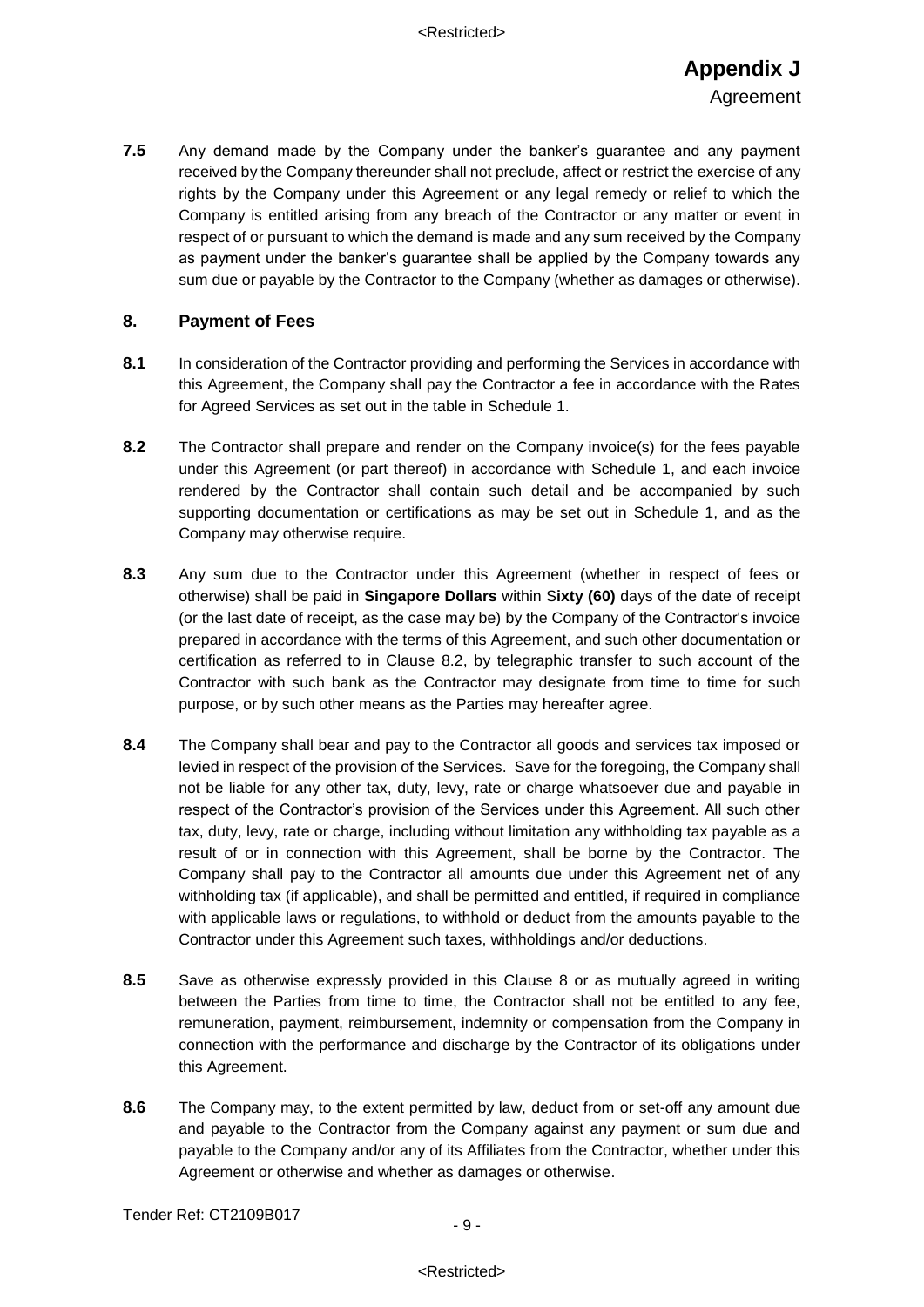# **9. Remedies for Failure to Provide Contract Workers and Non-Conforming Services**

- <span id="page-12-0"></span>**9.1** Without prejudice to the generality of Clause [9.2,](#page-13-0) if at any time during the Term, the number of Contract Workers available for the Company's use pursuant to this Agreement falls below the requisite number stated in the table in [Schedule 1](#page-25-0) and 3 for any reason without the Company's prior written consent:
	- **9.1.1** the Company may, at its sole discretion and in addition to any other rights of the Company under this Agreement or at law:
		- (i) provide such number of personnel which comply with the requirements for "Contract Workers" set out in this Agreement as will ensure that the number of Contract Workers meet the requisite number stated in [Schedule 13](#page-25-0), to the satisfaction of the Company at the Contractor's own cost and expense, and the Contractor shall promptly, and in any case within **two (2)** days thereafter provide such Contract Workers; and/or
		- (ii) take such action and make such arrangements as it otherwise thinks appropriate to rectify or remedy the failure, including engaging any other person to provide and complete those Services which would otherwise have been performed by the Contract Workers constituting the shortfall in the requisite number, by such means and in such manner as the Company may consider appropriate in the circumstances; and
	- **9.1.2** the Contractor shall pay the Company on demand the total of:
		- (i) the amount by which the total of the costs and expenses incurred by the Company as a consequence exceeds the total fees which would otherwise have been payable by the Company to the Contractor for those Contract Workers constituting the shortfall in the requisite number; and
		- (ii) liquidated damages for the delay by the Contractor in providing such personnel as will ensure that the number of Contract Workers meet the requisite number in the manner contemplated under this Agreement, calculated as follows:

<span id="page-12-1"></span>
$$
LD = \S[\bullet] \times A \times B
$$

where:

- LD is the liquidated damages payable by the Contractor to the Company;
- \$[●] is the rate per Contract Worker as set out in the table in Schedule 1; and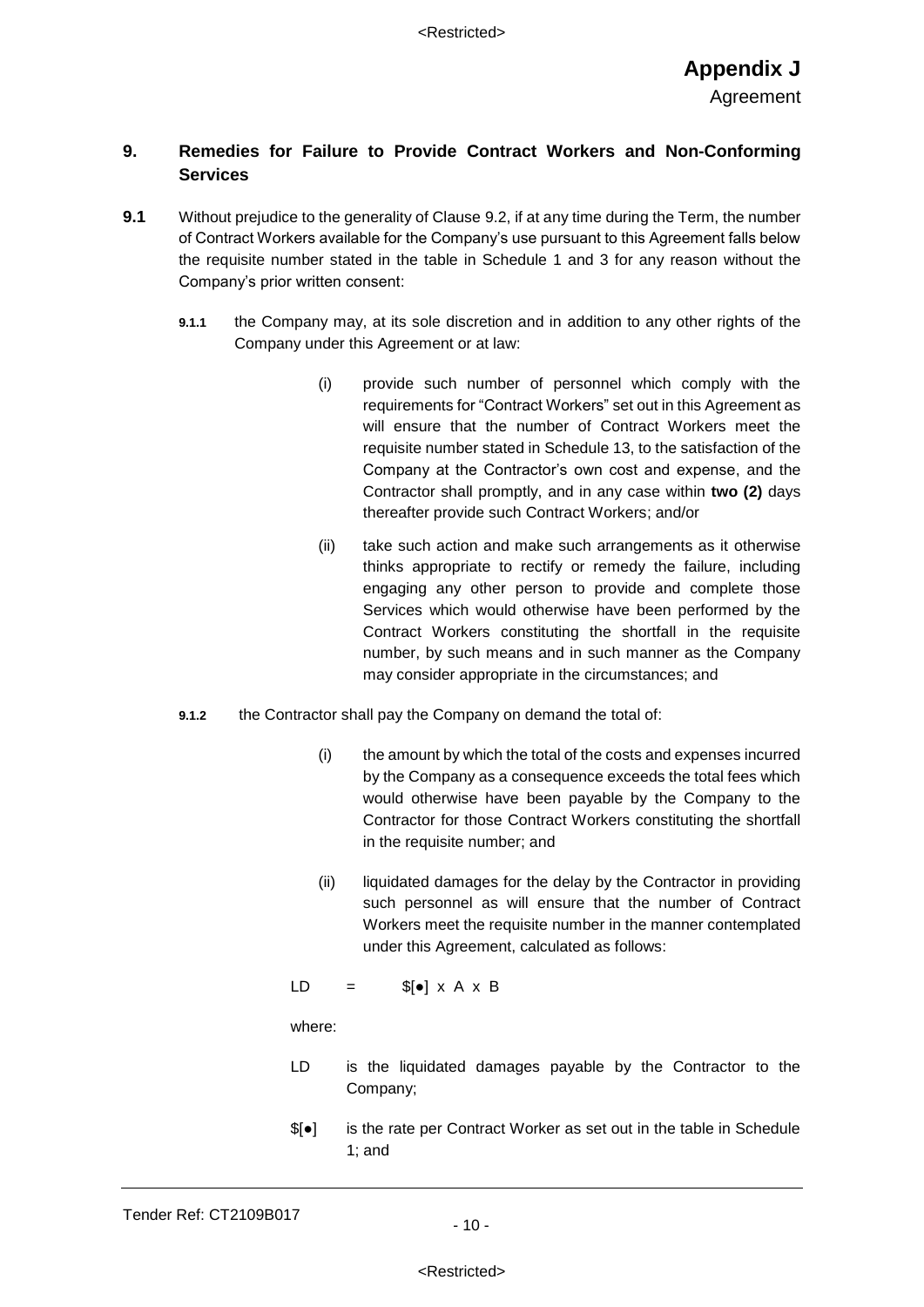- A is the number of Contract Workers which is below the requisite number stated in Schedule 3; and
- B is the number of hours (or any part thereof) elapsed from the time the number of Contract Workers falls below the requisite number stated in Schedule 3 until such time that the Contractor restores the requisite number of Contract Workers.
- <span id="page-13-0"></span>**9.2** If any of the Services required to be performed under this Agreement is not performed in accordance with the Standards or as may otherwise be required under this Agreement ("Non-Conforming Services"), the Company shall not be required to pay the Contractor the fees for those Contract Workers performing the Non-Conforming Services, and:
	- **9.2.1** the Company may, at its sole discretion and in addition to any other right of the Company under this Agreement or at law:
		- (i) by written notice to the Contractor, require the Contract Workers to re-execute, rectify or remedy the Non-Conforming Services, to the satisfaction of the Company at the Contractor's own cost and expense; and/or
		- (ii) take such action and make such arrangements as it otherwise thinks appropriate to rectify or remedy the failure, including engaging any other person to provide and complete those Services which would otherwise have been performed by the Contract Workers, by such means and in such manner as the Company may consider appropriate in the circumstances; and
	- **9.2.2** the Contractor shall pay the Company on demand the total of:
		- (i) the amount by which the total of the costs and expenses incurred by the Company as a consequence exceeds the total fees which would otherwise have been payable by the Company to the Contractor for those Contract Workers performing the Services which are Non-Conforming Services; and
		- (ii) liquidated damages for each delay for the performance of Services which are Non-Conforming Services based on the requirements specified against such Services in the table set out in [Schedule 3,](#page-28-0) in the amounts and on such terms as are specified in the table in [Schedule 3.](#page-28-0)
- **9.3** In addition to the foregoing, the Company shall be entitled in its sole discretion to require the Contractor to refund to the Company any fees that may have been paid in advance by the Company to the Contractor pursuant to Clause 8 for any Services contemplated to be provided by the Contractor for the remaining period of the Term.
- **9.4** Any amount payable by the Contractor to the Company pursuant to Clauses [9.1,](#page-12-0) 9.2 and 9.3 shall be recoverable as a debt due from the Contractor to the Company, and without limiting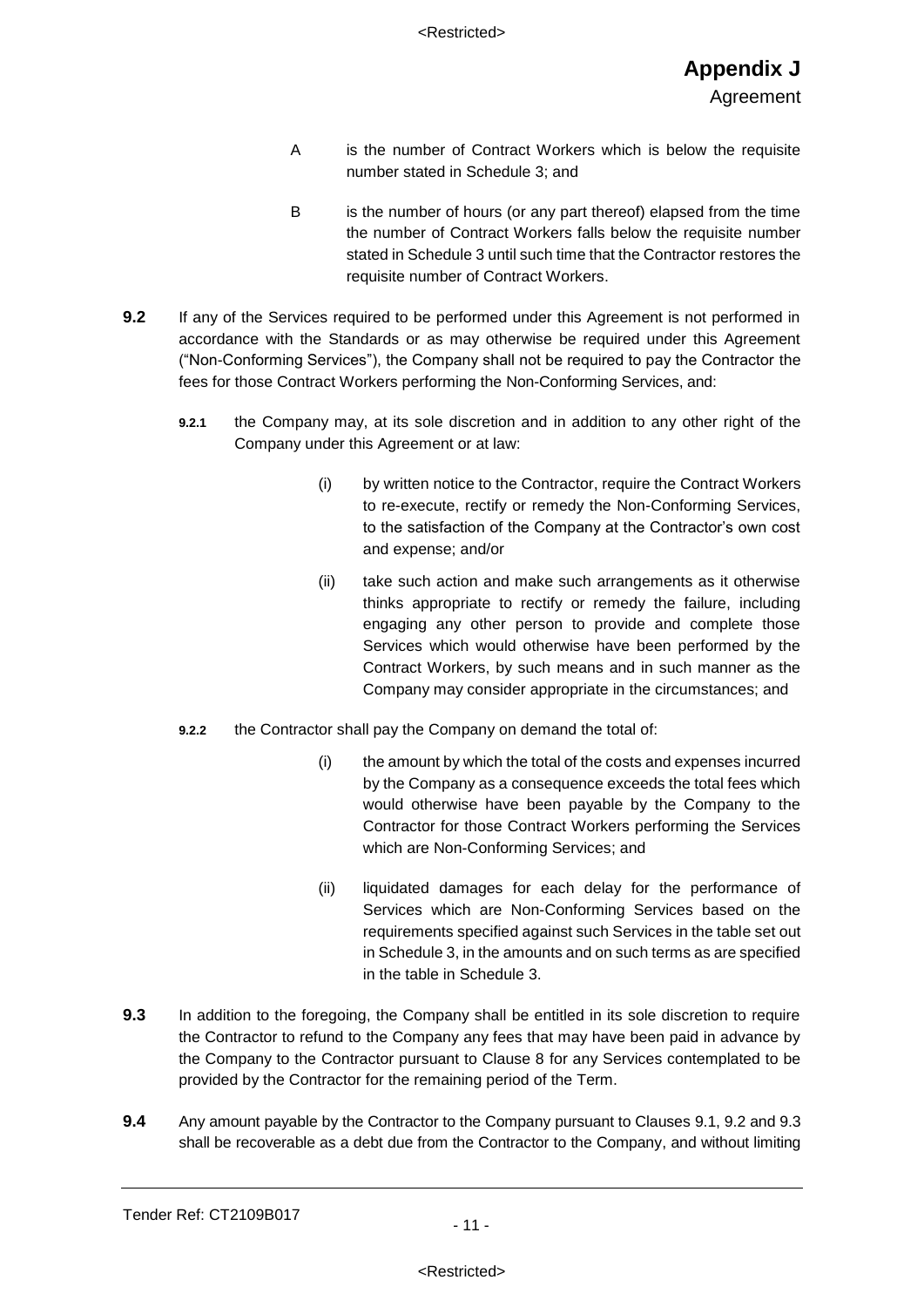<Restricted>

the generality of Clause [8.6,](#page-11-2) may at the Company's election, be deducted from and set-off against any amount due from the Company to the Contractor.

**9.5** The duties, liabilities and obligations of the Contractor under this Agreement shall not be deemed waived, released or relieved by the Company's Supervisor's inspection of, review of, approval or acceptance of the Services, or any part thereof, or payments to the Contractor for the provision of the Contract Workers.

## <span id="page-14-0"></span>**10. Intellectual Property Rights**

- **10.1** The Company shall at all times own all Intellectual Property Rights which belonged to it prior to the date of this Agreement ("**Pre-Existing IP**") and all Intellectual Property Rights which it develops during the course of this Agreement, including without limitation any enhancements, modifications or adaptations made to such Pre-Existing IP.
- **10.2** All Intellectual Property Rights in respect of materials produced or developed, whether jointly with the Company or otherwise solely by the Contractor and/or any of the Contract Workers, in the performance or in relation to the Services shall vest in and be the sole and exclusive property of the Company, who shall have the absolute right to assign the Intellectual Property Rights to any third party. The Contractor shall use, and shall procure for the Contract Workers to use, such materials solely in connection with work relating to the Services to be performed by the Contractor and/or the Contract Workers under this Agreement and shall not disclose, modify, divulge, release or sell to any other persons or otherwise deal with the same without the Company's or its assignee's prior consent in writing.
- **10.3** The Contractor represents warrants and undertakes to the Company that any and all materials or documents supplied by the Contractor in relation to the Services do not infringe any Intellectual Property Rights of whatever nature of any third party. Notwithstanding the aforementioned, the Contractor shall fully and effectively indemnify the Company against all Intellectual Property Rights infringement claims including any costs, charges and expenses in respect thereof.
- **10.4** For avoidance of doubt, no Party shall have the right to use the name or logo of the other Party without that Party's prior written consent subject always to any conditions that may be attached to such consent.

## **11. Liability and Indemnity**

**11.1** The Company shall have no responsibility (whether to the Contractor or otherwise) in respect of any indirect, consequential, special or punitive losses, any loss of anticipated revenue, profit, use, anticipated savings, goodwill, reputation or business contracts, or any other form of pure economic loss suffered by the Contractor as a result of, or in connection with, any claims brought against the Contractor by any third party, howsoever arising (whether in contract, tort or otherwise) and even if the Company had been advised of the possibility or likelihood of the same.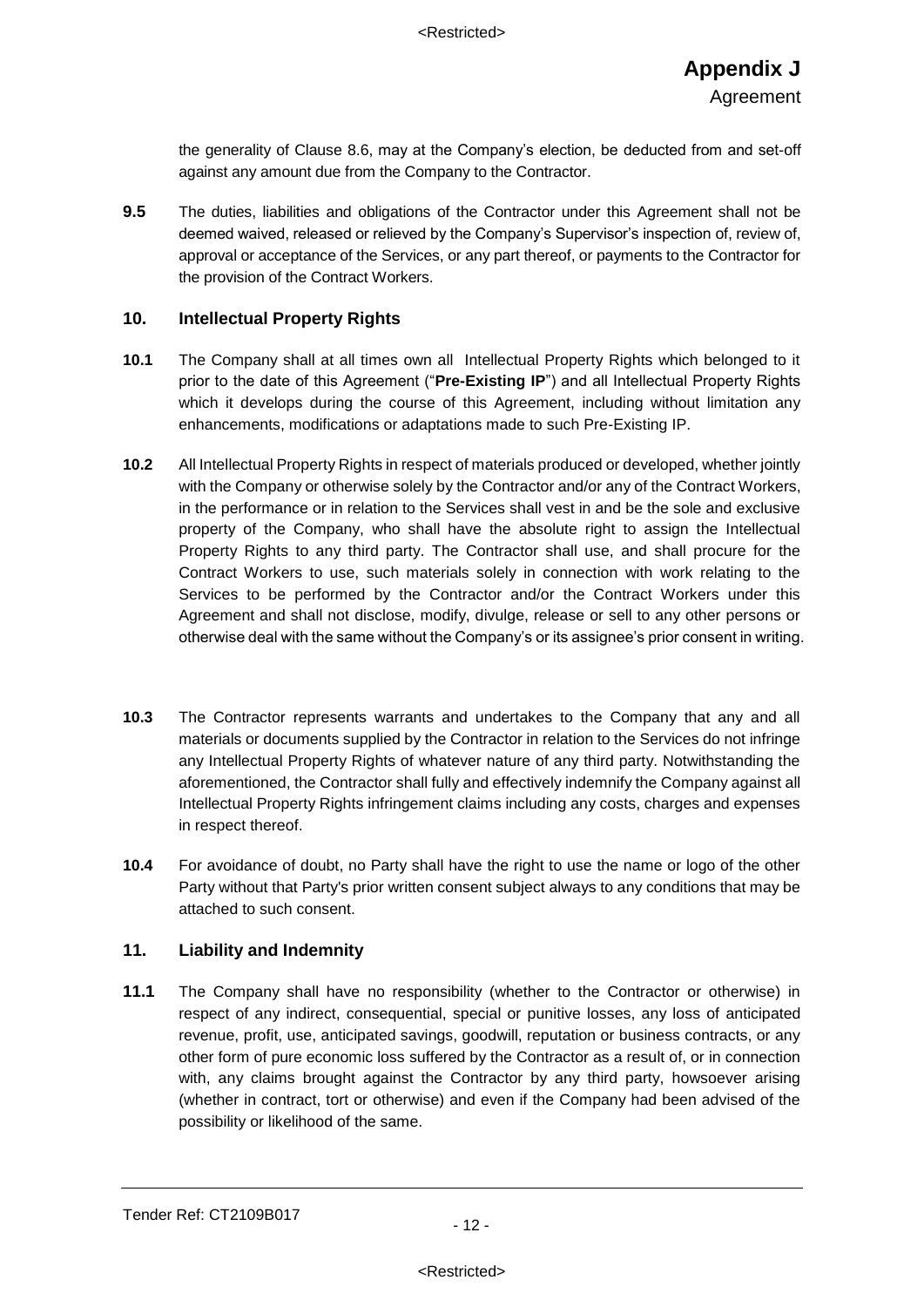- **11.2** The aggregate liability of the Company arising out of or in connection with this Agreement shall not in any event exceed 10% in any year.
- <span id="page-15-2"></span>**11.3** The Contractor shall indemnify the Company and its Affiliates against all claims, liabilities, expenses, costs, loss or damage of whatever nature (including legal costs on a full indemnity basis incurred by the Company) brought against, suffered or incurred by the Company arising out of or in connection with this Agreement or the Contractor's performance or purported performance of or failure to perform the Services (other than any delay in respect of which liquidated damages are paid to the Company in accordance with Clause [9.1\)](#page-12-0), including without prejudice to the generality of the foregoing:
	- **11.3.1** any breach of any term of this Agreement by the Contractor;
	- **11.3.2** any death of and/or injury to any person and/or loss of or damage to any property which may arise out or in consequence of the provision of the Services and/or the presence of the Contractor or the Contract Workers (or any of them) on the Premises;
	- **11.3.3** any statement, act, omission, fraud, misconduct, negligence or default whatsoever of the Contractor or the Contractor Workers (which the Contractor agrees it shall be fully and solely liable and responsible for); and
	- **11.3.4** any enforcement or attempted enforcement by the Company of its rights or remedies against the Contractor.

## <span id="page-15-1"></span>**12. Insurance**

- <span id="page-15-0"></span>**12.1** Without prejudice to the Contractor's obligations under Clause [10,](#page-14-0) the Contractor shall effect and maintain at its sole cost, at all times during the Term, such insurances as the Company may reasonably require and/or as may otherwise be necessary in accordance with industry and/or best practice standards/the insurances set out in [Schedule 5](#page-30-0) with one or more insurers satisfactory to the Company
- **12.2** The Contractor shall provide the Company with a certificate issued by the Contractor's insurer evidencing all the insurance coverage in Clause [12.1](#page-15-0) prior to the Commencement Date. The certificate shall state, *inter alia*, the following:
	- **12.2.1** the Company shall be given not less than 30 days' prior written notice of any change restricting or reducing insurance coverage or the cancellation of any insurance coverage; and
	- **12.2.2** the insurer unconditionally waives all subrogation rights it may have against the Company and its Affiliates.
- **12.3** The Contractor shall, whenever required, produce for the Company's inspection the policy or policies of insurance and the receipts for payment of the current premiums.
- **12.4** If the Contractor fails upon request to produce to the Company satisfactory evidence that there is in force any of the insurances required under this Clause [12](#page-15-1) at any time, then and in any such case the Company: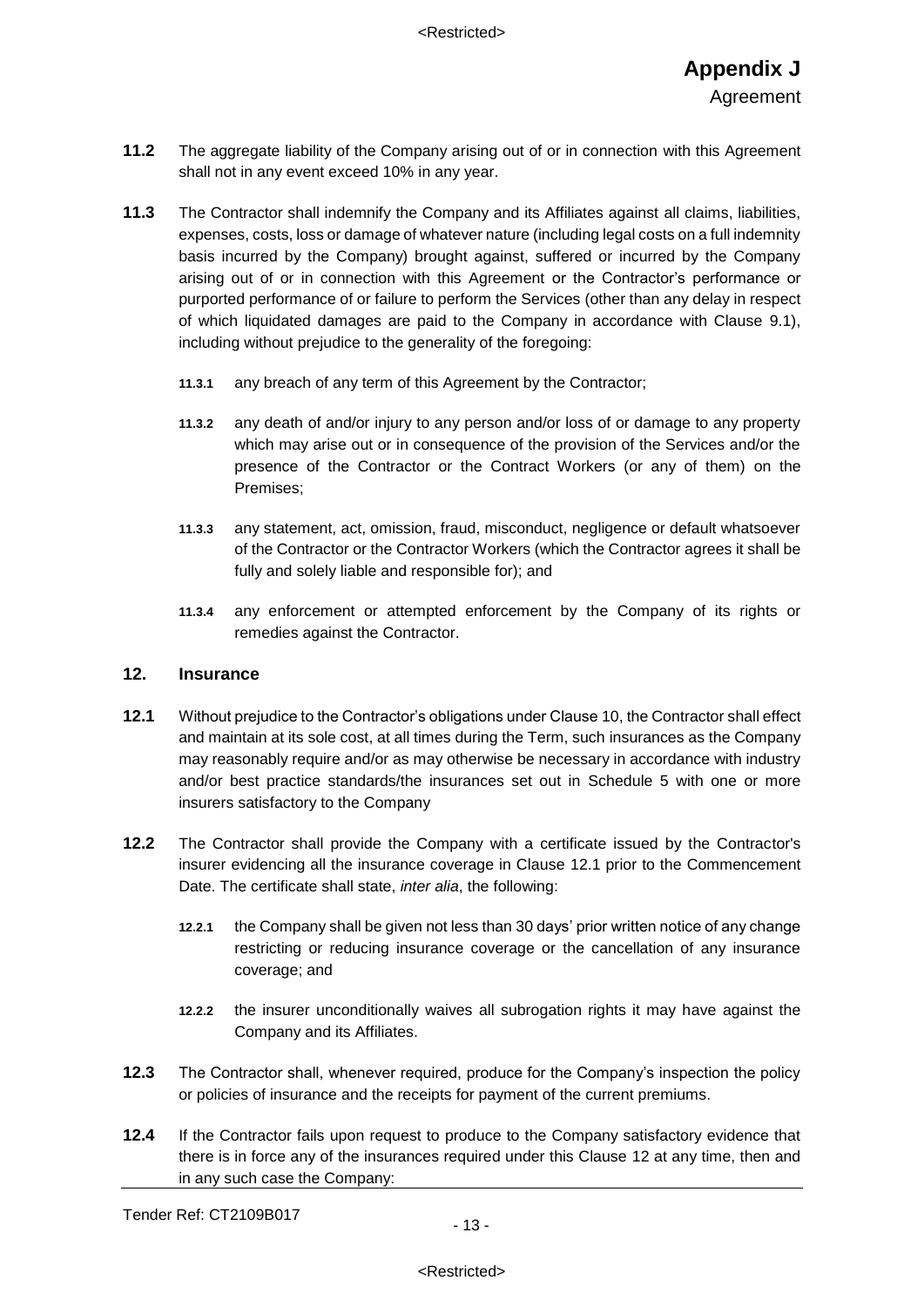- **12.4.1** may effect and keep in force any such insurance and pay such premium or premiums as may be necessary for that purpose and from time to time deduct the amount so paid from any moneys due or which may become due to the Contractor or recover the same as a debt due from the Contractor; and
- **12.4.2** will be entitled at its absolute discretion to withhold all payments which would otherwise be due to the Contractor under this Agreement until such evidence has been produced to the Company.

## <span id="page-16-0"></span>**13. Term and Termination**

- **13.1** The Term shall commence on the Commencement Date and continue in force for the duration of the Term, unless earlier terminated in accordance with the provisions of this Clause 13.
- **13.2** Upon the expiry of the Term, the Company shall have the option to extend the Term for a further period of  $\lceil \bullet \rceil$  years, on the same terms and conditions as this Agreement, save for pricing and services specifications which shall be mutually agreed between the Parties. Such option may be exercised by the Company no earlier than three (3) months and no later than one (1) month prior to the expiration of the Term.
- **13.3** The Company shall have the right to terminate this Agreement at any time during the Term by giving to the Contractor three (3) months' prior notice in writing.
- **13.4** Notwithstanding anything to the contrary contained herein, each Party ("**Non-Defaulting Party**") may at its sole discretion terminate this Agreement immediately with respect to any or all of the Services by giving written notice to the other Party ("**Defaulting Party**") if:
	- **13.4.1** the Defaulting Party commits any breach of any term of this Agreement which, if capable of remedy, is not remedied within [thirty (30)] days from the date of service of the Non-Defaulting Party's notice on the Defaulting Party specifying the breach and requiring such breach to be remedied;
	- **13.4.2** where the Defaulting Party is the Contractor, the total amount of liquidated damages payable by the Contractor under Clause [9.1.2\(i\)](#page-12-1) amount to or are in excess of the full amount of the Security Deposit;
	- **13.4.3** any mortgagee, chargee or encumbrancer takes possession or a receiver is appointed over any part or all of the undertaking or property or assets of the Defaulting Party;
	- **13.4.4** the Defaulting Party makes any voluntary arrangement with its creditors or becomes subject to an administration order;
	- **13.4.5** an order of court is made to wind up the Defaulting Party or to place it under judicial management or a resolution is passed by the members of the Defaulting Party for its winding up or liquidation;
	- **13.4.6** any distress or execution is levied or enforced in relation to any of the assets of the Defaulting Party;
	- **13.4.7** the Defaulting Party ceases, or threatens to cease, to carry on business or becomes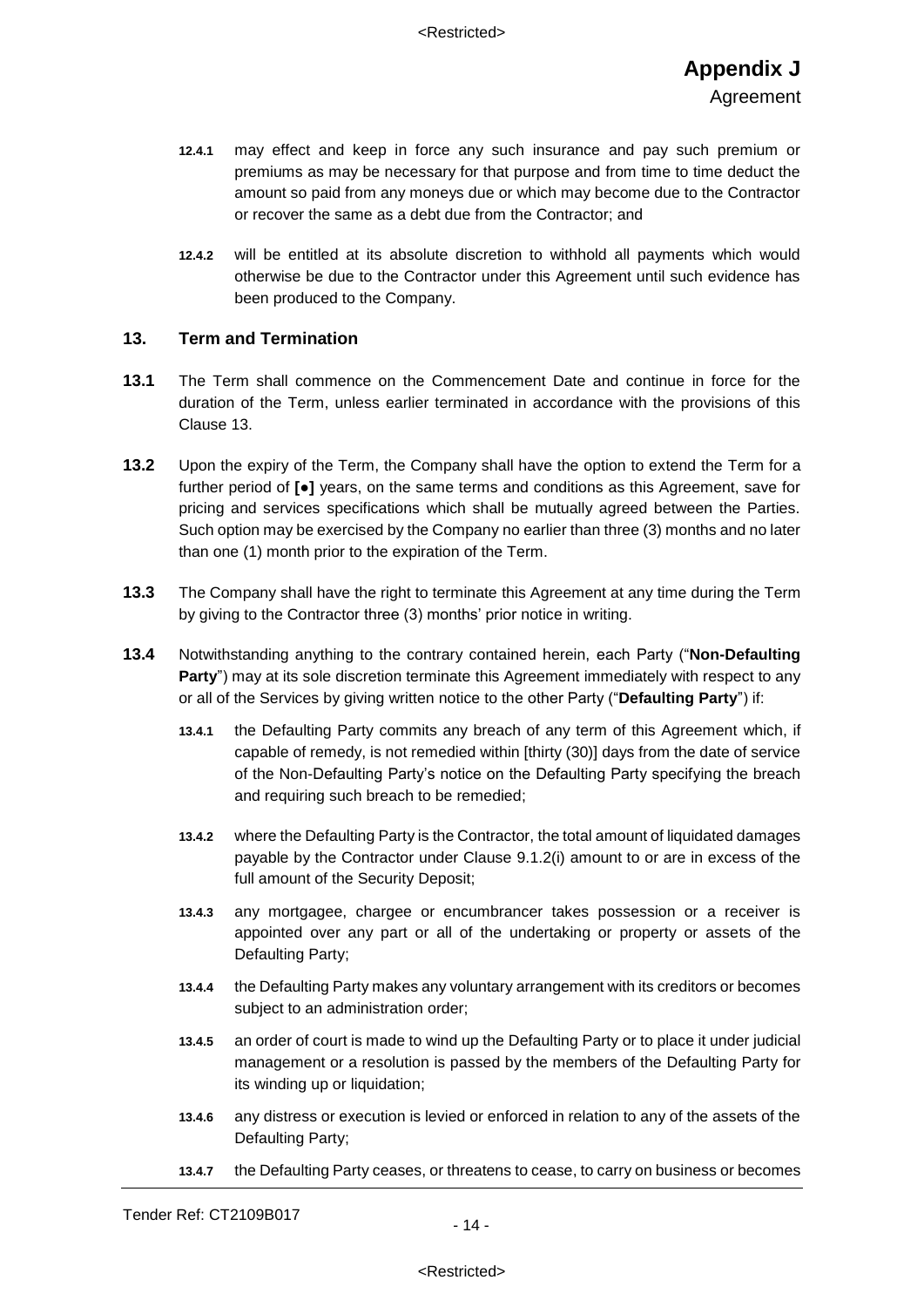insolvent or admits in writing its inability to pay its debts when due;

- **13.4.8** the Defaulting Party offers, gives or agrees to give, or has offered, given or agreed to give, to any person any gift or consideration of any kind as an inducement or reward for doing or forbearing to do or for having done or forborne to do, any action in relation to the obtaining or execution of this Agreement;
- **13.4.9** the Defaulting Party shows or forbears to show favour to any person in relation to any agreement with the Company, or if similar acts shall have been done by any person employed by the Defaulting Party or acting on its behalf (whether with or without the knowledge of the Defaulting Party); or
- **13.4.10** in relation to any agreement with the Non-Defaulting Party, the Defaulting Party or any person employed by it or acting on its behalf commits any offence under the Penal Code (Chapter 224) or the Prevention of Corruption Act (Chapter 241), or abets or attempts to commit such an offence, or gives any fee or reward the receipt of which is an offence under the Penal Code or the Prevention of Corruption Act.
- **13.5** Nothing in this Agreement shall prejudice the rights and obligations which have accrued prior to the expiry or earlier termination of this Agreement or preclude either Party from claiming against the other Party in respect of any loss or damage arising from or incurred as a result of any breach of any of the provisions of this Agreement occurring prior to the expiry or earlier termination of this Agreement. Further, the termination of this Agreement shall not affect the continuing rights and obligations of the Company under any other provision of this Agreement which is expressed to survive termination or which is required to give effect to such termination or the consequences of such termination.
- **13.6** On the expiry or earlier termination of this Agreement, the Contractor shall, unless otherwise expressly directed in writing by the Company's Supervisor, remove its property that has not been retained by the Company as well as its personnel on the Premises.
- **13.7** If this Agreement is terminated before the due completion of all the Services, then subject to the Contractor having fulfilled all its obligations under the terms of this Agreement (to the extent that they may be fulfilled) and without prejudice to any sums which are payable by the Contractor to the Company pursuant to any term of this Agreement, the Company shall pay the Contractor, on a *quantum meruit* basis, for all work done in relation to the Services up to the date of such termination, PROVIDED THAT the amount of such payment(s) aggregated with all other payment(s) made by the Company to the Contractor pursuant to the terms of this Agreement shall not exceed the total of the fees payable under Clause [8.](#page-11-1)
- **13.8** The right of termination conferred by this Clause [13](#page-16-0) is in addition to and not in derogation of any other rights of termination of this Agreement conferred under any other provision of this Agreement.

## **14. Assignment**

**14.1** Neither Party may assign, delegate or transfer its rights or benefits and/or obligations under the terms of this Agreement to any third party without the prior written consent of the other Party, provided that the Company may assign its rights and benefits under the terms of this Agreement to any of its Affiliates and in the event of such assignment, the duties and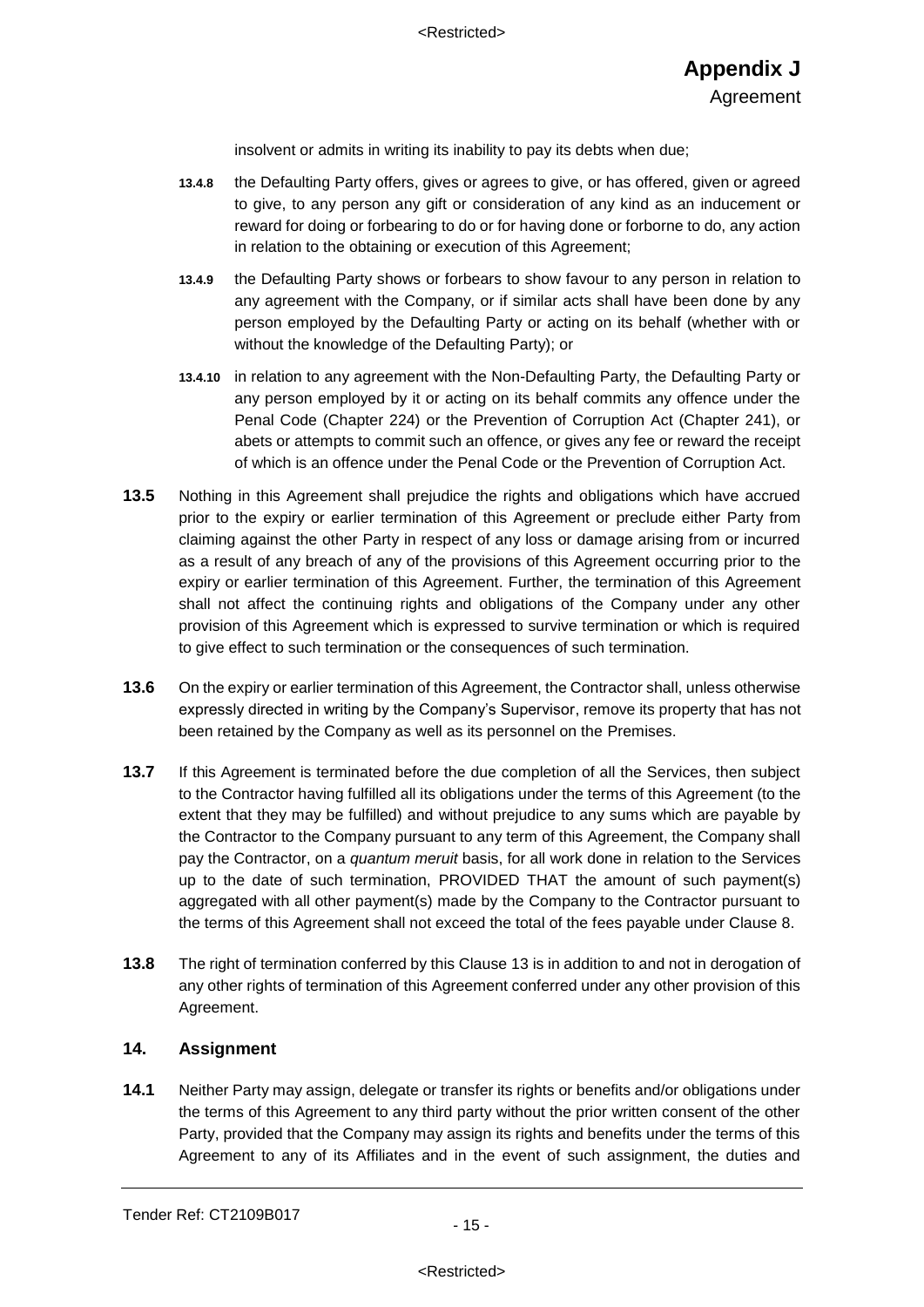<Restricted>

obligations of the Company under this Agreement may be performed by its assignee in lieu of the Company.

**14.2** Further, notwithstanding any consent given by the Company for any assignment, delegation or transfer of the Contractor's rights or benefits and/or obligations under the terms of this Agreement, the Contractor shall remain solely responsible to the Company for observing and complying with and the due performance of all the duties, obligations, undertakings, warranties and covenants of the Contractor set out in this Agreement.

## <span id="page-18-1"></span>**15. Confidentiality**

- <span id="page-18-0"></span>**15.1** The Contractor acknowledges that all information relating to the Company and/or its operations are confidential and belong to the Company. The Contractor shall maintain and cause to be maintained the confidentiality of all such information, and shall not without the prior written consent of the Company (which shall not be unreasonably withheld), copy or use or disclose any such information whether during or after the expiry or earlier termination of this Agreement to any person save and to the extent that such use or disclosure is necessary:
	- **15.1.1** for the discharge of the Contractor's obligations under this Agreement; or
	- **15.1.2** for financial reporting purposes of the Contractor; or
	- **15.1.3** to comply with statutory or regulatory requirements in Singapore (including the requirements of any stock exchange); or
	- **15.1.4** in the prosecution or defence of any legal action in any court of law or pursuant to any order of court.

Notwithstanding the above, the Contractor shall not disclose any of the confidential information referred to above in this Clause [15.1](#page-18-0) to any of the Contract Workers unless and until the Contractor has placed such Contract Worker(s) under undertakings of confidentiality and containing similar conditions provided in Clause [15.1,](#page-18-0) and the Contractor in any event undertakes full responsibility for the maintenance and preservation of the confidentiality of any confidential information disclosed by the Contractor to the Contract Worker(s) and the due compliance by such Contract Worker(s) of the conditions of such undertakings to the same extent as if they were undertaken by the Contractor.

- **15.2** Clause [15.1](#page-18-0) shall not apply to any confidential information which at the time it is disclosed, made available or otherwise provided by the Party to whom such information relates, is in the public domain and shall cease to apply to any information which subsequently becomes publicly available otherwise than as a consequence of any breach by the Contractor of Clause [15.1.](#page-18-0)
- **15.3** Notwithstanding the expiry or earlier termination of this Agreement for whatever reason, the obligations and restrictions in this Clause [15](#page-18-1) shall be valid for a period of 3 years from the expiry or earlier termination of this Agreement.

## **16. Notices**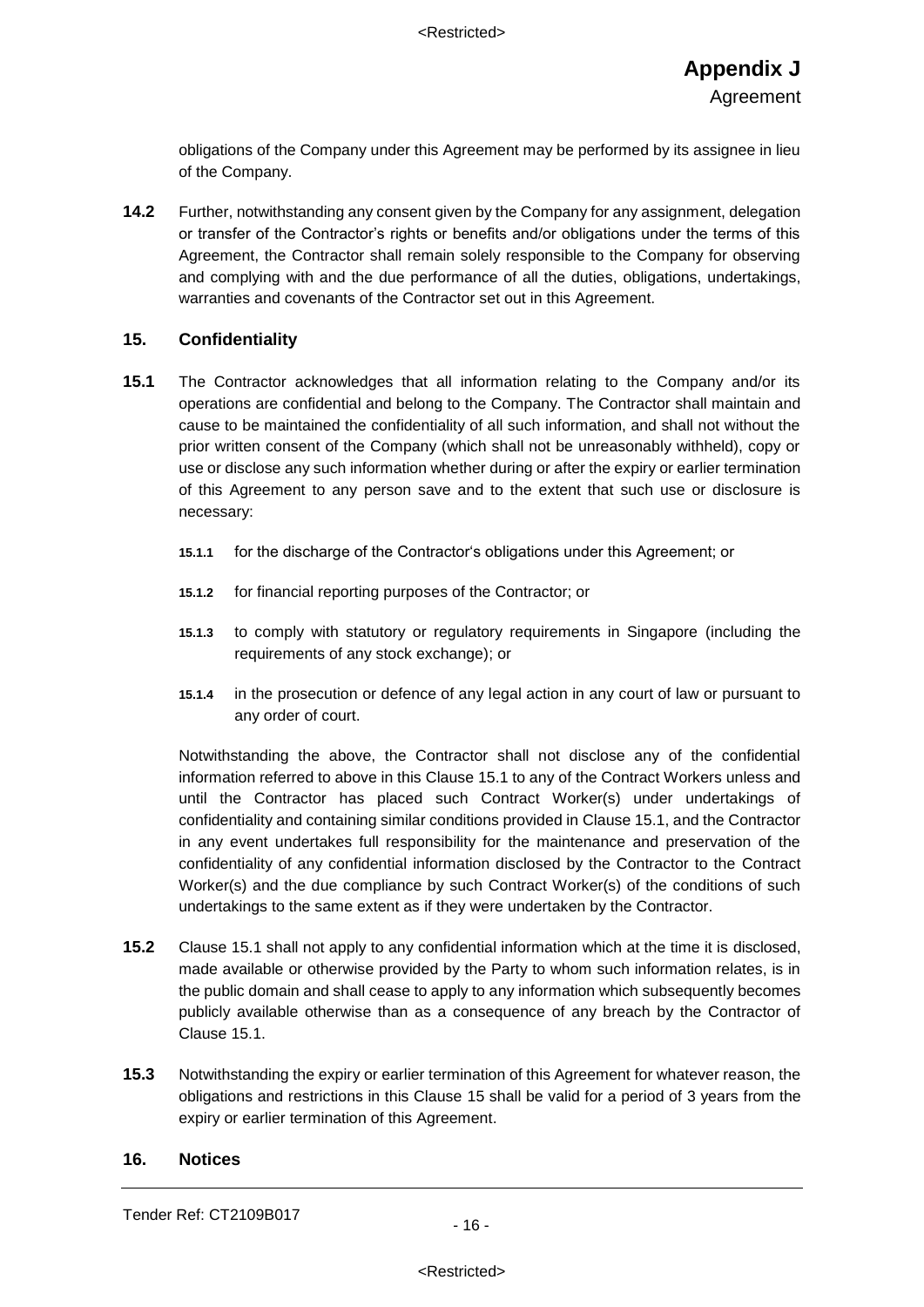**Appendix J** Agreement

**16.1** Any notice, demand or other communication to either Party by the other shall be given in writing and delivered to the addresses or facsimile numbers set out hereunder. Such notice, demand or communication shall be deemed to have been duly served (if delivered personally or given or made by facsimile) immediately or (if given or made by letter to an address within Singapore) 7 days after posting.

To the Company:

## **SATS Airport Services Pte Ltd**

Facsimile No.: **[**•**]**

Attention: **[**•**]**

To the Contractor:

**[**•**]**

Facsimile No.: **[**•**]**

Attention: **[**•**]**

#### <span id="page-19-0"></span>**17. Arbitration**

- **17.1** Any dispute, controversy or disagreement arising out of or relating to this Agreement, including any question regarding its existence, validity or termination ("**Dispute**") shall be referred for determination or resolution in an arbitration conducted by the Singapore International Arbitration Centre ("**SIAC**") and in accordance with the SIAC Rules ("**Rules**") except to the extent that the Rules conflict with the provisions of this Clause [17,](#page-19-0) in which event the provisions of this Clause [17](#page-19-0) shall prevail and apply.
- **17.2** The number of arbitrators shall be one (1), the place of the arbitration shall be Singapore, and the language of the arbitration shall be English.
- **17.3** Any decision or award of the arbitral tribunal shall be final and binding upon the Parties to the arbitration proceeding. The Parties hereto agree that the arbitral award may be enforced against the Parties to the arbitration proceeding or their assets wherever they may be found and that a court ruling upon enforcement of the arbitral award may be entered in any court having jurisdiction thereof. The Parties also hereby irrevocably waive and exclude any right to appeal to any court in any jurisdiction against any such decision or award, or to seek any review or revision of any such decision or award by any court in any jurisdiction. The foregoing shall be without prejudice to the rights of either Party to refer any Dispute to the courts for resolution where necessary to preserve the subject matter of the action by way of injunctive or declaratory proceedings.]

## **18. Not Applicable**

## **19. Entire Agreement**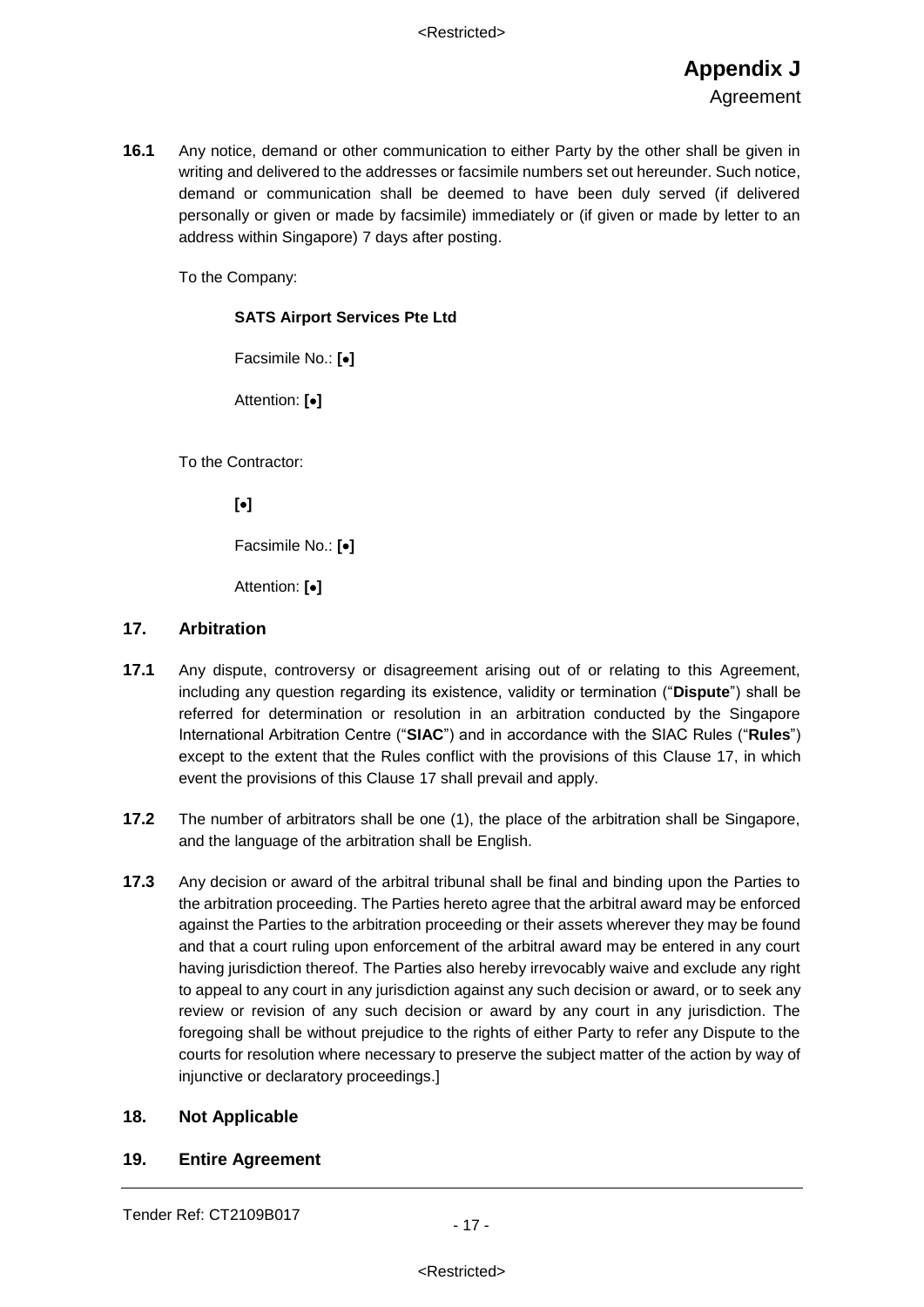**Appendix J** Agreement

**19.1** This Agreement supersedes and cancels all previous agreements, warranties and undertakings whether oral or written, express or implied, given or made by or between the Parties, and constitutes the entire agreement between the Parties in respect of the matters set out herein, and save as expressly provided for in this Agreement, no other terms and conditions shall be included or implied.

#### **20. Variation and Amendment**

- **20.1** The Company may in its sole discretion, upon seven (7) days' prior written notice thereof, amend:
	- **20.1.1** any part or whole of the Services; and/or
	- **20.1.2** the number of any type of Contract Workers required,

and the amount of monthly fees payable shall be amended by the Company accordingly.

**20.2** Save as provided in Clause 20.1, no variation, amendment or rescission of this Agreement shall bind either Party unless made in writing and signed by both Parties. Unless expressly agreed, no variation or amendment shall constitute a general waiver of any provision of this Agreement, nor shall it affect any right, obligation or liability under or pursuant to this Agreement which have already accrued up to the date of such variation or amendment, and the rights and obligations of the Parties under or pursuant to this Agreement shall remain in full force and effect, except and only to the extent that they are so varied or amended.

## **21. Invalidity**

**21.1** If at any time any provision of this Agreement is or becomes invalid, illegal or unenforceable in any respect, the validity, legality or enforceability of the remaining provisions of this Agreement shall not in any way be affected or impaired thereby. The Parties agree to amend or replace any invalid, illegal or unenforceable provision of this Agreement by valid, legal and enforceable provisions which achieve, to the greatest extent possible and in the interests of the Parties hereto, the economic and all other purposes of the invalid, illegal or unenforceable provision.

#### **22. Counterparts**

**22.1** This Agreement may be executed in any number of counterparts, each of which shall be an original, but all of which together shall constitute one and the same instrument.

#### **23. Waiver**

**23.1** The failure of either Party to insist upon a strict performance of any term or provision of this Agreement or to exercise any option, right or remedy herein contained, shall not be construed as a waiver or as a relinquishment in the future of such term, provision, option, right or remedy, but the same shall continue and remain in full force and effect throughout the term of this Agreement. No waiver by either Party of any term or provision thereof shall be deemed to have been made unless expressed in writing and signed by an authorised representative of such Party.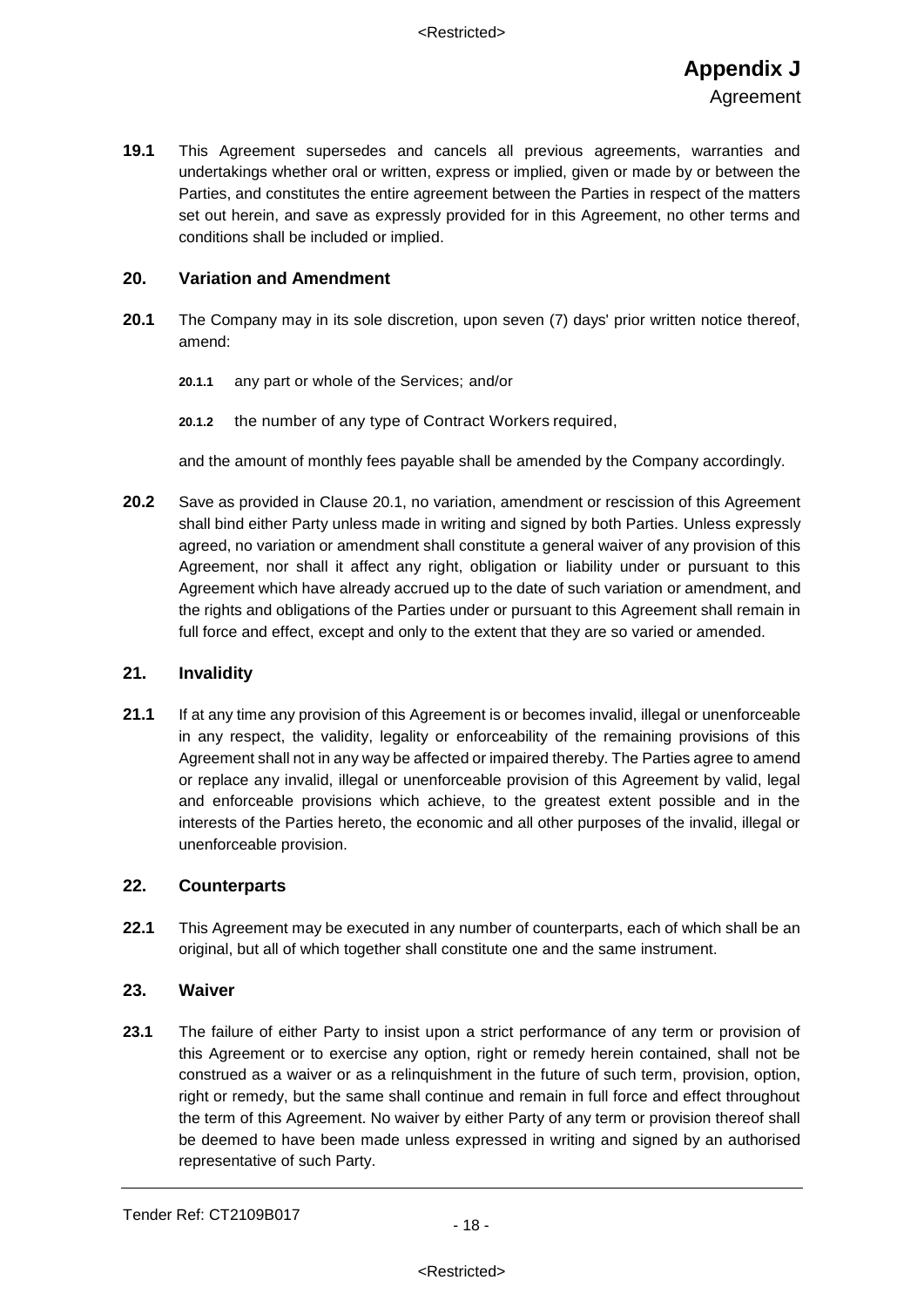# **24. Anti-Bribery and Anti-Corruption**

- **24.1** The Contractor undertakes, represents and warrants that:
	- **24.1.1** the Contractor, the Contractor's Personnel and any other person responsible for providing and performing the Services is in compliance with all anti-corruption and anti-bribery laws, and will remain in compliance with all such laws during the term of this Agreement; and
	- **24.1.2** without prejudice to the generality of Clause 24.1.1, each of the Contractor, Contractor's Personnel and any other person responsible for providing and performing the Services has not made, authorized or offered to make payments, gifts or other transfers of value, directly or indirectly, to any government official or private person in order to (i) improperly influence any act, decision or failure to act by that official or person; (ii) improperly induce that official or person to use his influence with a government or business entity to affect any act or decision by such government or entity; or (iii) secure any improper advantage.
- **24.2** The Contractor agrees that should it learn or have reason to know of any payment, gift or other transfer of value, directly or indirectly, to any government official or private person that would violate any anti-corruption or anti-bribery law, it shall immediately disclose such activity to the Company and the Company shall have the right to immediately terminate this Agreement by giving written notice to the Contractor.
- **24.3** The Company shall have the right to terminate this Agreement if the Contractor breaches this Clause 24.

## **25. Non-Exclusivity & Non-Solicitation**

- **25.1** The Contractor acknowledges and agrees that it may not be the exclusive provider of personnel to the Company to perform the Services, and the Company may engage any other person to provide personnel to perform the Services, or procure the Services or services similar to the Services from or otherwise conduct business with other parties who may be in competition, whether directly or indirectly, with the Contractor.
- **25.2** For the duration of this Agreement and for an additional term of 2 years following the expiry or earlier termination of this Agreement, the Contractor agrees not to induce or attempt to induce any person who is an employee of the Company and who is or was involved in the performance of this Agreement to terminate his or her employment with the Company.

## **26. Change of Control**

**26.1** In the event there is any proposed change in the ownership or shareholding of the Contractor, the Contractor shall seek the Company's written consent prior to such change.

## **27. Personal Data**

**27.1** In this Clause, "**Personal Data**" means all data which is defined to be "personal data" under the Personal Data Protection Act 2012 (No. 26 of 2012 of Singapore) ("**PDPA**") and/or other applicable data protection laws, including but not limited to Regulation 2016/679 of the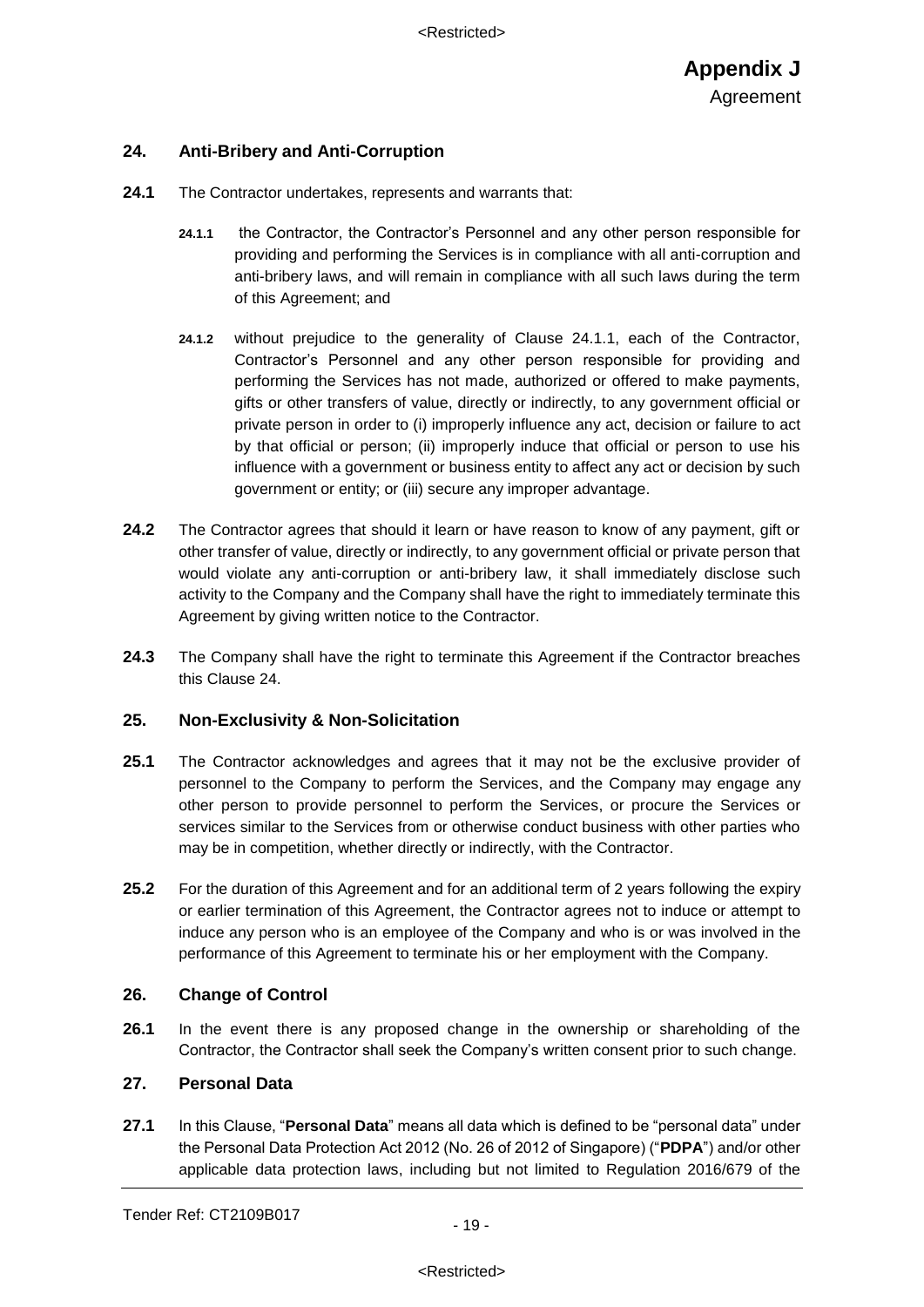European Parliament and of the Council of 27 April 2016 on the protection of natural persons with regard to the processing of personal data and on the free movement of such data ("**GDPR**") (together with the PDPA, and GDPR, "**Applicable Data Protection Laws**") which are collected, processed, disclosed and/or used by any Party for any purpose arising out of or in connection with this Agreement, and includes all information which identifies or which relates to an individual, whether true or not, in any form, disclosed, furnished or made available directly or indirectly to the Contractor by or on behalf of the Company or otherwise received or obtained by the Contractor pursuant to or by virtue of this Agreement.

- **27.2** The Contractor represents, warrants, undertakes and agrees as follows:
	- **27.2.1** The Contractor shall, in its collection, processing, disclosure or other use of Personal Data for the Company, adhere to the requirements of the PDPA, other Applicable Data Protection Laws and this Clause; and
	- **27.2.2** The Contractor shall be liable for its use and processing of the Personal Data and undertakes to fully indemnify the Company in respect of any penalties (including any penalties or other amounts levied, imposed or charged by any regulator or regulatory authority), liabilities, claims, demands, costs, legal fees (solicitor-client basis), losses and damages as a result of any breach of the Contractor's obligations under this Clause or the Contractor's fault or negligence in performing these obligations, or any act or omission of the Contractor or any of its officers, employees, advisors, agents and representatives which results in the Company breaching the PDPA and/or other Applicable Data Protection Laws.
	- **27.2.3** Without prejudice to the generality of the foregoing, the Contractor shall:
		- (i) disclose, process, store and use the Personal Data only for the purpose of performing its obligations under this Agreement or otherwise in any documented instructions which the Contractor may receive from the Company from time to time, except where required under Applicable Data Protection Laws, in which case, the Contractor shall notify the Company of such disclosure, processing or storage unless prohibited by any Applicable Data Protection Laws;
		- (ii) allow access to the Personal Data to the Contractor's personnel strictly on a 'need to know' basis provided that they agree to comply with the terms of this Agreement, and ensure that such personnel are bound by substantially similar confidentiality obligations as those set out in this Agreement;;
		- (iii) comply with all of the Company's security policies, standards, requirements and specifications, as notified to the Contractor by the Company in writing from time to time, with respect to safeguarding or dealing with Personal Data;
		- (iv) institute and maintain technical and organizational safeguards and measures in accordance with Appendix to Schedule 6 against the unauthorised access, processing, use, or disclosure of (iv) . .or accidental loss or destruction, of, or damage to, Personal Data , including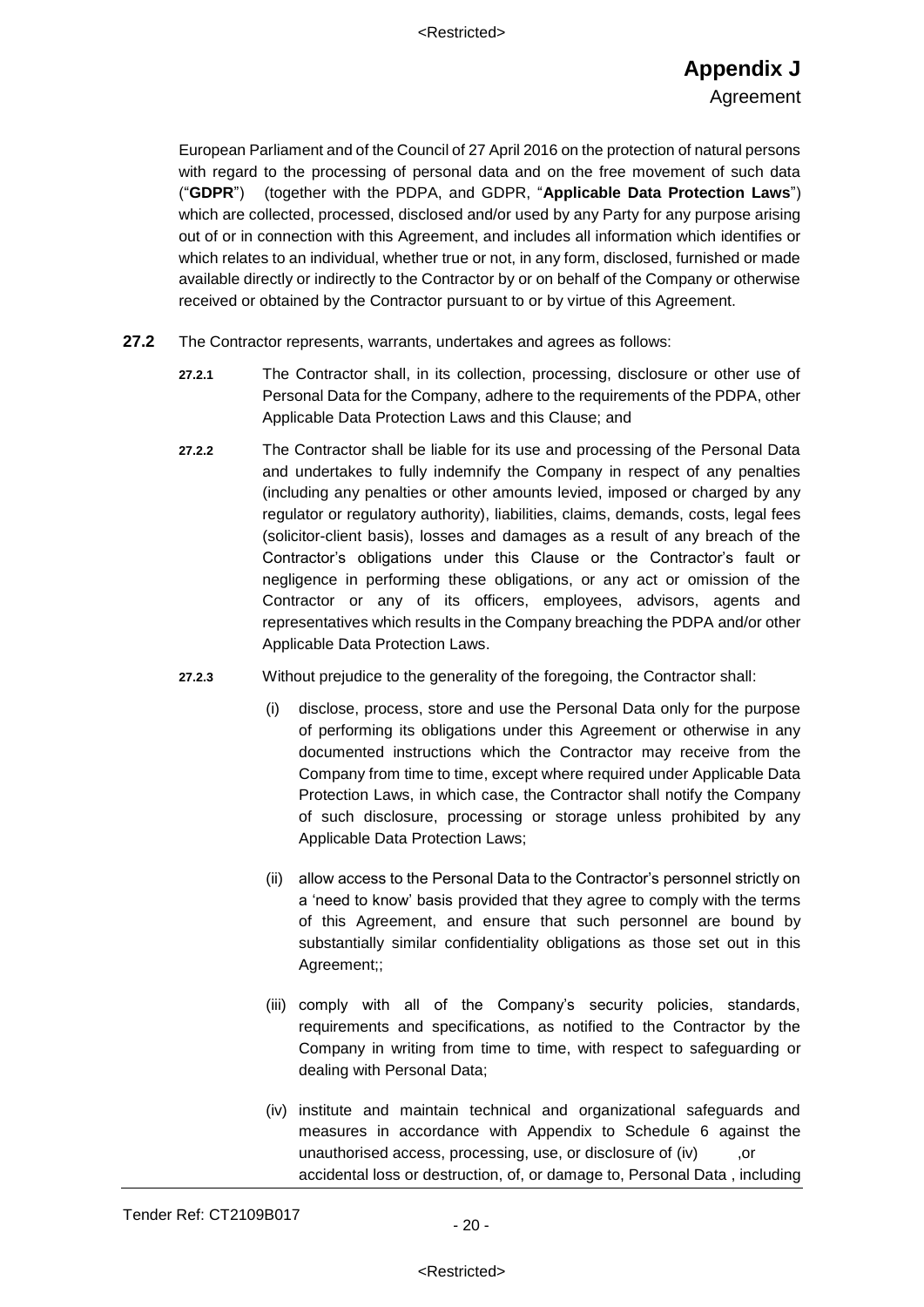without limitation, the (A) maintenance of the security and confidentiality of the Personal Data; and (B) protection against reasonably anticipated threats or hazards to the security and integrity of the Personal Data

(v) not retain the Personal Data longer than is necessary for the performance of its obligations under this Agreement, and in any event no longer than such period as permitted by Applicable Data Protection Laws or such other period as may be prescribed by the Company (as the case may be) ("Retention Period");(vi) promptly return, delete or destroy the Personal Data forthwith upon being required by the Company, or upon the expiry of the Retention Period. The Contractor shall promptly confirm at the Company's request that its obligations herein in respect of the return, deletion and destruction of Personal Data are complied with, and in addition shall notify the Company within ten (10) calendar days of the deletion of any Personal Data in accordance with this Clause;(vii) not modify, alter, delete, publish or disclose any Personal Data to any third party (including subcontractors), nor allow any third party (including subcontractors) to process such Personal Data on the Contractor's behalf immediately without request upon the expiry or earlier termination of this Agreement;

not store in or (viii) transfer any Personal Data to any country outside of Singapore, nor process or allow processing or access to Personal Data from outside of Singapore without the prior written consent of the Company, and if consent is given, to transfer Personal Data outside Singapore only in accordance with the Applicable Data Protection Laws and Schedule 6 of this Agreement; and

(ix) comply with all of the provisions set out in Schedule 6.

# **28. Relationship between the Parties**

**28.1** The Contractor shall for the purposes of this Agreement be deemed to be an independent contractor, and nothing contained in this Agreement is intended nor shall it be regarded as constituting a partnership, agency, joint venture or fiduciary relationship between the Parties.

## **29. Reasonableness**

**29.1** Each Party to this Agreement confirms it has received independent legal advice relating to all the matters provided for in this Agreement, including the provisions of this Clause, and agrees, having considered the terms of this Clause and the Agreement as a whole, that the provisions of this Clause are fair and reasonable.

# **30. Contracts (Rights Of Third Parties) Act**

**30.1** A person who is not a party to this Agreement has no right under the Contracts (Rights of Third Parties) Act (Chapter 53B) to enforce any term of this Agreement, save that any of the Company's Affiliates may enforce and rely on the provisions of Clauses 8.6 and [11.3](#page-15-2) to the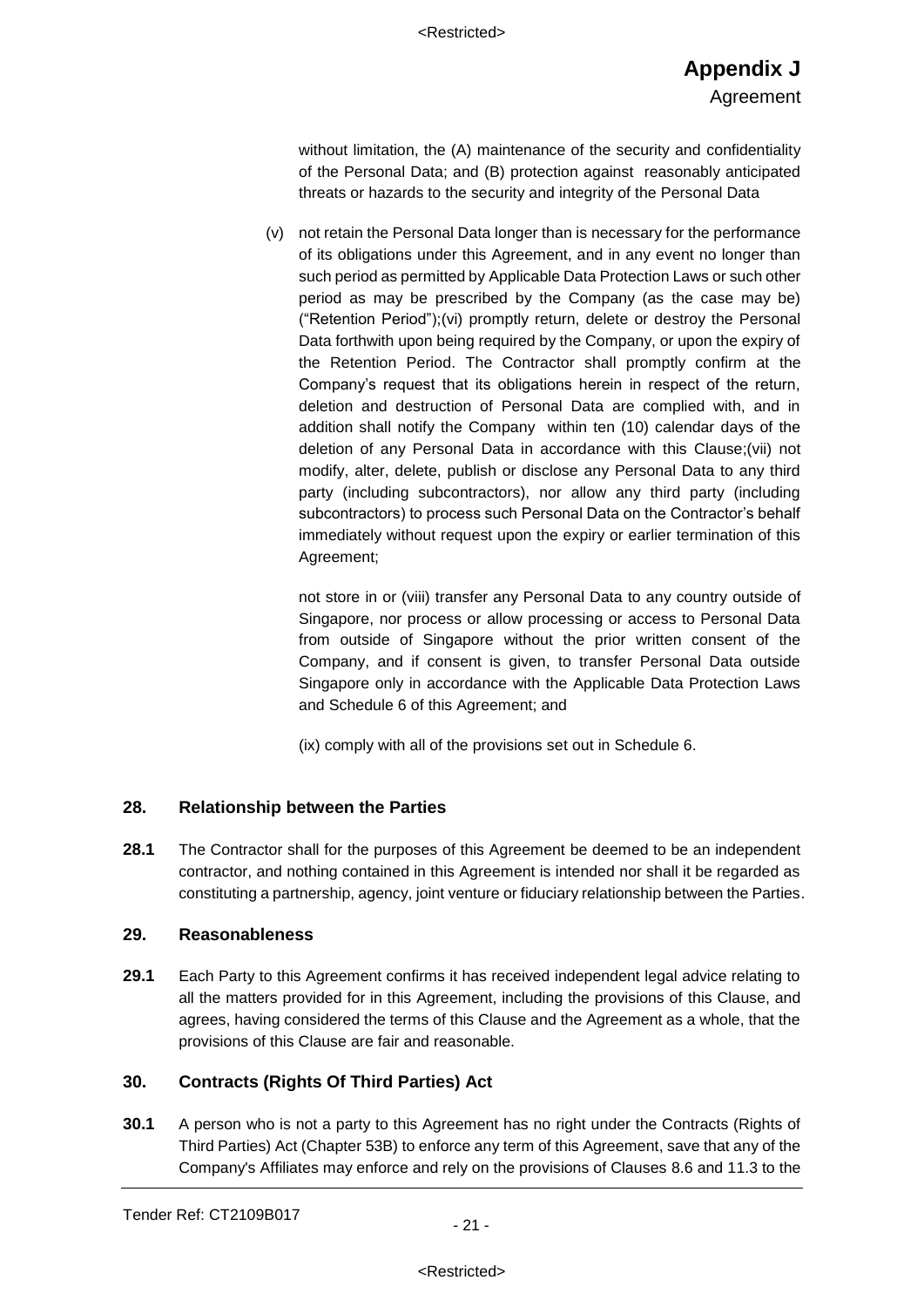same extent as if it were a party to this Agreement, provided nevertheless that this Agreement may be terminated and any term of this Agreement may be amended or waived without the consent of any of such Affiliates.

## **31. Referrals**

- **31.1** The Contractor acknowledges and agrees that the Company may at any time during or after the Term recommends or refer one or more of the Contractor's Personnel ("**Referred Personnel**") to any third-party that may perform services similar to the Services for the Company upon the termination or expiration of this Agreement howsoever arising ("**Subsequent Contractor**").
- **31.2** For the avoidance of doubt, nothing in this Clause 31 shall be construed as creating any requirement on the part of the Company to procure the Subsequent Contractor to offer employment to the Referred Personnel, and the Company shall not be liable to the Contractor, the Subsequent Contractor, any Referred Personnel or any other person in the event that:
	- a. the Referred Personnel is unwilling or unable to accept employment by the Subsequent Contractor; or
	- b. the Subsequent Contractor is unwilling or unable to employ the Referred Personnel.

## **32. Governing Law and Jurisdiction**

- **32.1** This Agreement shall be governed by and construed in accordance with the laws of Singapore.
- **32.2** Subject to the dispute resolution provisions in Clause [17,](#page-19-0) the Parties submit to the nonexclusive jurisdiction of the courts of Singapore.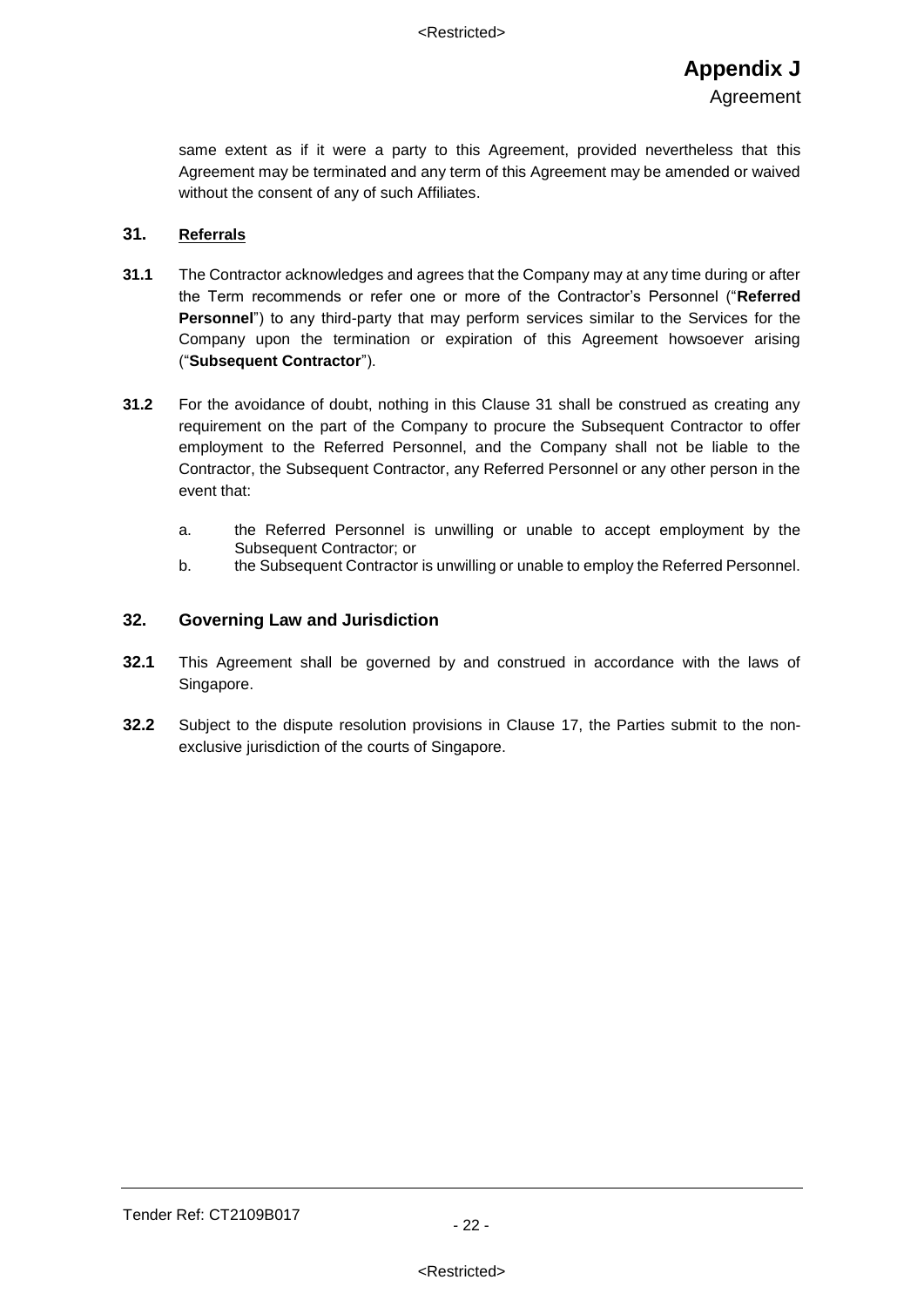**Appendix J** Agreement

# **Schedule 1 Contract Workers Rates**

# Please see Appendix D 1.1 and 1.2

<span id="page-25-0"></span>The Contractor shall determine the amounts payable by the Company in accordance with this Schedule on the last day of each month that such amount becomes due and payable, and prepare and render an invoice for such amounts on the Company in the following month.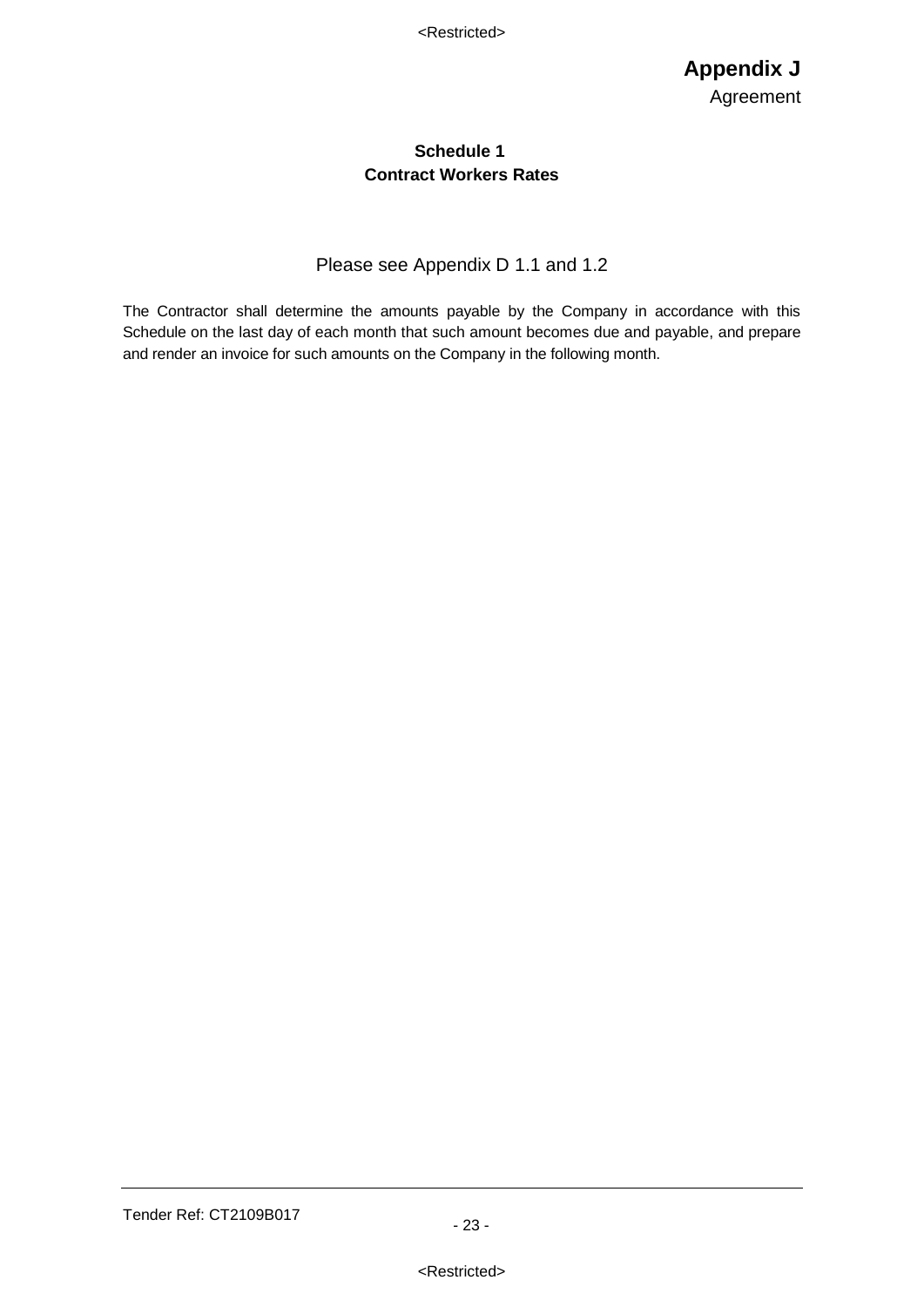**Appendix J** Agreement

# **Schedule 2 Services Obligations**

## <span id="page-26-1"></span><span id="page-26-0"></span>**1. Contract Workers' Criteria**

- <span id="page-26-2"></span>**1.1** All persons comprising the Contract Workers shall undergo a standard medical examination at the Contractor's costs prior to the Commencement Date, and must be certified as being fit and able to perform the Services by a general medical practitioner licensed in Singapore. Without limiting the generality of the foregoing, the Contract Workers must be certified to be free of any disease or illness, whether contagious or non-contagious.
- **1.2** All Contract Workers shall be required to carry airport security passes to enter onto the Premises during the Term. The airport security passes shall be obtained at the Contractor's cost.
- **1.3** All Contract Workers must be able to understand instructions in English, and read numbers and simple English words.
- **1.4** The particulars of each person comprising the Contract Workers for the time being, including the name; address; nationality; age; passport number; work permit number; contact number; the medical certification referred to in Paragraph [1.1](#page-26-2) of this [Schedule 2;](#page-26-1) experience, and such other information and with such detail as the Company may from time to time require, shall be provided by the Contractor to the Company no later than **30** days prior to the Commencement Date and from time to time during the Term.
- **1.5** All Contract Workers shall undergo a security screening conducted by **SATS Security Services Pte Ltd** no later than the Commencement Date and from time to time during the Term. The Contractor shall procure that the Contract Workers shall cooperate with the personnel of the **SATS Security Services Pte Ltd**, and shall assist **SATS Security Services Pte Ltd** in whichever manner necessary to complete the security screening.
- **1.6** The Contract Workers shall seek medical treatment from the Contractor's appointed doctors in accordance with the terms and conditions of the employment agreements between the Contract Workers and the Contractor in the event that the Contract Workers require medical treatment during the Term. The Company shall have no responsibility whatsoever in respect of such medical treatment.

## **2. Uniforms for Contract Workers**

- **2.1** The Contract Workers must be properly attired with uniforms, name tags or identification badges and safety gear, including safety shoes, ear plugs, gloves and safety vests provided by the Contractor. The uniforms must be approved by the Company's Supervisor before use.
- **2.2** All Contract Workers must be properly attired in such uniforms while on the Premises.

## **3. Removal of Properties**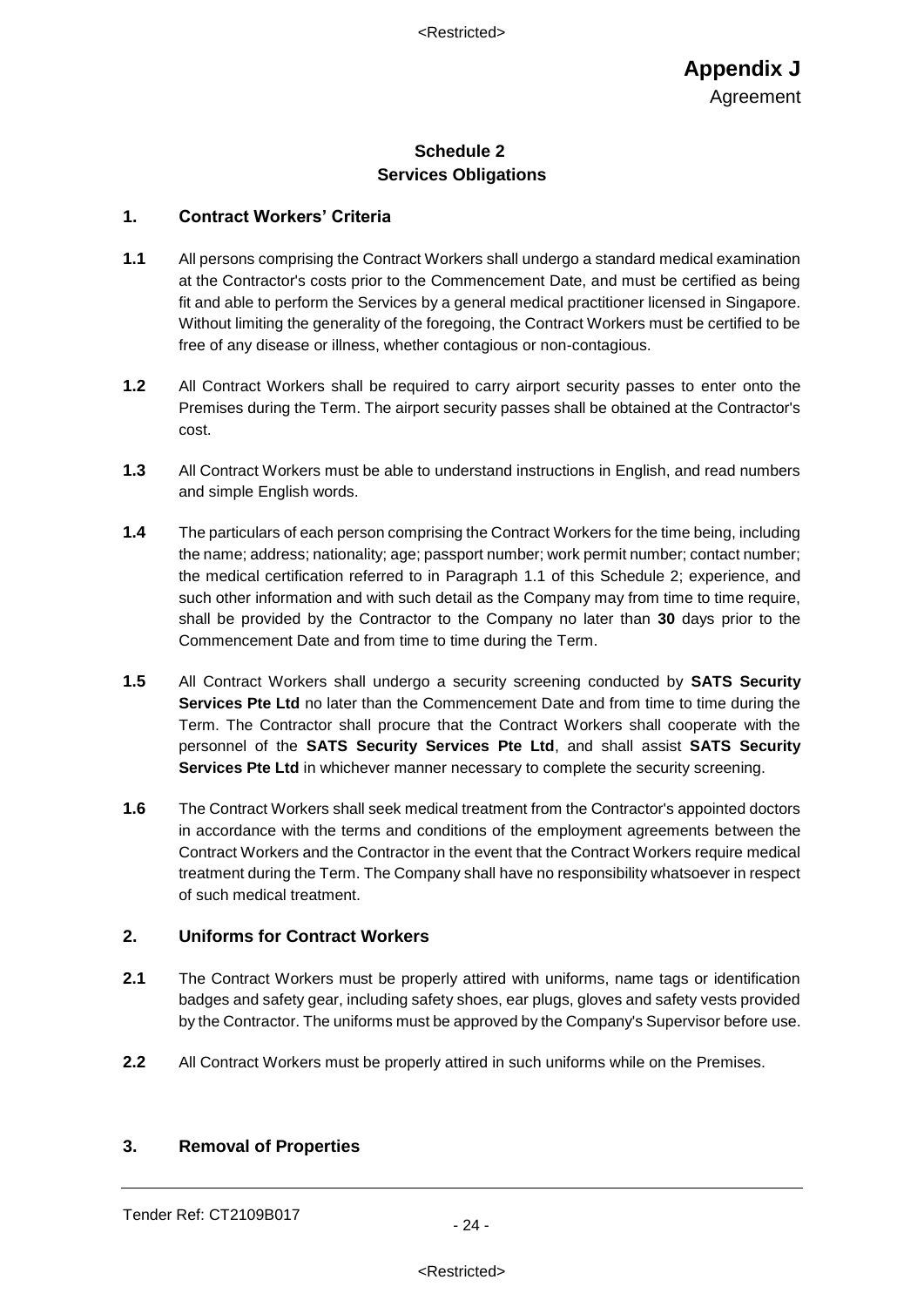- **3.1** The Contractor shall not, and shall ensure that the Contract Workers shall not, remove any property, including discarded and unused items, from the Premises without written authorisation from the Company.
- **3.2** The Contractor will be liable for the cost of any property so removed (regardless of how such property may have come into its possession) and will indemnify the Company in full against all liability resulting from such removal.

# **4. Minimum Requirement for Medical Examination**

- 4.1 All contract workers shall undergo a medical examination to be certified fit before being deployed and managed by the Contractor's Supervisors at the Changi Airport tarmac areas. The pre-employment medical test must cover minimally:
	- a. Physical (height, weight, BMI, Hip-Waist Ratio)
	- b. Cardio (BP)
	- c. Chest X ray
	- d. Urine (Protein, Sugar)
	- e. Hearing
	- f. Vision (Vision Acuity & Colour Vision)
	- g. Blood test (Fasting Blood Glucose, Fasting Lipid Profile)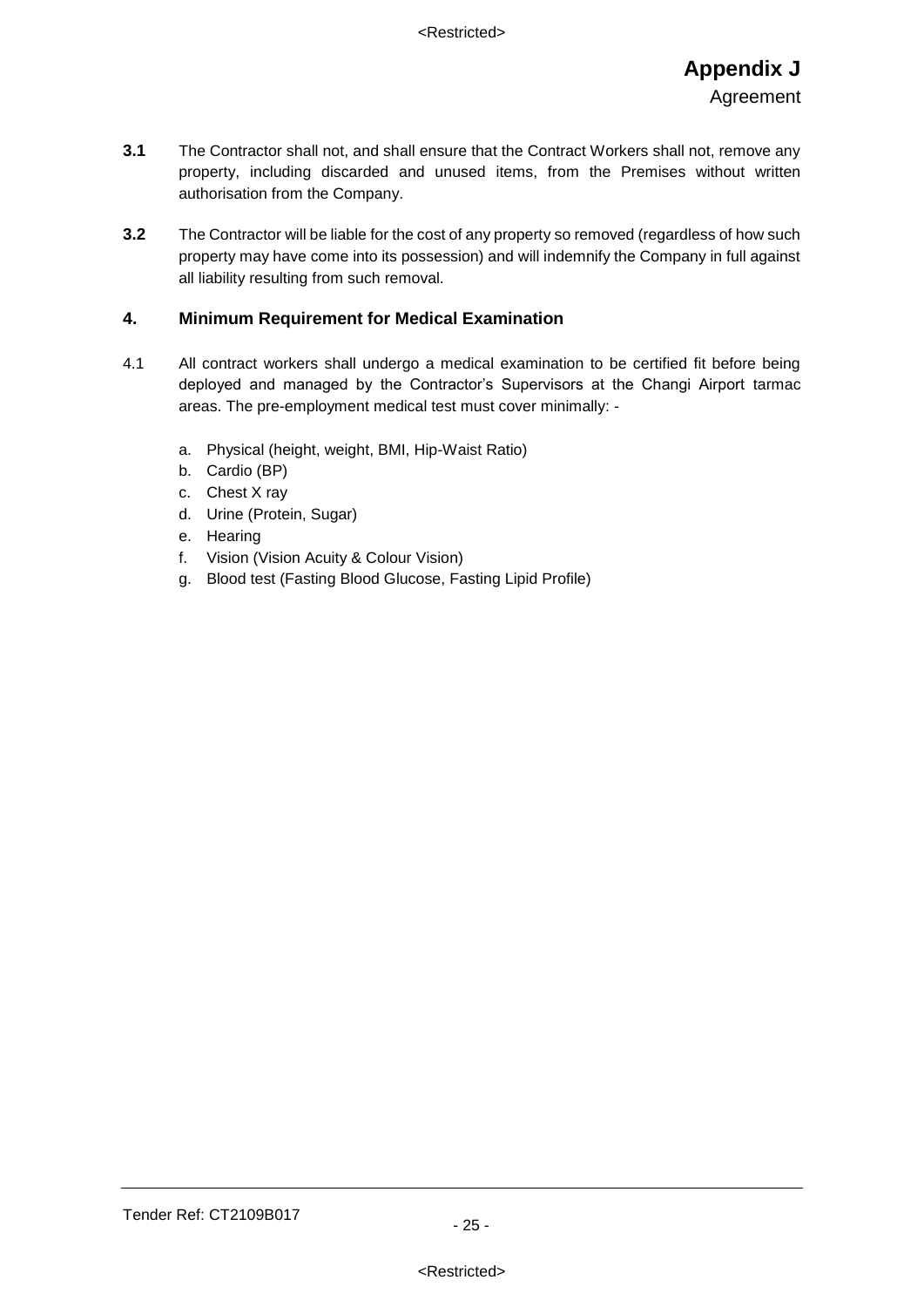<Restricted>

**Appendix J** Agreement

# **Schedule 3 Services**

<span id="page-28-0"></span>Please see Appendix I

Tender Ref: CT2109B017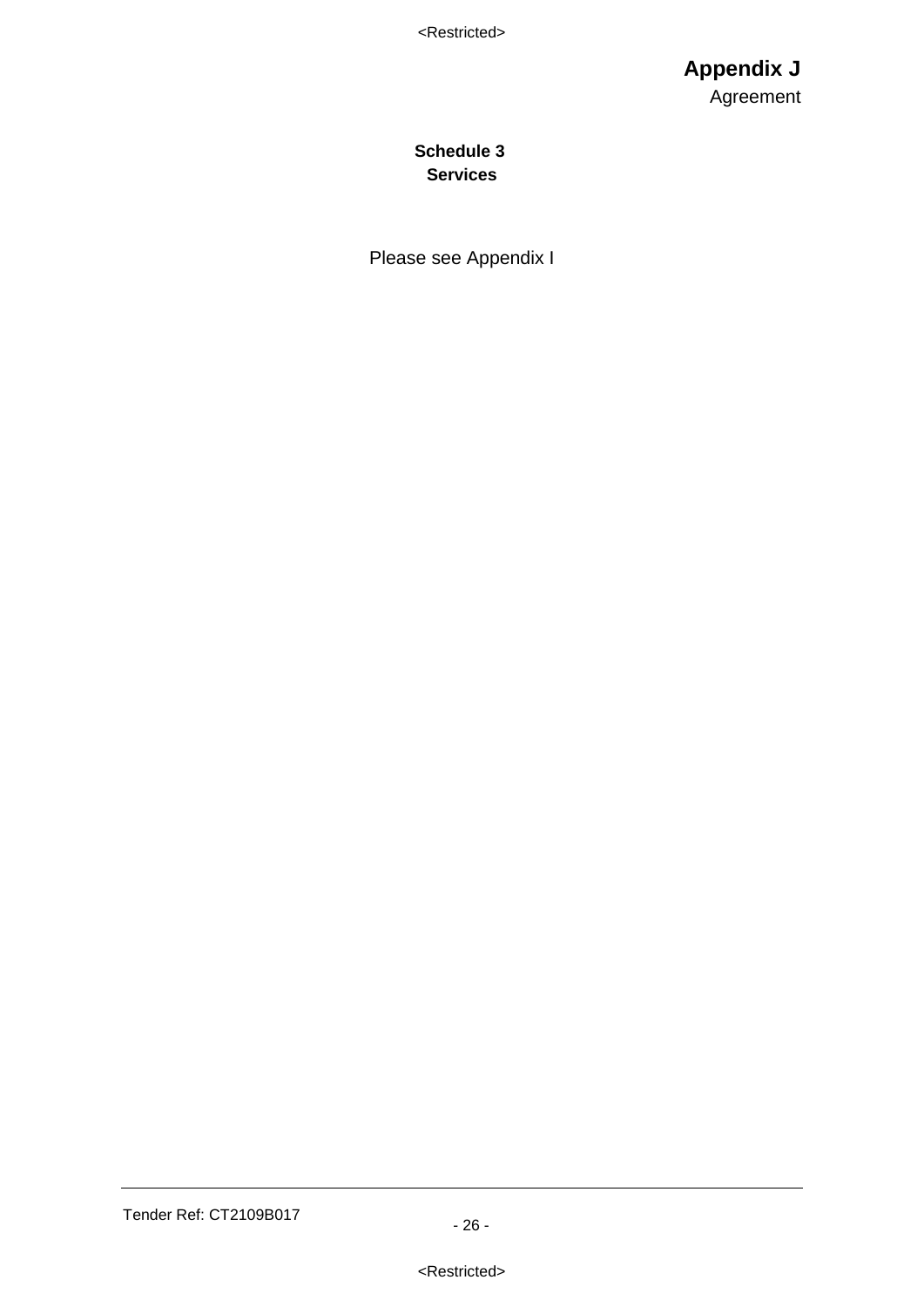<Restricted>

**Appendix J** Agreement

# **Schedule 4 Training Programmes**

**[***To be inserted if relevant.***]**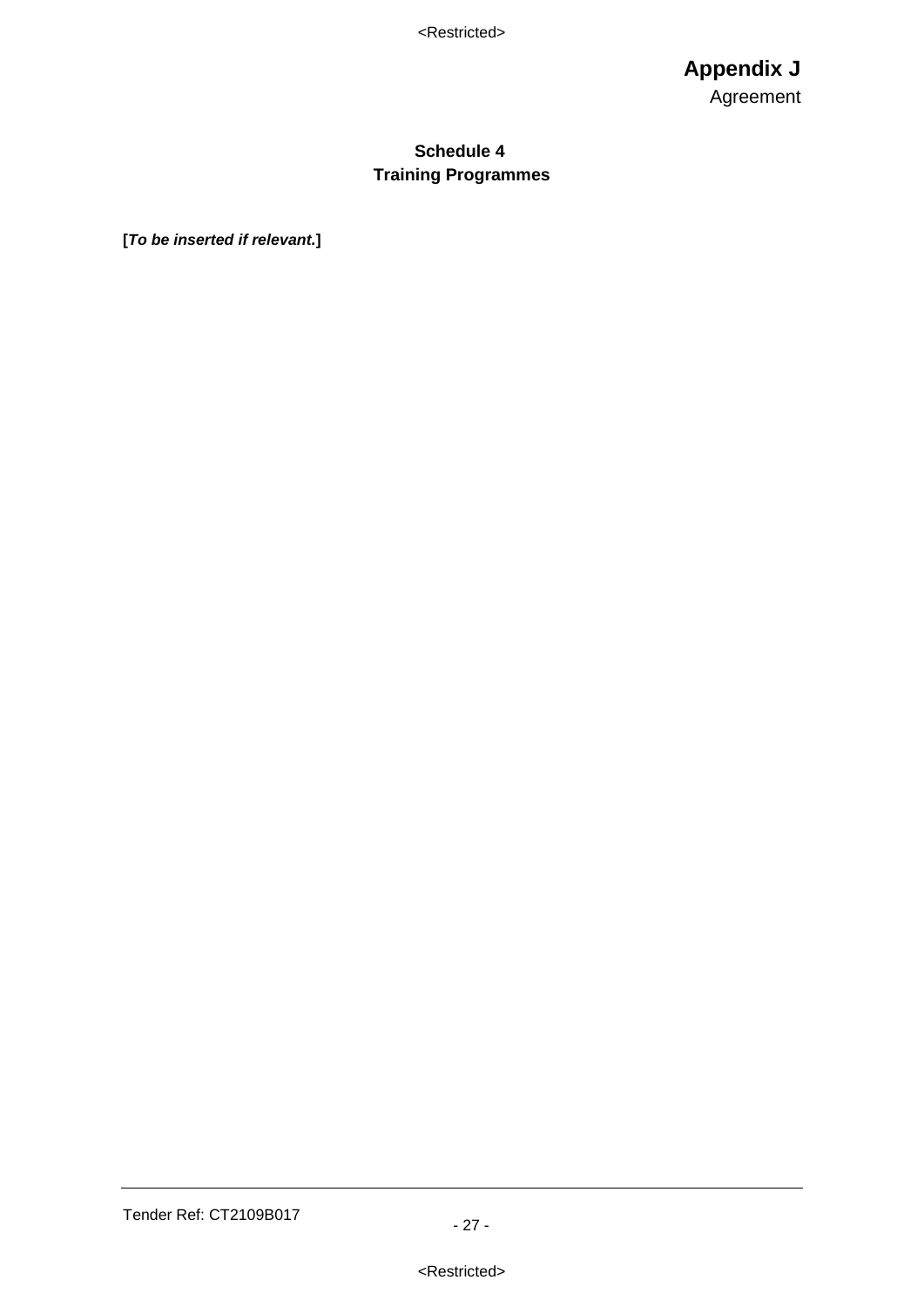# **Schedule 5 Insurance**

- <span id="page-30-0"></span>**5.** The Contractor shall effect and maintain at its sole cost, at all times during the Term, the following insurances:
- **5.1** Aviation Legal Liability Insurance (including products liability) arising under this Agreement with a combined single limit for bodily injury and property damage of not less than **SGD2,000,000** any one occurrence and unlimited any one period.
- **5.2** public liability policy against any risks arising out of fire, theft, occurrences on the Premises and such other risks as are customarily insured in a public liability policy, with the following limits of indemnity:
	- **5.2.1** for any one accident, not less than **SGD2,000,000** per claim; and **5.2.2** for any one period of indemnity, unlimited;
- **5.3** Workmen's Compensation Insurance against liability arising under the Workmen's Compensation Act (Cap. 354) and at common law arising out of the master-servant relationship, which shall contain the following endorsements:
	- **5.3.1 Endorsement A** If any workmen employed by the insured or by the insured's contractors as referred to in Endorsement B herein or any dependant of such workman, brings or makes a claim under any Workmen's Compensation legislation in force in Singapore against the Company and its related corporations and associated corporations for personal injury or disease sustained whilst at work on any contract covered by the terms and conditions of the within policy which the Contractor may be carrying out for the Company, the insurance company will indemnify the Company and its related corporations and associated corporations against such claim, that the insurance company may have the sole conduct and control of all proceedings connected with claims covered by this endorsement. Nothing in the endorsement will be construed as affecting the insured's right to recover damages in any other way under the said legislation:
	- **5.3.2 Endorsement B** It is hereby understood and agreed that the indemnity herein granted is intended to cover the legal liability of the insured to workmen in the employment of contractors performing work for the insured while engaged in the business and occupation in respect of which the within policy is granted but only so far as regards claims under any Workmen's Compensation legislation or common law in force in Singapore;
- **5.4** aviation liability policy against risks arising from the operation of vehicles within the Premises and such other risks as are customarily insured in a standard aviation liability policy; and
- **5.5** any other insurances required under law or customarily effected by persons which provide services similar to or analogous with the Services.
- **5.4** Save for the insurance coverage referred to in paragraph 5.3, the Company and its Affiliates shall be named as additional insured in respect of the insurance coverage referred to in Clause [12.1.](#page-15-0)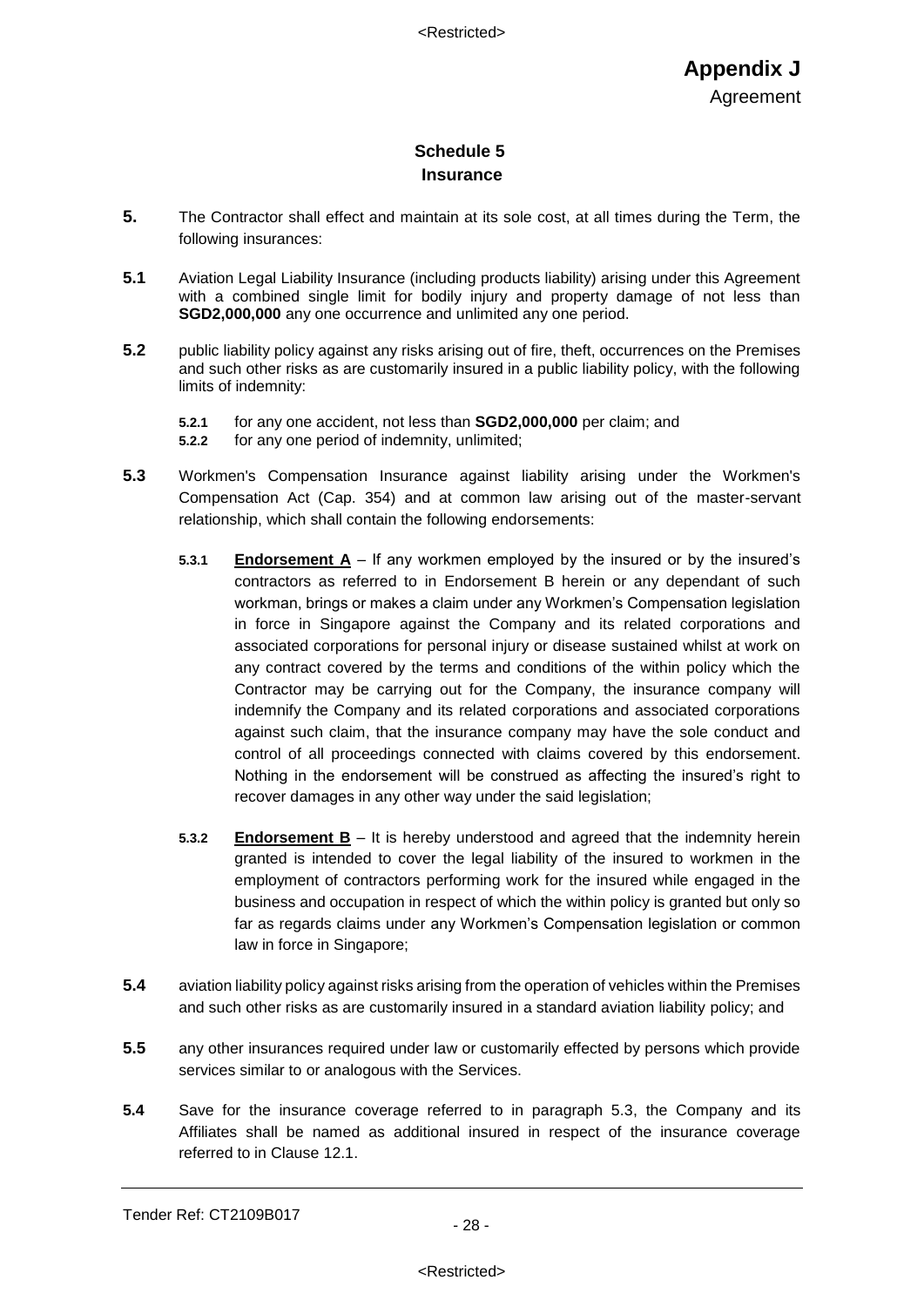**Appendix J** Agreement

## **Schedule 6**

## **Personal Data Protection Obligations**

- 1. The Contractor acknowledges and agrees that, in relation to all Personal Data it may receive or access in connection with this Agreement, it shall, to the extent necessary to allow the Company to comply with Applicable Data Protection Laws:
- (a) promptly, and in any event within [ten (10)] calendar days from the receipt of a request from the Company, amend, transfer or delete any Personal Data unless such amendment, transfer or deletion of Personal Data would be in breach of any Applicable Data Protection Laws;
- (b) promptly upon becoming aware of it, and in any event within [two (2)] business days, notify the Company about any enquiries or legally binding requests for disclosure of the Personal Data received from any data protection authority or a law enforcement authority, unless prohibited by Applicable Data Protection Laws from making such notification, provided always that in the event such data protection authority or law enforcement authority requests a response within a period that is less than [two (2)] business days, the Contractor shall notify the Company of such request within a reasonable period in advance of the end of such period, unless otherwise prohibited from doing so;
- (c) if the Contractor directly receives a request from individuals to whom the Personal Data relates ("**Data Subject**") for access to the Personal Data for that Data Subject, or for the rectification or erasure of such Personal Data or any other request or query from a Data Subject relating to its own Personal Data (including Subjects exercising rights under the Applicable Data Protection Laws, which may include rights of objection, restriction of processing, data portability or the right not to be subject to automated decision making) (a "**Data Subject Request**"), the Contractor will:
	- (i) promptly notify the Company, and in any event within [two (2)] business days from the Contractor's receipt of the Data Subject Request (without responding to that Data Subject Request, unless it has been otherwise authorised by the Company to do so), including providing details of the Data Subject Request (and any other relevant information the Company may reasonably request);
	- (ii) where the Data Subject Request relates to an objection to processing, the Contractor shall, promptly and in any event within [ten (10)] calendar days from the receipt of such Data Subject Request, interrupt or avoid starting the processing (including, for the avoidance of doubt, profiling), unless otherwise notified by the Company; and
	- (iii) where required by the Company, provide such assistance for the purposes of responding to the Data Subject Request;
- (d) maintain written records of all the Personal Data processed by the Contractor on behalf of the Company, in such form as may be prescribed by the Company from time to time;
- (e) provide training on Applicable Data Protection Laws for all its relevant staff once every two (2) years or such additional frequency as may be prescribed by the Company to ensure that its relevant staff are aware of, and will comply with, the security measures and the Contractor's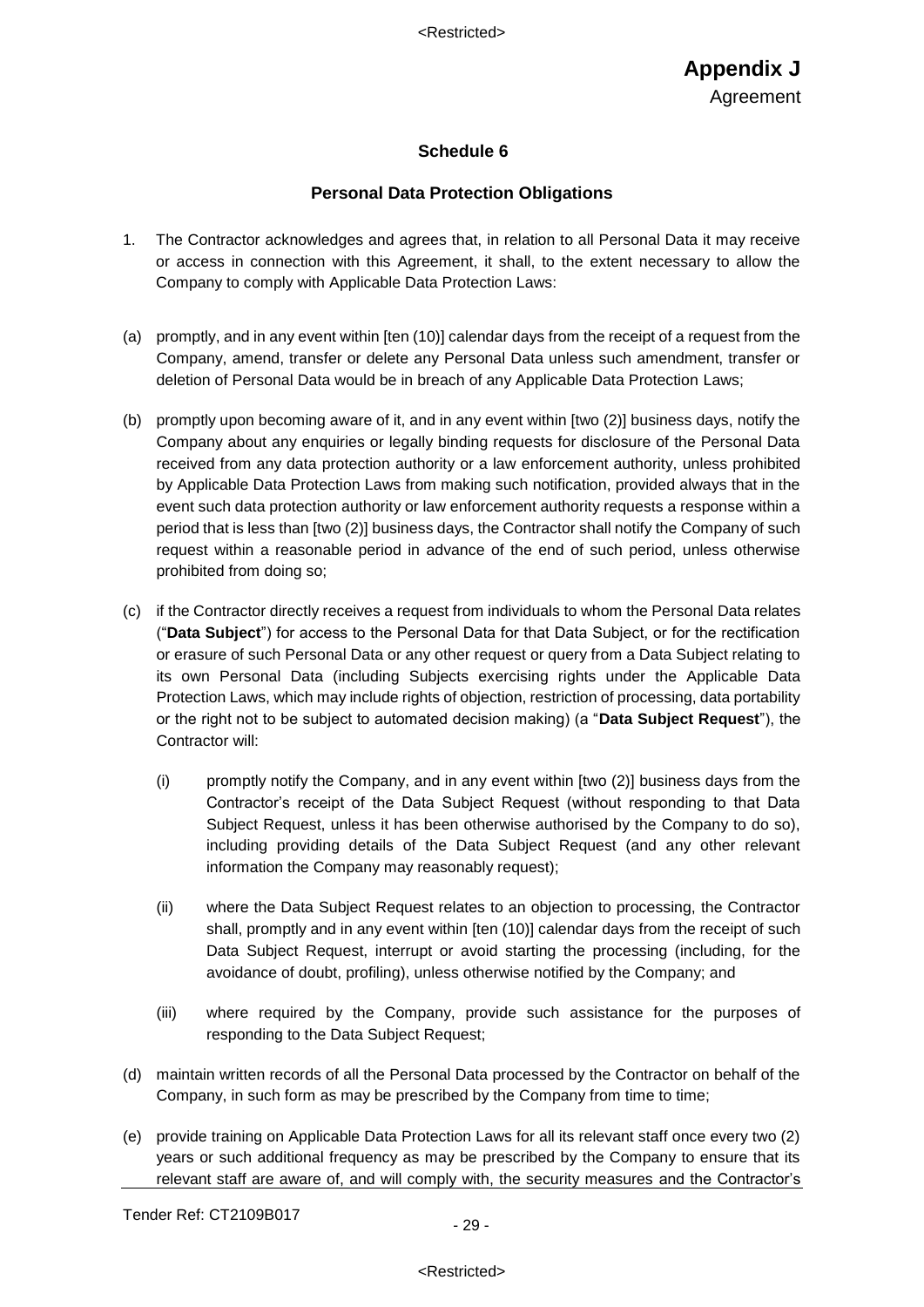<Restricted>

obligations under this Agreement, such training to include but not be limited to such components as may be guided by the Company to the Contractor in writing from time to time, such components to be appropriately adapted by the Contractor for its relevant staff;

- (f) promptly make available to the Company upon reasonable request, all information necessary to demonstrate compliance with the obligations laid down in Clause 27, this Schedule and Applicable Data Protection Laws. The Contractor shall permit the Company or a third party authorised by it to carry out audits and inspections of the processing of Personal Data by the Contractor, upon reasonable written notice and during normal business hours. For the avoidance of doubt, such inspection shall not relieve the Contractor of any of its obligations under this Agreement;
- (g) promptly inform the Company if, in its opinion, an instruction of the Company infringes Applicable Data Protection Laws;
- (h) immediately notify the Company in writing after the Contractor learns of or reasonably believes that there is any misappropriation, improper, unlawful or unauthorized access to, or disclosure or use of, the Personal Data in the possession and/or control of the Contractor which affects the availability, integrity or confidentiality of Personal Data which is processed by the Contractor under or in connection with this Agreement (collectively, "**Security Breaches**"), of all details of the Security Breach known to the Contractor at the material time, which shall include (1) a description of the nature of the Security Breach including, where possible, the categories and approximate number of Data Subjects and records concerned, (2) the name and contact details of the data protection officer or other contact point where more information can be obtained, (3) a description of the likely consequences of the Security Breach; and (4) a description of any immediate measures taken by the Contractor which are reasonably appropriate to contain, to the extent possible, the Security Breach;
- (i) take reasonable steps or such other steps as may be required by the Company to mitigate any harmful effect of a use or disclosure of the Personal Data in violation of this Agreement or in connection with a Security Breach and shall use reasonable efforts to assist the Company in remediating or mitigating any potential damage from a Security Breach. The Contractor shall further promptly provide the Company with regular status updates on any Security Breach upon request from the Company for the duration of the Security Breach, and shall cooperate with the Company on any actions to be taken to resolve such incident;
- (j) promptly investigate each Security Breach with a view of concluding such investigation as soon as reasonably possible, and the Contractor shall provide the Company with a written report describing the Security Breach, the root cause analysis, actions taken by the Contractor and/or the Contractor's plans for future actions to prevent a similar Security Breach from occurring;
- (k) implement any steps required by the Company to limit, stop or otherwise remedy any actual or suspected Security Breach;
- (l) not disclose to third parties (including any regulatory authority) any information about a Security Breach involving the Personal Data without prior written and express permission from the Company for such disclosure, unless the Contractor is mandatorily required by Applicable Data Protection Laws to do so, in which event the Contractor shall, if permitted under Applicable Data Protection Laws, provide reasonable prior written notice to the Company of such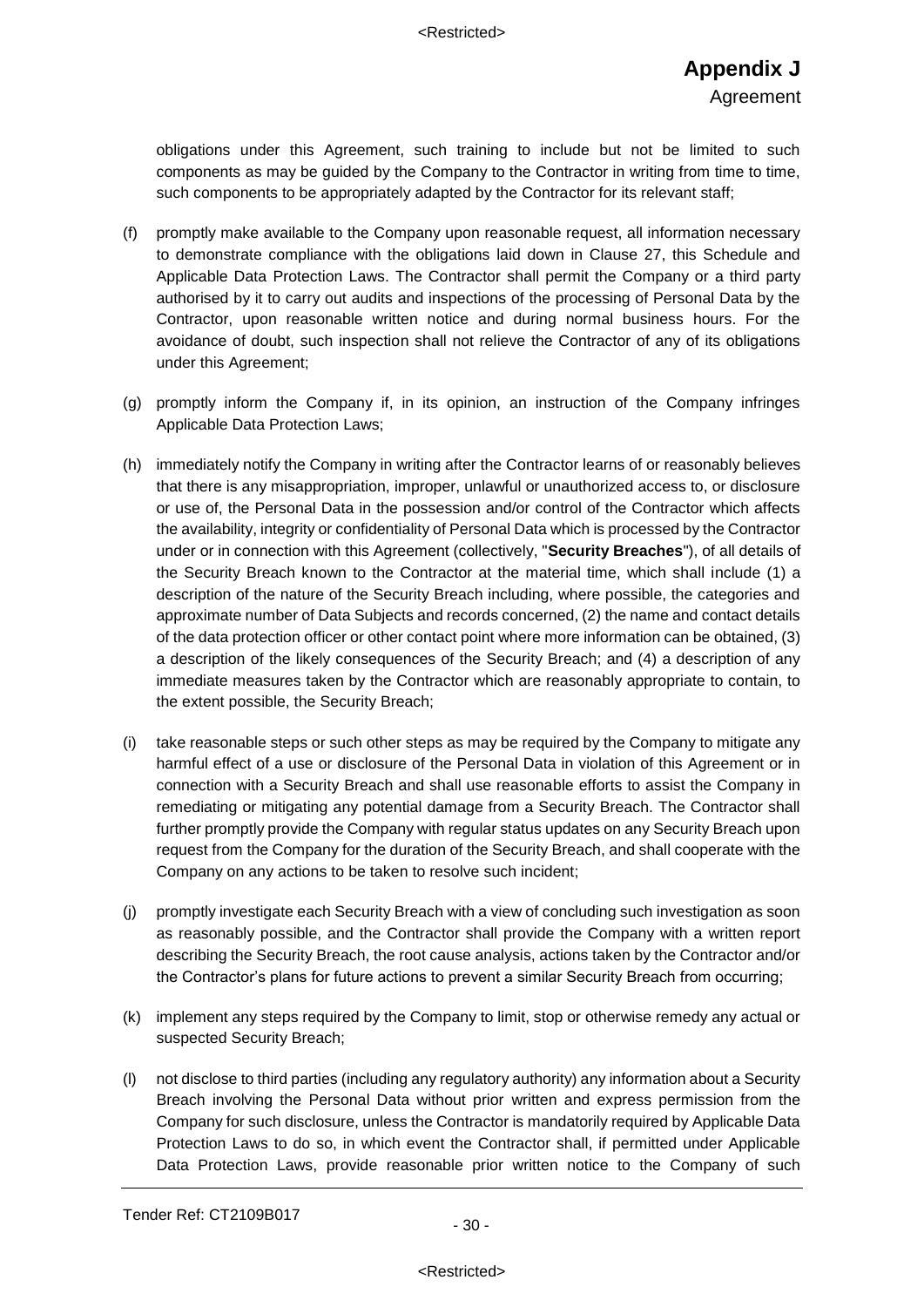disclosure requirement and allow the Company reasonable time to respond to such notice from the Contractor; and

(m) where required by the Company, assist the Company with notifying the Security Breach to a Data Subject in accordance with the Applicable Data Protection Law.

2. Upon request from the Company, the Contractor shall promptly provide a written confirmation to the Company certifying that:

- (a) The Contractor has provided, and will continue to provide, training on Applicable Data Protection Laws for all its relevant staff in accordance with 1(e) of this Schedule 7 to ensure that they are aware of, and will comply with, the security measures and the Contractor's obligations under Clause 27 and this Schedule 6; and
- (b) All of the Contractor's relevant staff has, and will continue to undergo such training as referred to in Clause 2(a) in this Schedule 6, to ensure that they are aware of, and will comply with, the security measures and the Contractor's obligations under Clause 27 and this Schedule 6.

3. Where the Contractor processes Personal Data on behalf of the Company, the Contractor shall:

- (a) taking into account the nature of the processing, assist the Company by taking the technical and organisational measures as set out in the Appendix to this Schedule 6, where applicable to the goods and/or services being provided hereunder, for the fulfilment of the Company's obligation to respond to requests for exercising the Data Subject's rights laid down in the Applicable Data Protection Laws; and
- (b) if the Contractor collects Personal Data on behalf of the Company, the Contractor shall, if so required by the Company, use the Company's format of the provision of information to the Data Subjects, and comply with the instructions of the Company as may be issued from time to time to ensure that appropriate consent is obtained by the Contractor on behalf of the Company from the relevant Data Subjects in accordance with the Applicable Data Protection Laws prior to collecting such Personal Data.

The Contractor agrees to enter into an addendum to this Agreement pursuant to which the Company may make modifications to Clause 27 and this Schedule 6 if changes are required for the Contractor to continue to collect, disclose, process or use the Personal Data in compliance with Applicable Data Protection Laws or to address the legal interpretation of Applicable Data Protection Laws, including (i) to comply with any amendments; (ii) to comply with the GDPR and any guidance on the interpretation of its provisions; or (iii) if changes to the membership status of a country in the European Union or the EEA require such modification.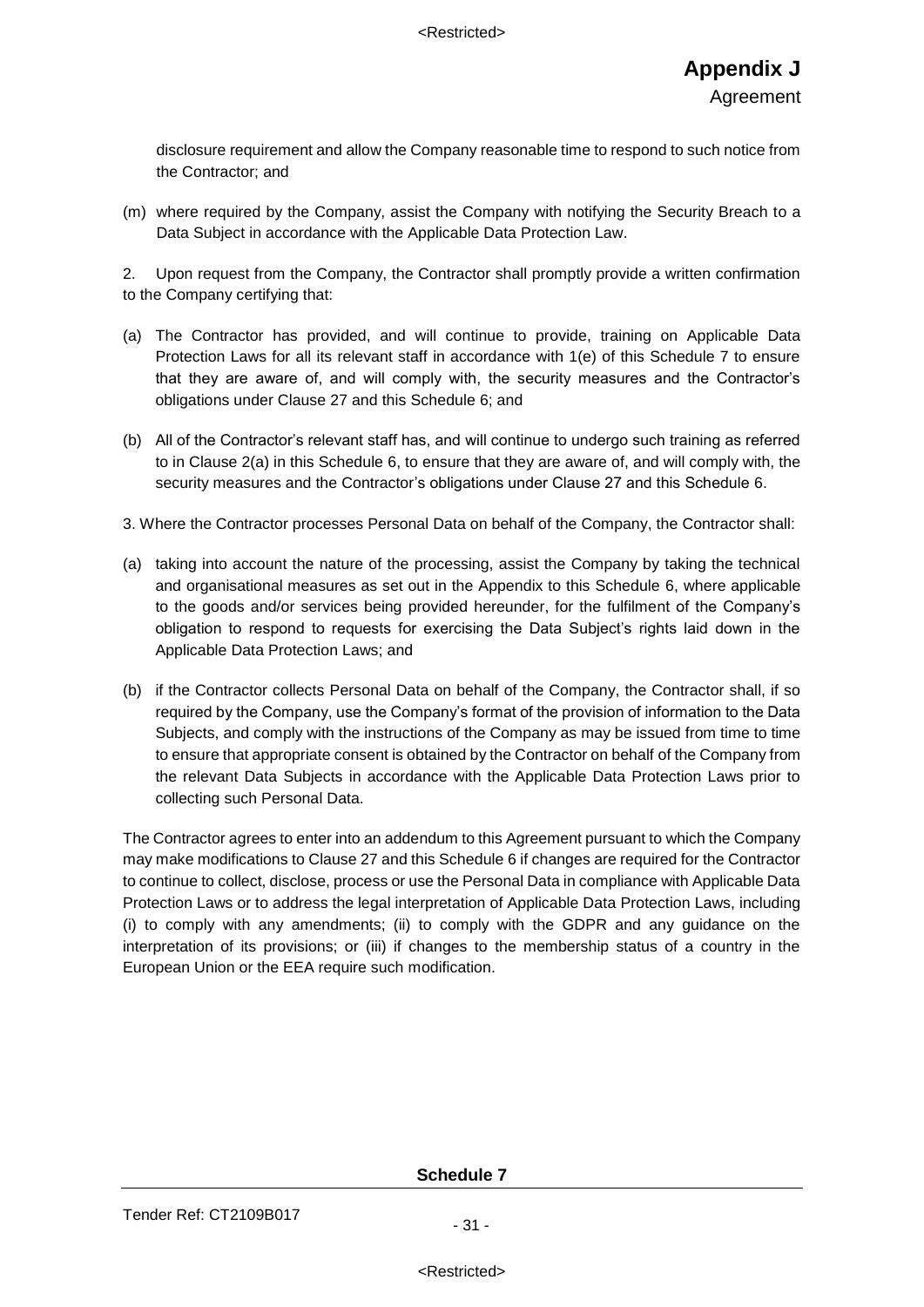# **Standard Contractual Clauses**

For the purposes of (i) clause 27.4.3(viii) of the Agreement; and (ii) Article 26(2) of the Directive for the transfer of personal data to processors established in third countries which do not ensure an adequate level of protection, [insert name of relevant SATS entity] as the Company (each a "**Data Exporter**") and [insert name of relevant Contractor] as the Contractor (the "**Data Importer**") (each a **party** and together the **parties**) have agreed on the following contractual clauses (the "Clauses") in order to adduce adequate safeguards with respect to the protection of privacy and fundamental rights and freedoms of individuals for the transfer by the Data Exporter to the Data Importer of the personal data concerning customers as specified below.

[The principal activities of the Data Exporter consist of passenger and cargo air transportation.

The principal activities of the Data Importer is [∙]

The personal data transferred concern the following categories of data (please specify):

- [name and contact information including home address, home and mobile telephone numbers and personal email address;]
- [date of birth, passport information, to the extent necessary for compliance with local laws;]
- [driver's licence number and type to the extent necessary for compliance with local laws;]
- [emergency contact information;]
- [insert any other information]

The personal data transferred concern the following special categories of data (please specify):

[Please indicate whether the following data is provided to the counterparty: data revealing racial or ethnic origin, political opinions, religious or philosophical beliefs, or trade union membership, and the processing of genetic data, biometric data for the purpose of uniquely identifying a natural person, data concerning health or data concerning a natural person's sex life or sexual orientation]]

#### *Clause 1*

#### **Definitions**

For the purposes of the Clauses:

- (a) 'personal data', 'special categories of data', 'process/processing', 'controller', 'processor', 'data subject' and 'supervisory authority' shall have the same meaning as in Directive 95/46/EC of the European Parliament and of the Council of 24 October 1995 on the protection of individuals with regard to the processing of personal data and on the free movement of such data;
- (b) 'the data exporter' means the controller who transfers the personal data;
- (c) 'the data importer' means the processor who agrees to receive from the data exporter personal data intended for processing on his behalf after the transfer in accordance with his instructions and the terms of the Clauses and who is not subject to a third country's system ensuring adequate protection within the meaning of Article 25(1) of Directive 95/46/EC;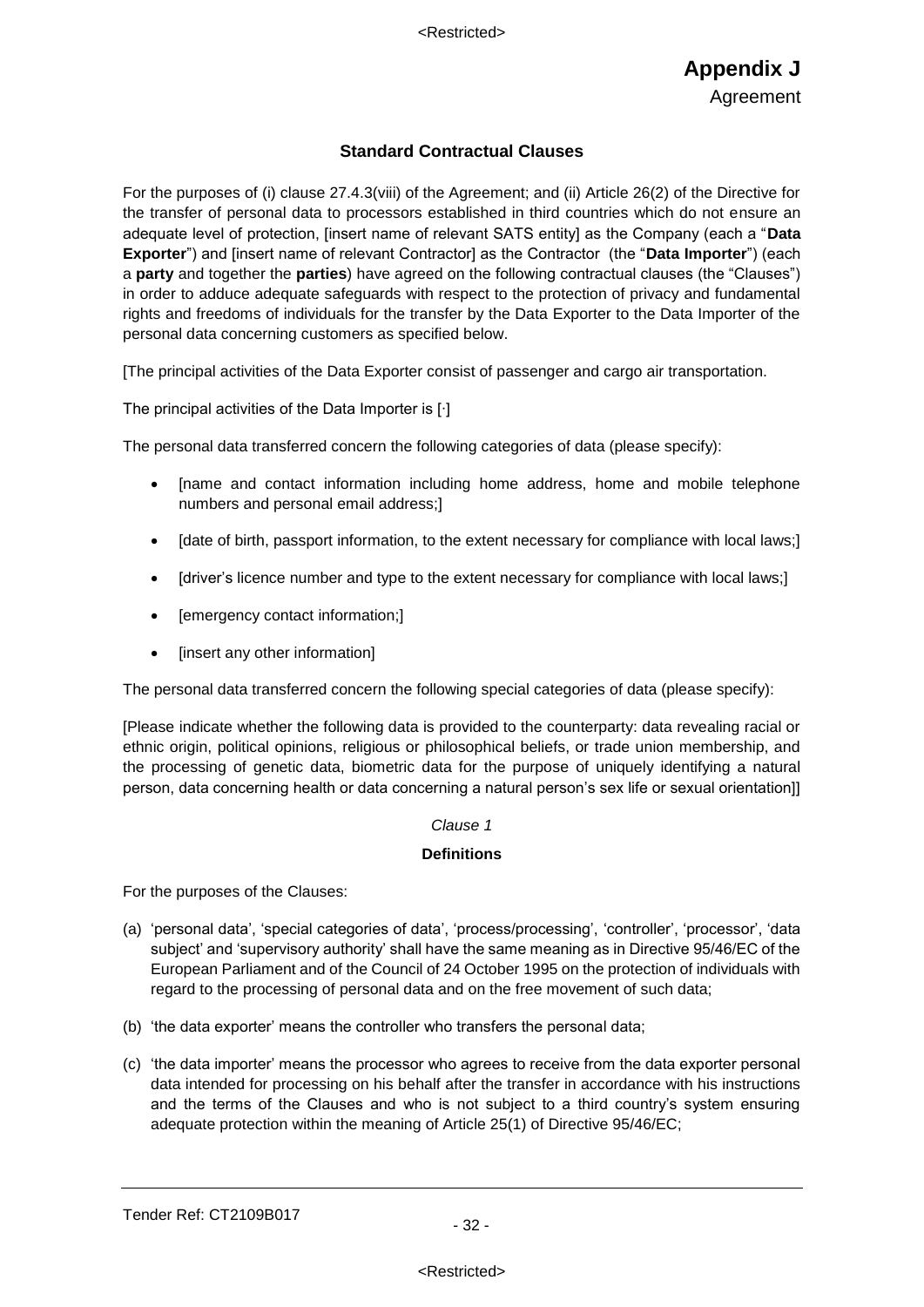- (d) 'the sub-processor' means any processor engaged by the data importer or by any other subprocessor of the data importer who agrees to receive from the data importer or from any other sub-processor of the data importer personal data exclusively intended for processing activities to be carried out on behalf of the data exporter after the transfer in accordance with his instructions, the terms of the Clauses and the terms of the written subcontract;
- (e) 'the applicable data protection law' means the legislation protecting the fundamental rights and freedoms of individuals and, in particular, their right to privacy with respect to the processing of personal data applicable to a data controller in the Member State in which the data exporter is established;
- (f) 'technical and organisational security measures' means those measures aimed at protecting personal data against accidental or unlawful destruction or accidental loss, alteration, unauthorised disclosure or access, in particular where the processing involves the transmission of data over a network, and against all other unlawful forms of processing.

#### *Clause 2*

#### **Details of the transfer**

The details of the transfer and in particular the special categories of personal data where applicable are specified in Appendix 1 which forms an integral part of the Clauses.

#### *Clause 3*

#### **Third-party beneficiary clause**

1. The data subject can enforce against the data exporter this Clause, Clause 4(b) to (i), Clause 5(a) to (e), and (g) to (j), Clause 6(1) and (2), Clause 7, Clause 8(2), and Clauses 9 to 12 as thirdparty beneficiary.

2. The data subject can enforce against the data importer this Clause, Clause 5(a) to (e) and (g), Clause 6, Clause 7, Clause 8(2), and Clauses 9 to 12, in cases where the data exporter has factually disappeared or has ceased to exist in law unless any successor entity has assumed the entire legal obligations of the data exporter by contract or by operation of law, as a result of which it takes on the rights and obligations of the data exporter, in which case the data subject can enforce them against such entity.

3. The data subject can enforce against the sub-processor this Clause, Clause 5(a) to (e) and (g), Clause 6, Clause 7, Clause 8(2), and Clauses 9 to 12, in cases where both the data exporter and the data importer have factually disappeared or ceased to exist in law or have become insolvent, unless any successor entity has assumed the entire legal obligations of the data exporter by contract or by operation of law as a result of which it takes on the rights and obligations of the data exporter, in which case the data subject can enforce them against such entity. Such third-party liability of the sub- processor shall be limited to its own processing operations under the Clauses.

4. The parties do not object to a data subject being represented by an association or other body if the data subject so expressly wishes and if permitted by national law.

#### *Clause 4*

#### **Obligations of the data exporter**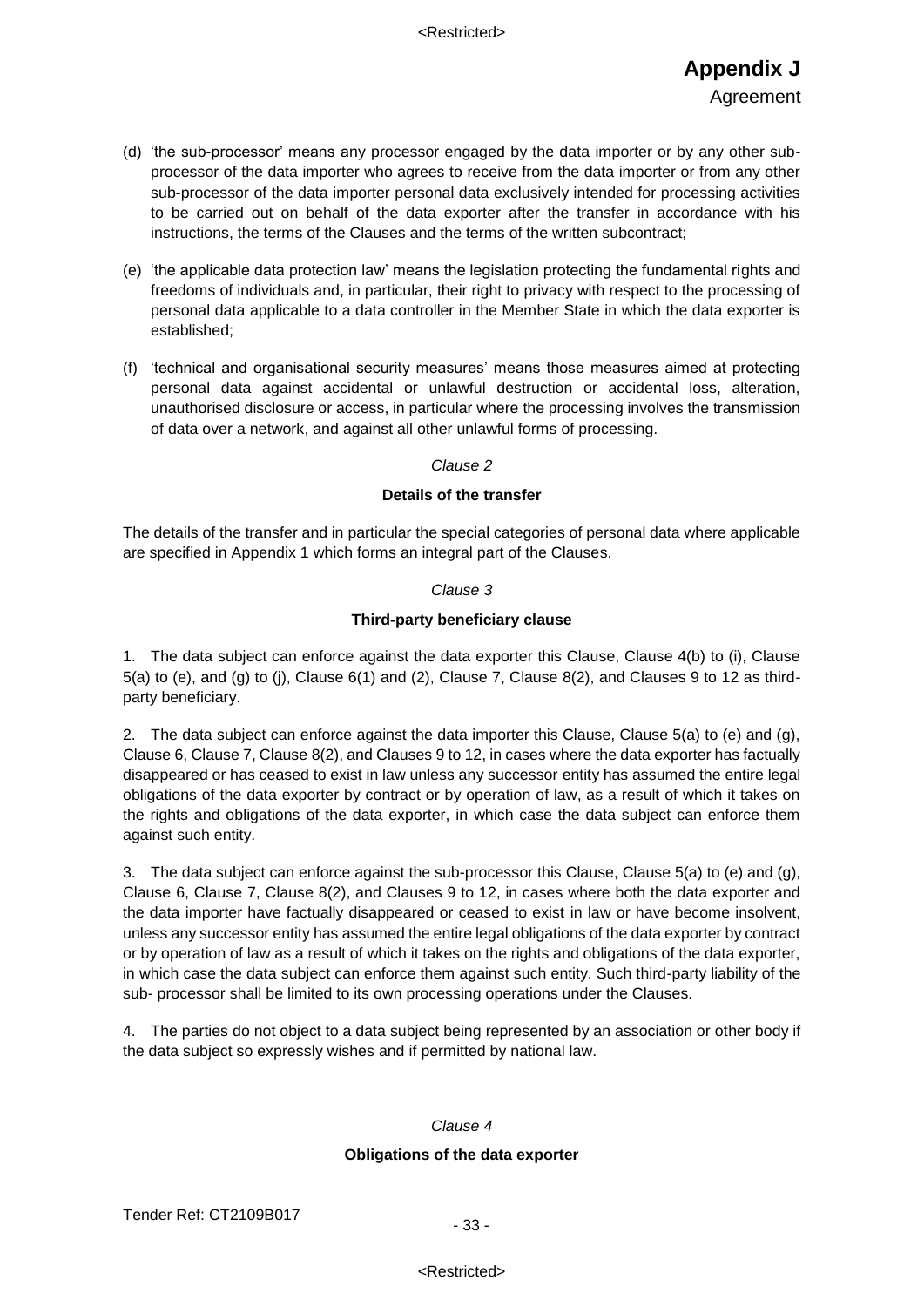The data exporter agrees and warrants:

- (a) that the processing, including the transfer itself, of the personal data has been and will continue to be carried out in accordance with the relevant provisions of the applicable data protection law (and, where applicable, has been notified to the relevant authorities of the Member State where the data exporter is established) and does not violate the relevant provisions of that State;
- (b) that it has instructed and throughout the duration of the personal data-processing services will instruct the data importer to process the personal data transferred only on the data exporter's behalf and in accordance with the applicable data protection law and the Clauses;
- (c) that the data importer will provide sufficient guarantees in respect of the technical and organisational security measures specified in the Appendix to this contract;
- (d) that after assessment of the requirements of the applicable data protection law, the security measures are appropriate to protect personal data against accidental or unlawful destruction or accidental loss, alteration, unauthorised disclosure or access, in particular where the processing involves the transmission of data over a network, and against all other unlawful forms of processing, and that these measures ensure a level of security appropriate to the risks presented by the processing and the nature of the data to be protected having regard to the state of the art and the cost of their implementation;
- (e) that it will ensure compliance with the security measures;
- (f) that, if the transfer involves special categories of data, the data subject has been informed or will be informed before, or as soon as possible after, the transfer that its data could be transmitted to a third country not providing adequate protection within the meaning of Directive 95/46/EC;
- (g) to forward any notification received from the data importer or any sub-processor pursuant to Clause 5(b) and Clause 8(3) to the data protection supervisory authority if the data exporter decides to continue the transfer or to lift the suspension;
- (h) to make available to the data subjects upon request a copy of the Clauses, with the exception of the Appendix, and a summary description of the security measures, as well as a copy of any contract for sub-processing services which has to be made in accordance with the Clauses, unless the Clauses or the contract contain commercial information, in which case it may remove such commercial information;
- (i) that, in the event of sub-processing, the processing activity is carried out in accordance with Clause 11 by a sub- processor providing at least the same level of protection for the personal data and the rights of data subject as the data importer under the Clauses; and
- (j) that it will ensure compliance with Clause 4(a) to (i).

#### *Clause 5*

#### **Obligations of the data importer**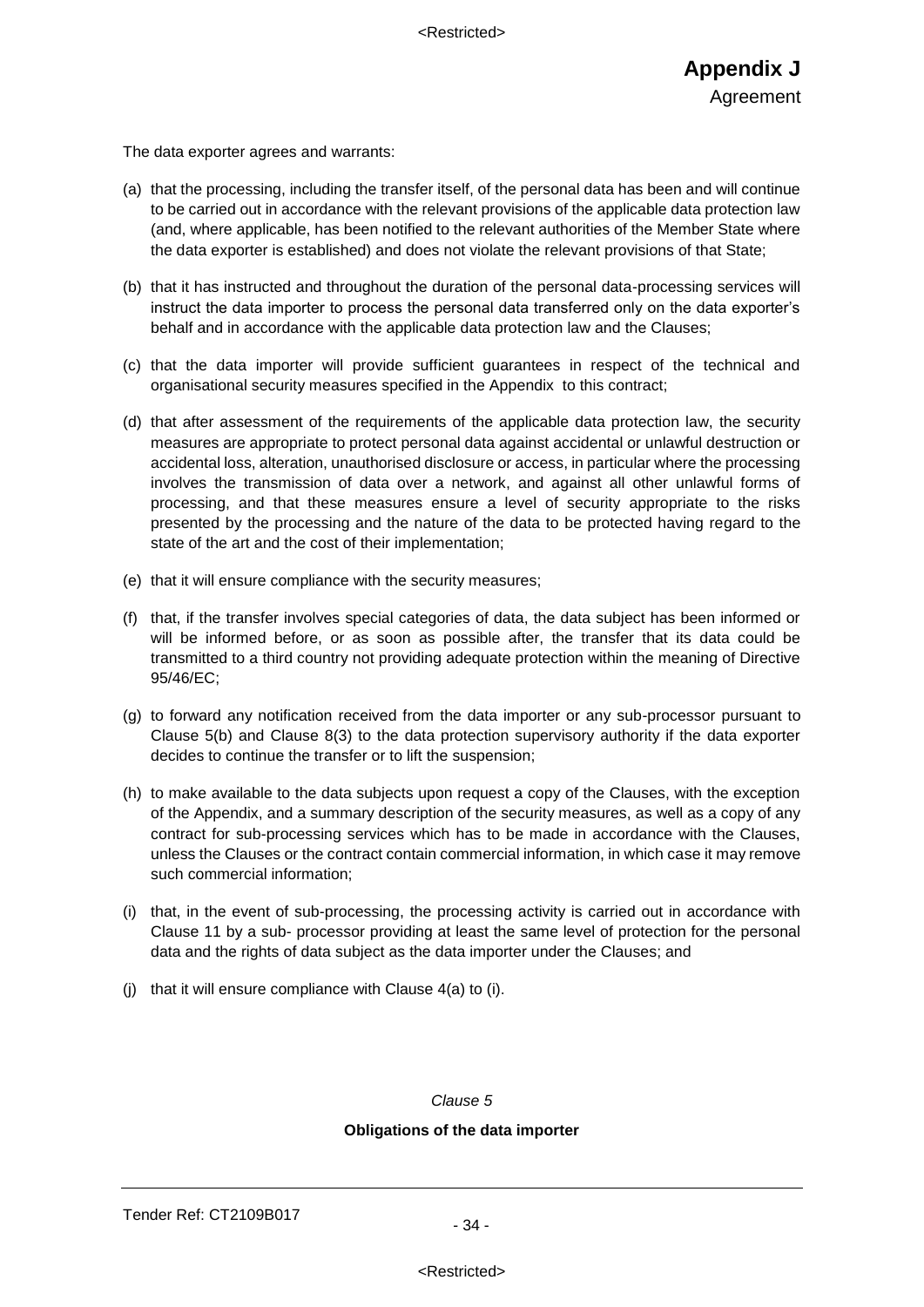The data importer agrees and warrants:

- (a) to process the personal data only on behalf of the data exporter and in compliance with its instructions and the Clauses; if it cannot provide such compliance for whatever reasons, it agrees to inform promptly the data exporter of its inability to comply, in which case the data exporter is entitled to suspend the transfer of data and/or terminate the contract;
- (b) that it has no reason to believe that the legislation applicable to it prevents it from fulfilling the instructions received from the data exporter and its obligations under the contract and that in the event of a change in this legislation which is likely to have a substantial adverse effect on the warranties and obligations provided by the Clauses, it will promptly notify the change to the data exporter as soon as it is aware, in which case the data exporter is entitled to suspend the transfer of data and/or terminate the contract;
- (c) that it has implemented the technical and organisational security measures specified in the Appendix before processing the personal data transferred;
- (d) that it will promptly notify the data exporter about:
	- (i) any legally binding request for disclosure of the personal data by a law enforcement authority unless otherwise prohibited, such as a prohibition under criminal law to preserve the confidentiality of a law enforcement investigation;
	- (ii) any accidental or unauthorised access; and
	- (iii) any request received directly from the data subjects without responding to that request, unless it has been otherwise authorised to do so;
- (e) to deal promptly and properly with all inquiries from the data exporter relating to its processing of the personal data subject to the transfer and to abide by the advice of the supervisory authority with regard to the processing of the data transferred;
- (f) at the request of the data exporter to submit its data-processing facilities for audit of the processing activities covered by the Clauses which shall be carried out by the data exporter or an inspection body composed of independent members and in possession of the required professional qualifications bound by a duty of confidentiality, selected by the data exporter, where applicable, in agreement with the supervisory authority;
- (g) to make available to the data subject upon request a copy of the Clauses, or any existing contract for sub-processing, unless the Clauses or contract contain commercial information, in which case it may remove such commercial information, with the exception of the Appendix which shall be replaced by a summary description of the security measures in those cases where the data subject is unable to obtain a copy from the data exporter;
- (h) that, in the event of sub-processing, it has previously informed the data exporter and obtained its prior written consent;
- (i) that the processing services by the sub-processor will be carried out in accordance with Clause 11;
- (j) to send promptly a copy of any sub-processor agreement it concludes under the Clauses to the data exporter.

*Clause 6*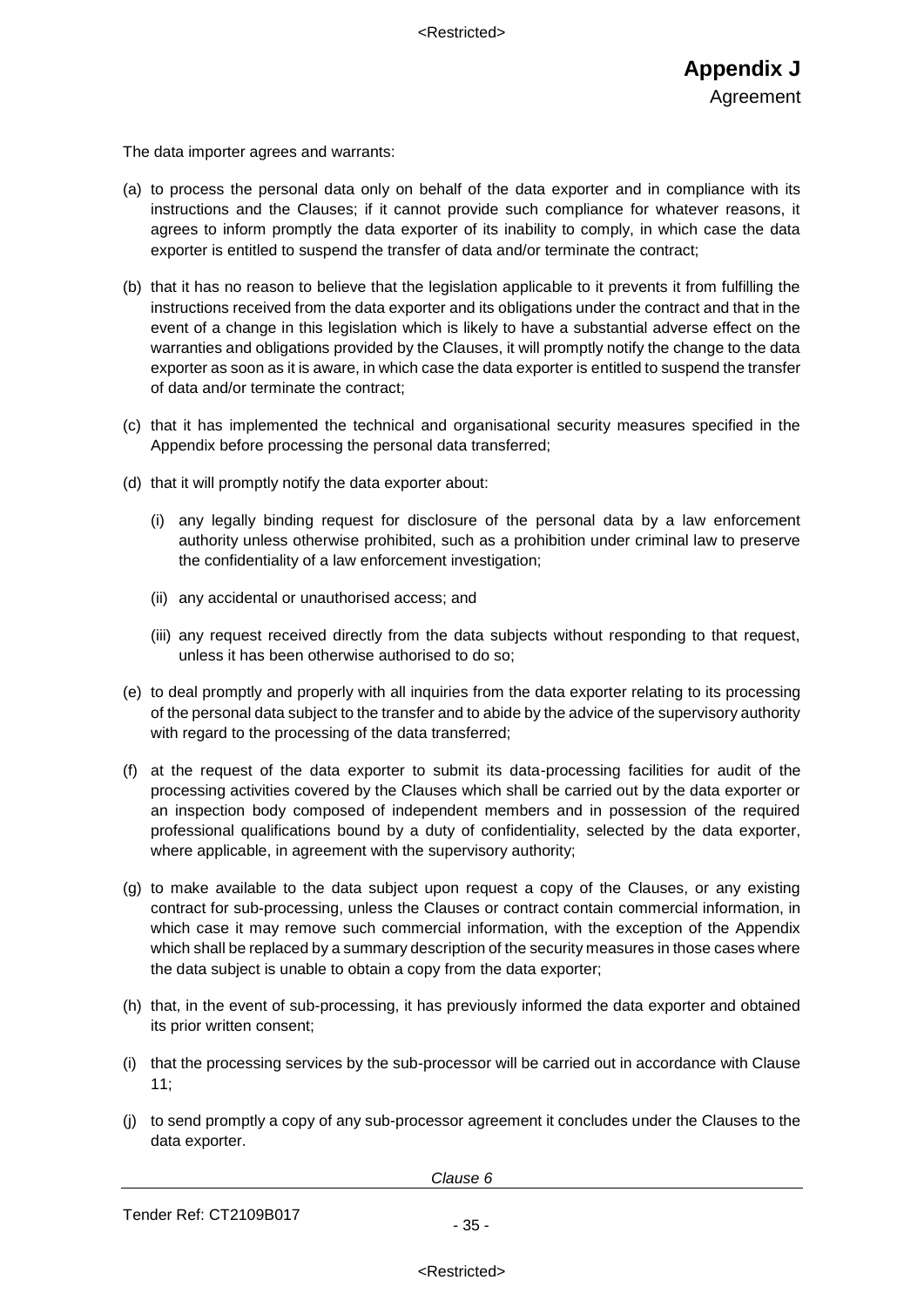**Appendix J** Agreement

#### **Liability**

1. The parties agree that any data subject, who has suffered damage as a result of any breach of the obligations referred to in Clause 3 or in Clause 11 by any party or sub-processor is entitled to receive compensation from the data exporter for the damage suffered.

2. If a data subject is not able to bring a claim for compensation in accordance with paragraph 1 against the data exporter, arising out of a breach by the data importer or his sub-processor of any of their obligations referred to in Clause 3 or in Clause 11, because the data exporter has factually disappeared or ceased to exist in law or has become insolvent, the data importer agrees that the data subject may issue a claim against the data importer as if it were the data exporter, unless any successor entity has assumed the entire legal obligations of the data exporter by contract of by operation of law, in which case the data subject can enforce its rights against such entity.

The data importer may not rely on a breach by a sub-processor of its obligations in order to avoid its own liabilities.

3. If a data subject is not able to bring a claim against the data exporter or the data importer referred to in paragraphs 1 and 2, arising out of a breach by the sub-processor of any of their obligations referred to in Clause 3 or in Clause 11 because both the data exporter and the data importer have factually disappeared or ceased to exist in law or have become insolvent, the sub-processor agrees that the data subject may issue a claim against the data sub-processor with regard to its own processing operations under the Clauses as if it were the data exporter or the data importer, unless any successor entity has assumed the entire legal obligations of the data exporter or data importer by contract or by operation of law, in which case the data subject can enforce its rights against such entity. The liability of the sub-processor shall be limited to its own processing operations under the Clauses.

#### *Clause 7*

#### **Mediation and jurisdiction**

1. The data importer agrees that if the data subject invokes against it third-party beneficiary rights and/or claims compensation for damages under the Clauses, the data importer will accept the decision of the data subject:

- (a) to refer the dispute to mediation, by an independent person or, where applicable, by the supervisory authority;
- (b) to refer the dispute to the courts in the Member State in which the data exporter is established.

2. The parties agree that the choice made by the data subject will not prejudice its substantive or procedural rights to seek remedies in accordance with other provisions of national or international law.

#### *Clause 8*

#### **Cooperation with supervisory authorities**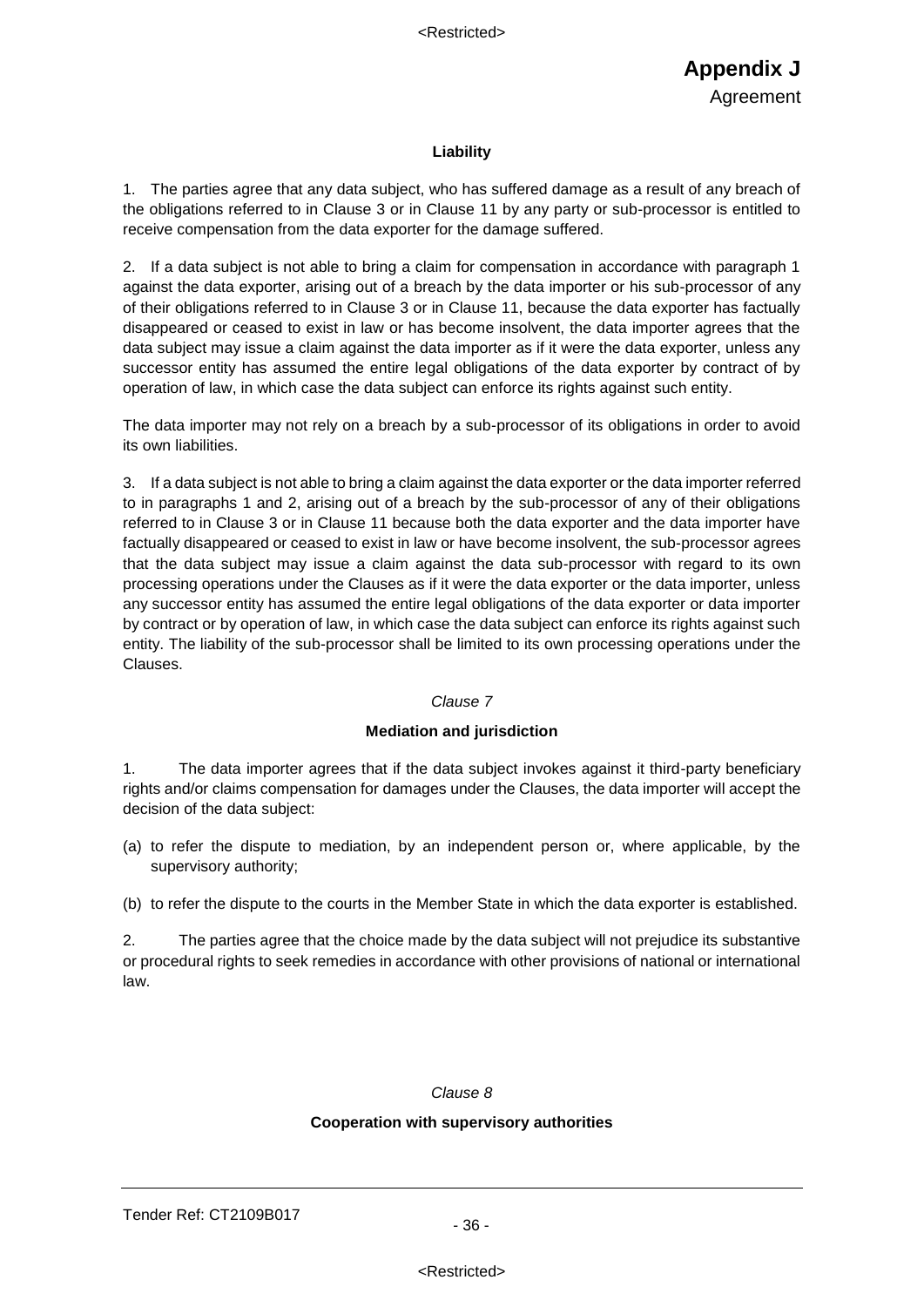1. The data exporter agrees to deposit a copy of this contract with the supervisory authority if it so requests or if such deposit is required under the applicable data protection law.

2. The parties agree that the supervisory authority has the right to conduct an audit of the data importer, and of any sub-processor, which has the same scope and is subject to the same conditions as would apply to an audit of the data exporter under the applicable data protection law.

3. The data importer shall promptly inform the data exporter about the existence of legislation applicable to it or any sub-processor preventing the conduct of an audit of the data importer, or any sub-processor, pursuant to paragraph 2. In such a case the data exporter shall be entitled to take the measures foreseen in Clause 5(b).

*Clause 9*

#### **Governing law**

#### [**deliberately not used**]

#### *Clause 10*

#### **Variation of the contract**

The parties undertake not to vary or modify the Clauses. This does not preclude the parties from adding clauses on business related issues where required as long as they do not contradict the Clause.

#### *Clause 11*

#### **Sub-processing**

1. The data importer shall not subcontract any of its processing operations performed on behalf of the data exporter under the Clauses without the prior written consent of the data exporter. Where the data importer subcontracts its obligations under the Clauses, with the consent of the data exporter, it shall do so only by way of a written agreement with the sub-processor which imposes the same obligations on the sub-processor as are imposed on the data importer under the Clauses. Where the sub-processor fails to fulfil its data protection obligations under such written agreement the data importer shall remain fully liable to the data exporter for the performance of the subprocessor's obligations under such agreement.

2. The prior written contract between the data importer and the sub-processor shall also provide for a third-party beneficiary clause as laid down in Clause 3 for cases where the data subject is not able to bring the claim for compensation referred to in paragraph 1 of Clause 6 against the data exporter or the data importer because they have factually disappeared or have ceased to exist in law or have become insolvent and no successor entity has assumed the entire legal obligations of the data exporter or data importer by contract or by operation of law. Such third-party liability of the sub-processor shall be limited to its own processing operations under the Clauses.

3. The provisions relating to data protection aspects for sub-processing of the contract referred to in paragraph 1 shall be governed by the law of the Member State in which the data exporter is established, namely England.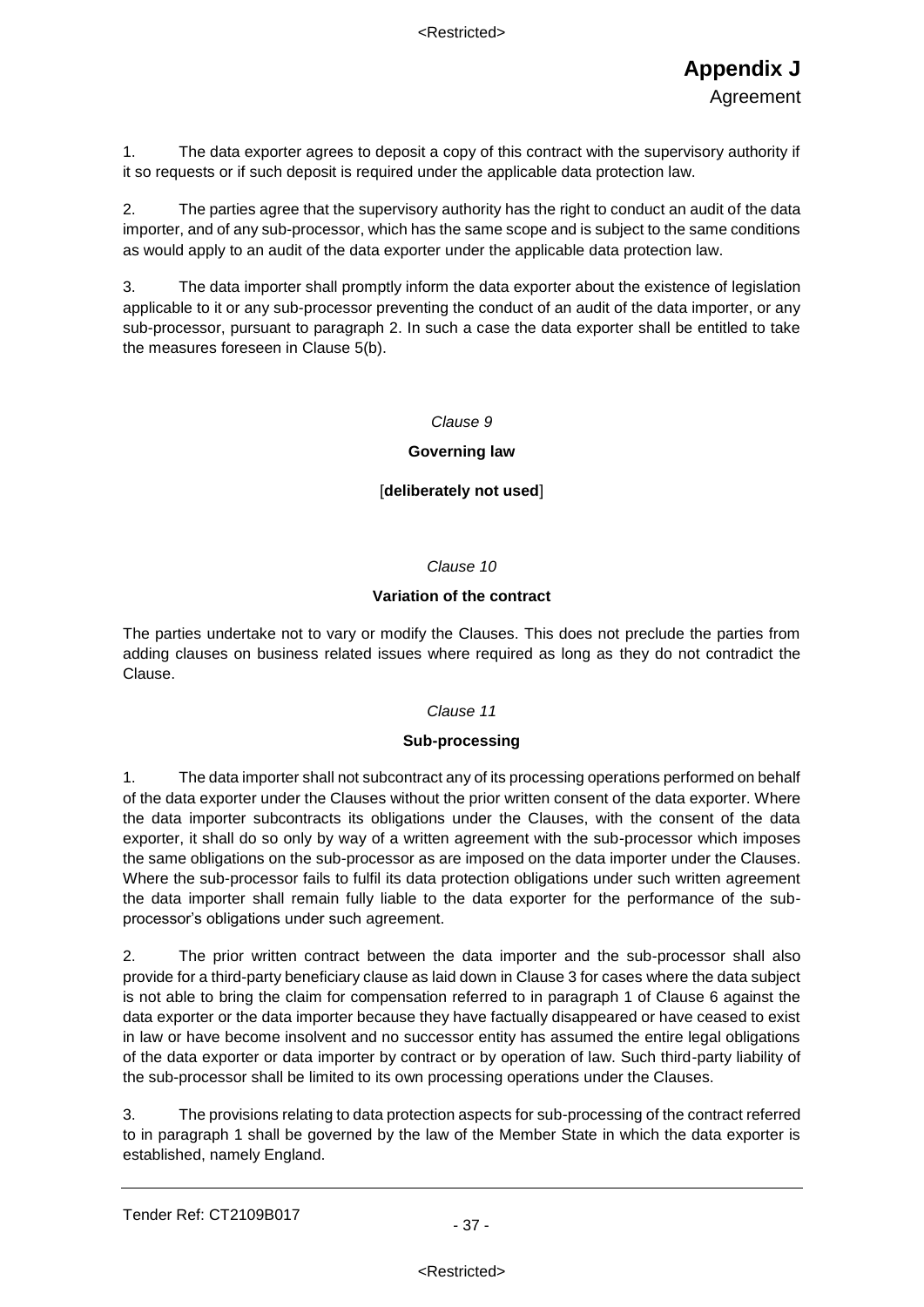4. The data exporter shall keep a list of sub-processing agreements concluded under the Clauses and notified by the data importer pursuant to Clause 5(j), which shall be updated at least once a year. The list shall be available to the data exporter's data protection supervisory authority.

#### *Clause 12*

#### **Obligation after the termination of personal data-processing services**

1. The parties agree that on the termination of the provision of data-processing services, the data importer and the sub-processor shall, at the choice of the data exporter, return all the personal data transferred and the copies thereof to the data exporter or shall destroy all the personal data and certify to the data exporter that it has done so, unless legislation imposed upon the data importer prevents it from returning or destroying all or part of the personal data transferred. In that case, the data importer warrants that it will guarantee the confidentiality of the personal data transferred and will not actively process the personal data transferred anymore.

2. The data importer and the sub-processor warrant that upon request of the data exporter and/or of the supervisory authority, it will submit its data-processing facilities for an audit of the measures referred to in paragraph 1.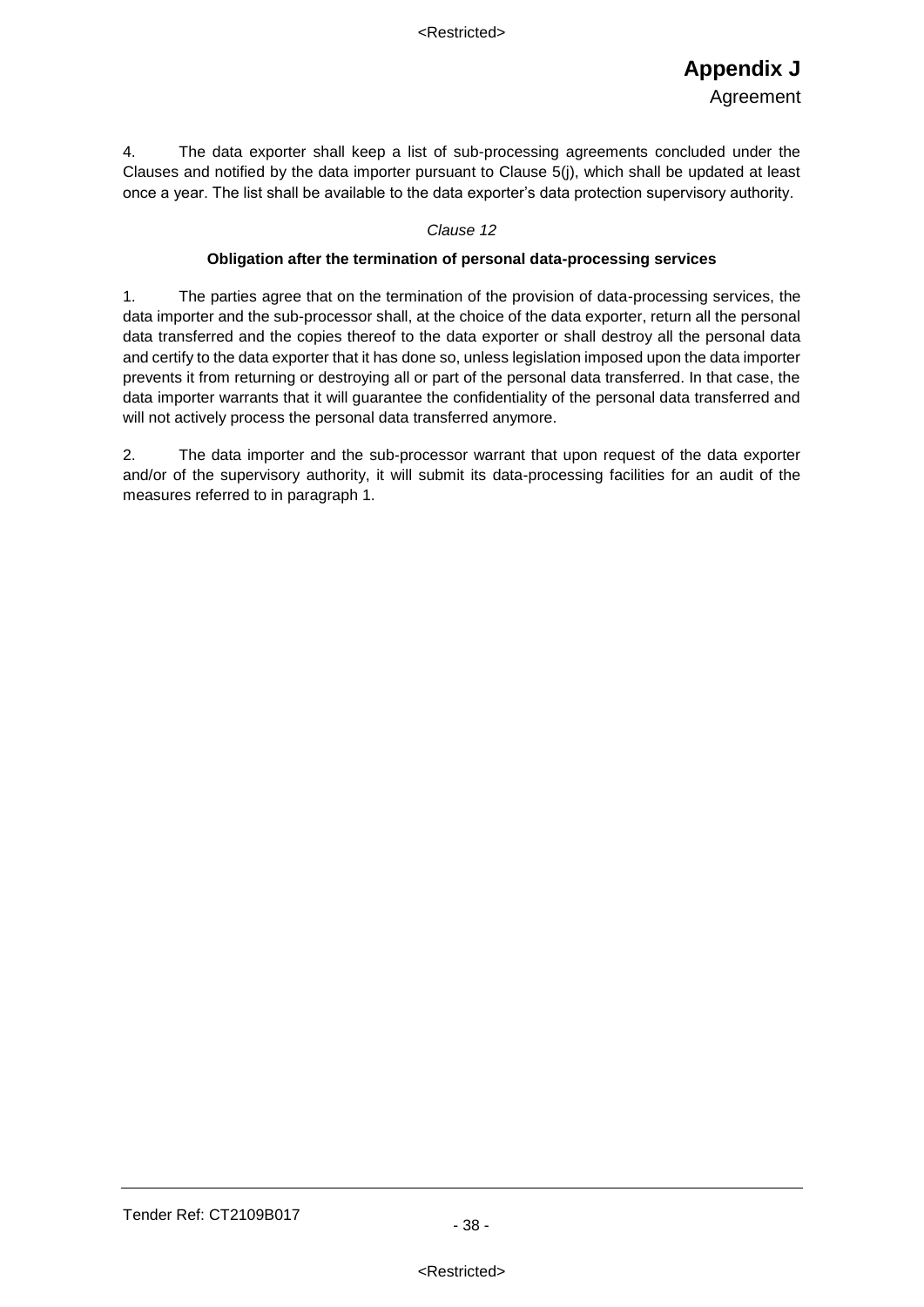#### **Appendix to the Standard Contractual Clauses**

#### **1. Notices**

Any notices regarding the day-to-day obligations should be communicated in writing via email or other written notice to [•] (or their designees).

#### **2. General Security Practices**

The Contractor has implemented and shall maintain appropriate technical and organizational measures to protect personal data against accidental loss, destruction or alteration, unauthorized disclosure or access, or unlawful destruction, including the policies, and procedures and internal controls set forth in this document for its personnel, equipment, and facilities at the Contractor's locations providing services to the Company ("Services").

The Services are set forth in one or more agreements between the Contractor and the Company.

#### **3. Technical and Organizational Security Measures**

#### **3.1. Organization of Information Security**

- a. **Security Ownership.** The Contractor has appointed one or more security officers responsible for coordinating and monitoring the security rules and procedures.
- b. **Security Roles and Responsibilities.** The Contractor's personnel with access to personnel data are subject to confidentiality obligations.
- c. **Risk Management.** The Contractor performed a risk assessment before processing the personal data or offering the Services.

#### **3.2. Human Resources Security**

- a. **General**. The Contractor informs its personnel about relevant security procedures and their respective roles. The Contractor also informs its personnel of possible consequences of breaching its security policies and procedures. Employees who violate security policies may be subject to disciplinary action, up to and including termination of employment. A violation of this policy by a temporary worker or contractor may result in the termination of his or her contract or assignment with the Contractor.
- b. **Training.** The Contractor's personnel with access to personal data receive:
	- i. annual security awareness and training regarding privacy and security procedures for the Services (including but not limited to recognizing threats and taking safeguards when reading emails and accessing the internet) to aid in the prevention of unauthorized use (or inadvertent disclosure) of personal data;
	- ii. training regarding effectively responding to security events; and
	- iii. training is regularly reinforced through refresher training courses, emails, posters, notice boards and other training materials.

#### **3.3. Asset Management**

a. **Asset Inventory.** Assets associated with Personal Data and related processing equipment are identified and an inventory of assets is maintained.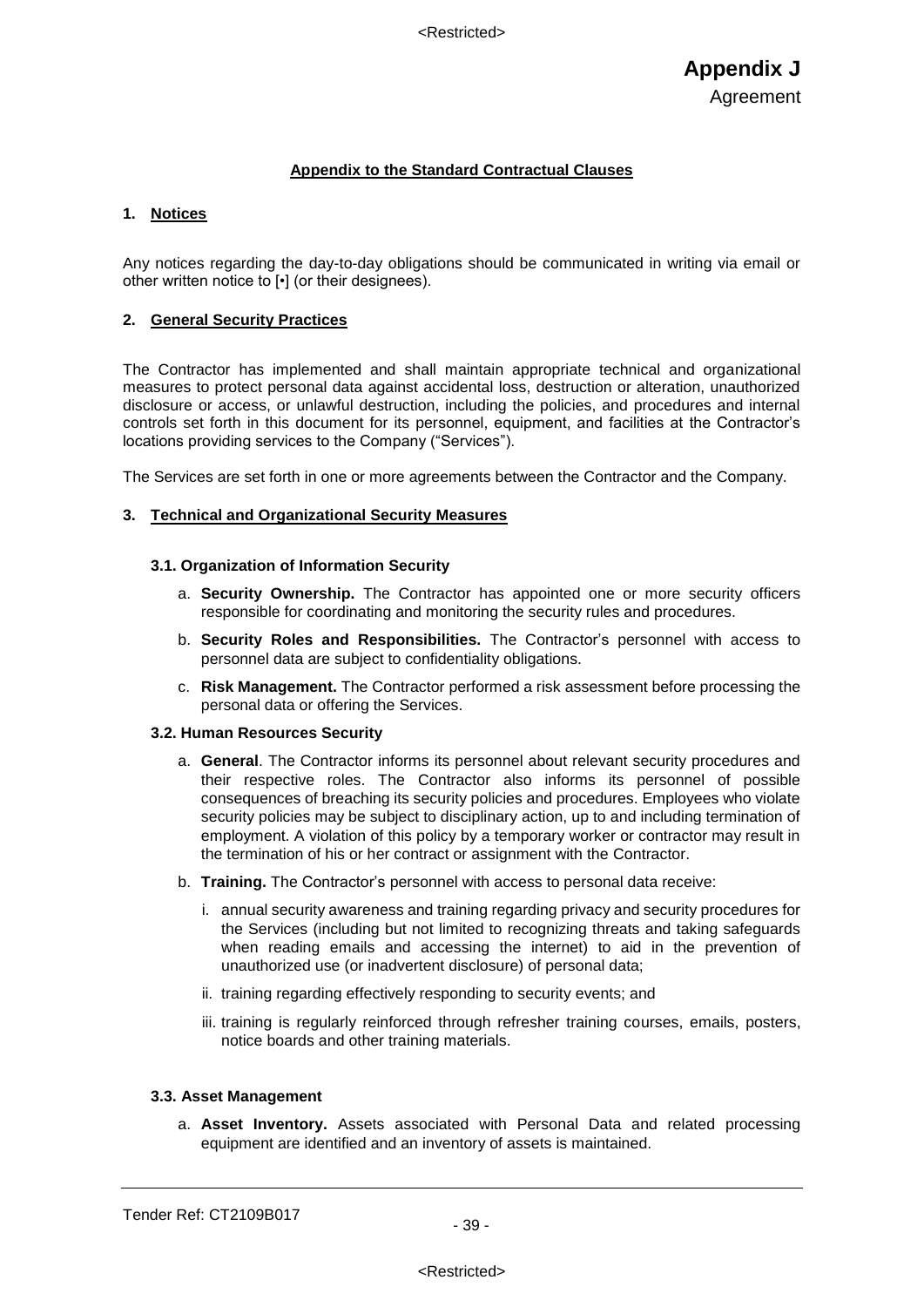- b. **Information Classification.** The Contractor classifies Personal Data to help identify it and to allow for access to it to be appropriately restricted.
- c. **Media Handling**

Contractor's personnel:

i. Use trusted devices/corporate laptops/servers with encrypted storage that are configured with anti-malware software. All software including operating system and the anti-malware software on the machines should be updated and patched frequently. ii. Protect/Encrypt personal data stored on a mobile device and external media, including laptops, smartphones, USB drives and DVDs; and iii. Take reasonable measures to prevent accidental exposure of Personal Data.

#### d. **Data Disposal**

The Contractor shall have a documented data disposal strategy that includes identification/detection and secured data removal/disposal of sensitive data in physical/electronic media.

#### **3.4. Personnel Access Controls**

- a. **Access Policy.** An access control policy is established, documented, and reviewed based on business and information security requirements.
- b. **Access Recordkeeping.** The Contractor maintains a record of security privileges of its personnel that have access to personal data, networks and network services.

#### c. **Access Authorization.**

i. The Contractor must have data access policies which implements the following:

- (a) Principle of least privilege access
- (b) Regular reviews of personnel needing access to data
- (c) Regular reviews of the rights of personnel to grant such access
- (d) Traceability of every login to a single person.
- (e) Lock-outs of accounts due to failed login attempts

(f) Locking access of unattended laptops/devices after a short predefined time

(example 15 minutes)

(g) Secure password/credential storage

(h) Review and Detection of unauthorised access to data where data includes personal data, credentials storage, logs and audit trails.

(i) Logs of access to data and regular reviews of this access.

ii. The Contractor must have password policies that follow industry best practices (example NIST) with password length/complexity requirements.

#### **3.5. Cryptography**

#### a. **Cryptographic controls policy**

i. The Contractor must have a policy on the use of cryptographic controls based on assessed risks.

ii. The Contractor must ensure that the cryptographic standards used adhere to industry standards adopted by US government/military or driven by internet leaders, eg Google and Amazon.

b. **Key management**. The Contractor must have measures for managing keys and detecting any compromise/unauthorised access in its key system.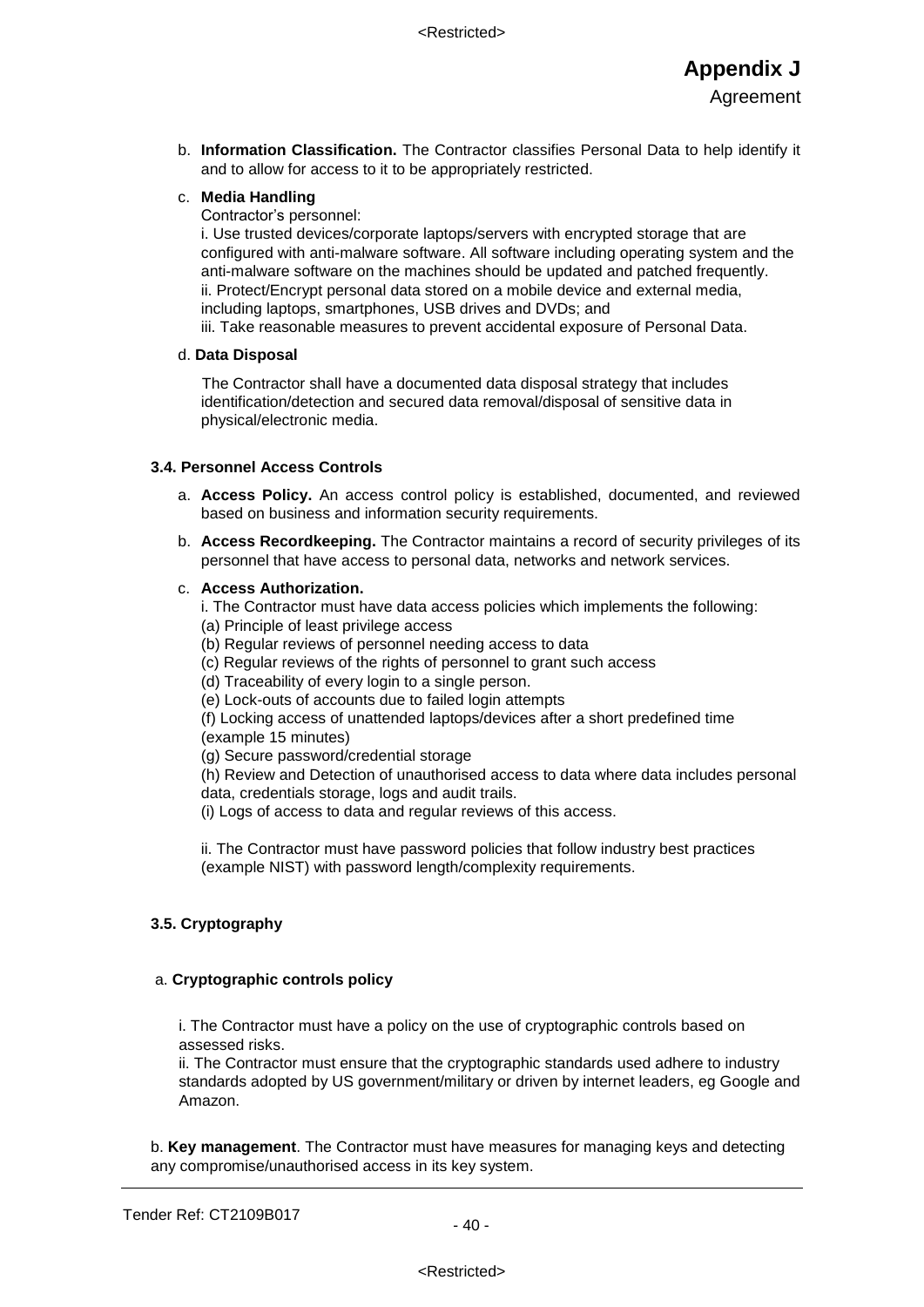#### **3.6. Physical and Environmental Security**

#### a. **Physical Access to Facilities**

- i. The Contractor limits access to facilities where systems that process personal data are located to authorized individuals.
- ii. Access is controlled through key card and/or appropriate sign-in procedures for facilities with systems processing personal data. Each personnel must be registered and is required to carry an access control pass.
- iii. A security alarm system or other appropriate security measures shall be in place in facilities processing Personal Data where practicable, to provide alerts of security intrusions after normal working hours.
- b. **Physical Access to Equipment.** The Contractor's equipment that is located off premises is protected by restricting access only to authorized individuals using systems and processes that are in compliance with industry standards.
- c. **Protection from Disruptions.** The Contractor uses a variety of industry standard systems to protect against loss of data due to power supply failure.

#### **3.7. Operations Security**

a. Operational Policy. The Contractor must maintain policies describing its security measures and the relevant procedures and responsibilities of its personnel who have access to Personal Data and to its systems and networks.

b. The Contractor continues to update its operational processes, procedures and/or practices in a timely manner to ensure that they are effective against the latest threats discovered.

c. Mobile Devices. Mobile devices which are issued by and belonging to the Contractor for purposes of processing Personal Data should have access control measures and remote wipe capability turned on. Procedures should be in place to report and wipe data off lost mobile devices immediately after detection of loss.

d. Backup recovery media, where possible, shall be kept in an encrypted format.

#### **3.8.Communications Security and Data Transfer**

- a. The Contractor has network policies which implements the following: a. Segregation and Filtering of Traffic between Internet and Corporate Zones and between the different Corporate Zones
	- b. Intrusion Detection Capability
	- c. Access Control and Password Policies on Network Devices

d. Regular Network vulnerability/Penetration tests conducted by an independent third party at least annually.

#### **3.9. System Acquisition, Development and Maintenance**

a. **Security Requirements**. The Contractor must adopt reasonable security requirements for the purchase or development of information systems, including for application services delivered through public networks.

b. **Development Requirements**. The Contractor has policies for secure development, system engineering and support. The Contractor conducts appropriate tests for system/application security as part of acceptance testing processes.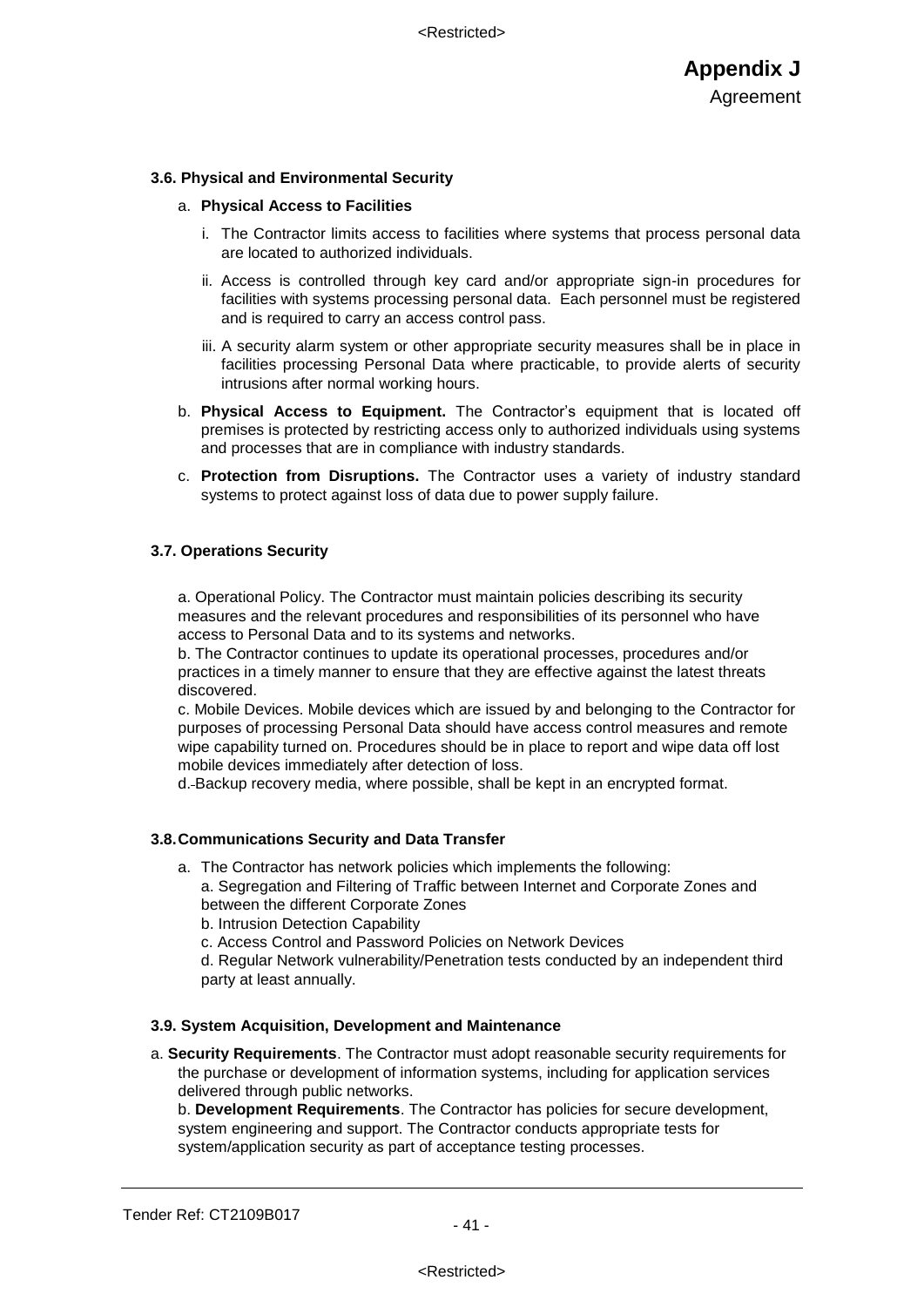## **3.10. Supplier Relationships**

- a. **Policies.** The Contractor has information security policies or procedures for its use of suppliers. The Contractor has agreements with suppliers in which they agree to comply with the Company's and/or the Contractor's security requirements.
- b. **Management.** The Contractor performs periodic audits on key suppliers and manages service delivery by its suppliers and reviews security against the agreements with suppliers.

#### **3.11. Information Security Incident Management**

a. **Response Process.** The Contractor maintains a record of information security breaches with a description of the breach, the consequences of the breach, the name of the reporter and to whom the breach was reported, and the procedure for recovering data. Further, the Contractor should have robust incident handling and response processes that includes the containment of threat, investigation, recovery and restoration of services.

#### **3.12. Information Security Aspects of Business Continuity Management**

- a. **Planning.** The Contractor maintains emergency and contingency plans for the facilities in which the Contractor's information systems that process Personal Data are located.
- b. **Data Recovery.** The Contractor's redundant storage and its procedures for recovering data are designed to attempt to reconstruct Personal Data in its original state from before the time it was lost or destroyed.

#### **3.13 Audit and Assessment**

The Company reserves the right to perform an onsite audit for the purpose of completing the Company's due diligence in security matters upon reasonable request. The Contractor shall permit the Company or a third party authorised by it to carry out such audit, upon reasonable written notice and during normal business hours. The Contractor may require the Company and/or such third party auditor to enter into a confidentiality agreement before permitting it to carry out an audit. Unless such audit or inspection has been necessitated by a material security breach by the Contractor, such audit shall be carried out at the Company's expense.